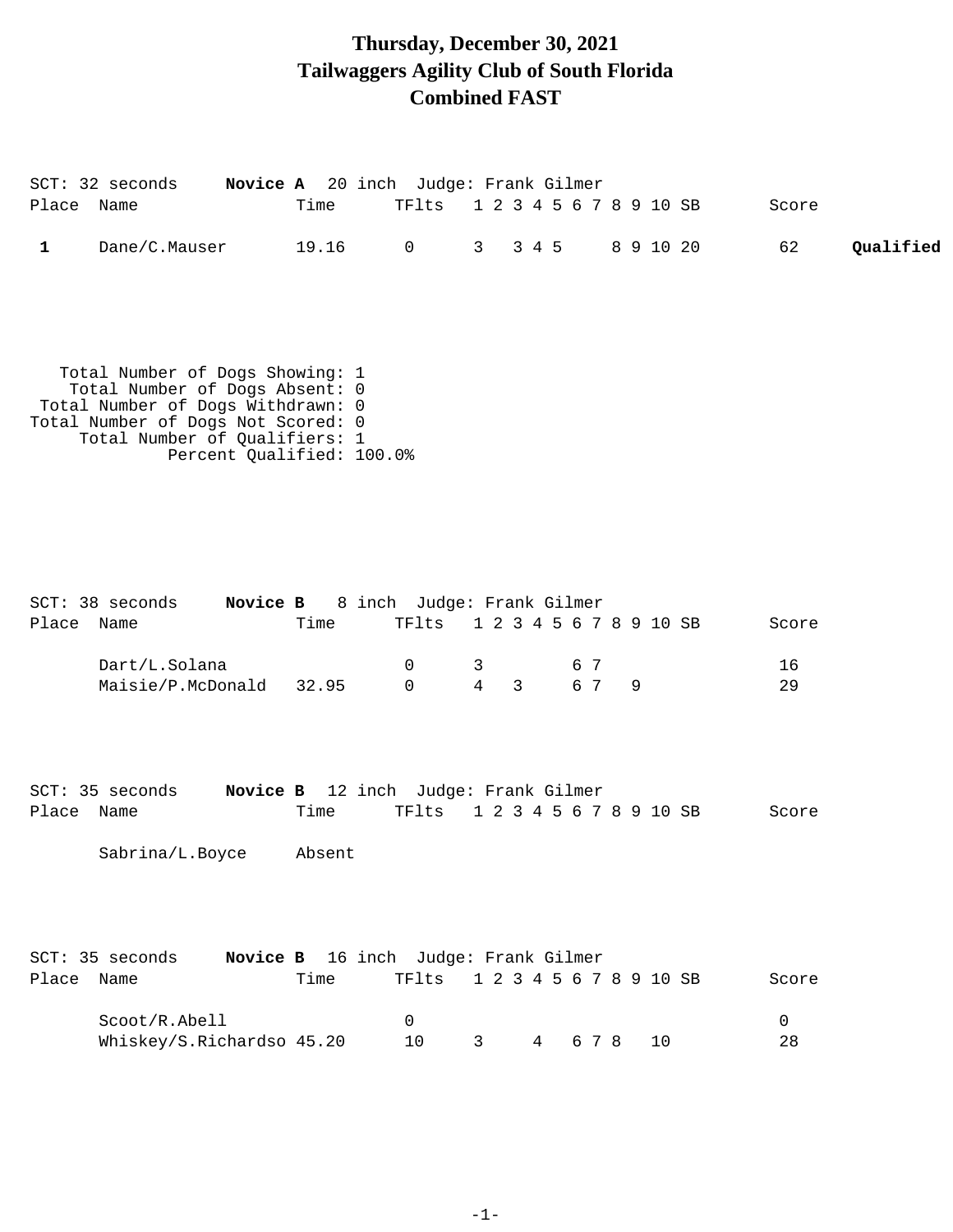|              | SCT: 32 seconds<br>Novice B |       | 20 inch Judge: Frank Gilmer |     |       |       |  |  |                         |       |           |
|--------------|-----------------------------|-------|-----------------------------|-----|-------|-------|--|--|-------------------------|-------|-----------|
| Place        | Name                        | Time  | TF1ts                       |     |       |       |  |  | 1 2 3 4 5 6 7 8 9 10 SB | Score |           |
|              | Delia/K.Stevens             | 25.90 |                             |     | 6 3 4 |       |  |  | 67891020                | 73    | Qualified |
| $\mathbf{2}$ | Dare/P.Presser              | 25.39 | 0                           | ნ — |       | 3 4 5 |  |  | 7 8 9 10 20             | 72    | Qualified |
|              | Mochi/M.Lees                | 30.41 | 0                           | 4   |       | 3 4 5 |  |  | 8 9 10 20               | 63    | Qualified |
| 4            | Archie/K.May                | 19.80 |                             | 2   |       | 345   |  |  | 8 9 10 20               | 61    | Qualified |
|              | Stealth/R.Abell             |       |                             |     |       |       |  |  |                         | 0     |           |

|            | $SCT: 32$ seconds |      | <b>Novice B</b> 24 inch Judge: Frank Gilmer |  |  |  |       |           |
|------------|-------------------|------|---------------------------------------------|--|--|--|-------|-----------|
| Place Name |                   | Time | TF1ts 1 2 3 4 5 6 7 8 9 10 SB               |  |  |  | Score |           |
|            | Trudy/P.Liu       |      | 32.76 0 3 4 6 7 8 9 10 20                   |  |  |  | 67    | Qualified |

 Total Number of Dogs Showing: 10 Total Number of Dogs Absent: 1 Total Number of Dogs Withdrawn: 0 Total Number of Dogs Not Scored: 0 Total Number of Qualifiers: 5 Percent Qualified: 50.0%

|       | $SCT: 38$ seconds  | Open | 8 inch  | Judge: Frank Gilmer |                         |                 |      |  |               |    |       |           |
|-------|--------------------|------|---------|---------------------|-------------------------|-----------------|------|--|---------------|----|-------|-----------|
| Place | Name               |      | Time    | TFlts               | 1 2 3 4 5 6 7 8 9 10 SB |                 |      |  |               |    | Score |           |
| 1     | Jackie/M.Valentine |      | 33.48   | $\mathbf 0$         | 3 2 3 4                 |                 | 6789 |  |               | 20 | 62    | Qualified |
|       | Cody/S.Crechiolo   |      | 40.16   | 2                   | 3                       | $4\overline{ }$ |      |  | 678910        |    | 45    |           |
|       |                    |      |         |                     |                         |                 |      |  |               |    |       |           |
|       | SCT: 35 seconds    | Open | 12 inch | Judge: Frank Gilmer |                         |                 |      |  |               |    |       |           |
| Place | Name               |      | Time    | TFlts               | 1 2 3 4 5 6 7 8 9 10 SB |                 |      |  |               |    | Score |           |
|       | Blu/N.Olimpo       |      | 29.75   | $\mathbf 0$         | 4                       | 3 4             |      |  | 6 7 8 9 10 20 |    | 71    | Oualified |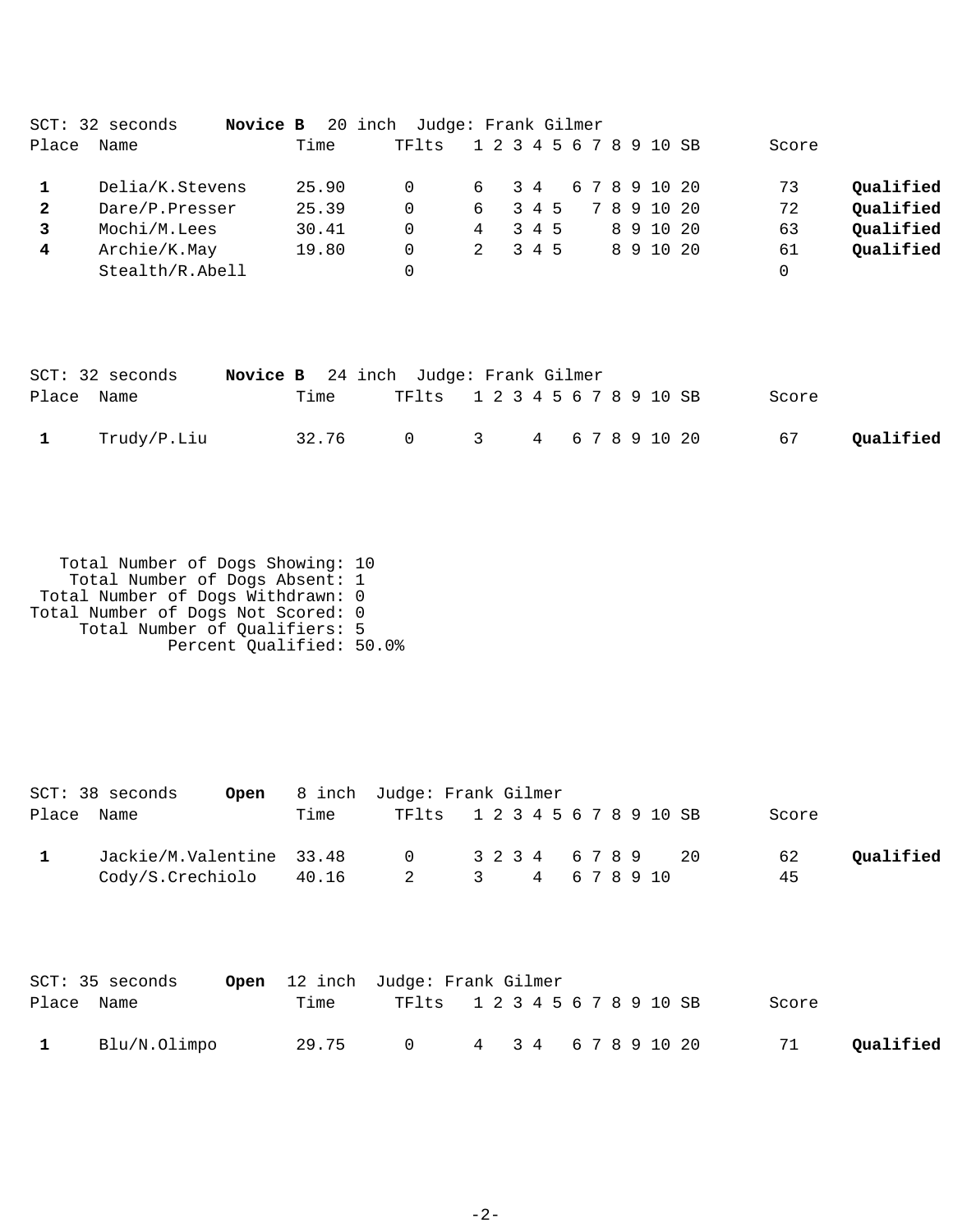| Place Name        | SCT: 35 seconds<br>Open                                                                                                                                                       | 16 inch<br>Time          | Judge: Frank Gilmer<br>TFlts         | 1 2 3 4 5 6 7 8 9 10 SB                   |             |            |        |                                | Score    |                        |
|-------------------|-------------------------------------------------------------------------------------------------------------------------------------------------------------------------------|--------------------------|--------------------------------------|-------------------------------------------|-------------|------------|--------|--------------------------------|----------|------------------------|
| $\mathbf 1$       | Virgil/B.Dumbaugh<br>Jewelie/J.Miller                                                                                                                                         | 31.17<br>30.51           | 0<br>$\Omega$                        | 3 4<br>4<br>$3\quad 4$<br>$4\overline{ }$ |             | 6 7 8<br>6 |        | 10 20                          | 62<br>17 | Qualified              |
| Place Name        | SCT: 32 seconds<br>Open                                                                                                                                                       | Time                     | 20 inch Judge: Frank Gilmer<br>TFlts | 1 2 3 4 5 6 7 8 9 10 SB                   |             |            |        |                                | Score    |                        |
| 1<br>$\mathbf{2}$ | Biscayne/S.Barnett<br>Bess/J.Jaskula                                                                                                                                          | 28.24<br>25.15           | $\mathbf 0$<br>$\Omega$              | 4 2 3 4<br>$\overline{4}$<br>$3\quad 4$   |             |            |        | 6 7 8 9 10 20<br>6 7 8 9 10 20 | 73<br>71 | Qualified<br>Qualified |
| Place             | $SCT: 32$ seconds<br>Name                                                                                                                                                     | Open 24 inch<br>Time     | Judge: Frank Gilmer<br>TFlts         | 1 2 3 4 5 6 7 8 9 10 SB                   |             |            |        |                                | Score    |                        |
|                   | Leo/R.Sharpe                                                                                                                                                                  | 31.09                    | $\mathsf{O}$                         | 3                                         |             | 6          | 8 9 10 |                                | 36       |                        |
|                   | Total Number of Dogs Showing: 8<br>Total Number of Dogs Absent: 0<br>Total Number of Dogs Withdrawn: 0<br>Total Number of Dogs Not Scored: 0<br>Total Number of Qualifiers: 5 | Percent Qualified: 62.5% |                                      |                                           |             |            |        |                                |          |                        |
| Place             | SCT: 38 seconds<br>Name                                                                                                                                                       | Excellent<br>Time        | 8 inch Judge: Frank Gilmer<br>TFlts  | 1 2 3 4 5 6 7 8 9 10 SB                   |             |            |        |                                | Score    |                        |
| 1<br>$\mathbf{2}$ | Dodger/M.Valentine<br>Merlin/C.Disque                                                                                                                                         | 35.10<br>38.00           | 0<br>0                               | 3 2 3 4 5 6 7 8 9<br>4                    | 3 4 5 6 7 8 |            |        | 20<br>10 20                    | 67<br>67 | Qualified<br>Qualified |

|            | SCT: 35 seconds | Excellent 12 inch Judge: Frank Gilmer |           |                               |  |  |  |  |                  |  |       |
|------------|-----------------|---------------------------------------|-----------|-------------------------------|--|--|--|--|------------------|--|-------|
| Place Name |                 | Time                                  |           | TF1ts 1 2 3 4 5 6 7 8 9 10 SB |  |  |  |  |                  |  | Score |
|            | Logan/R.Nagel   | 29.63                                 | $\bigcap$ |                               |  |  |  |  | 4 3 4 5 6 7 8 10 |  | 47    |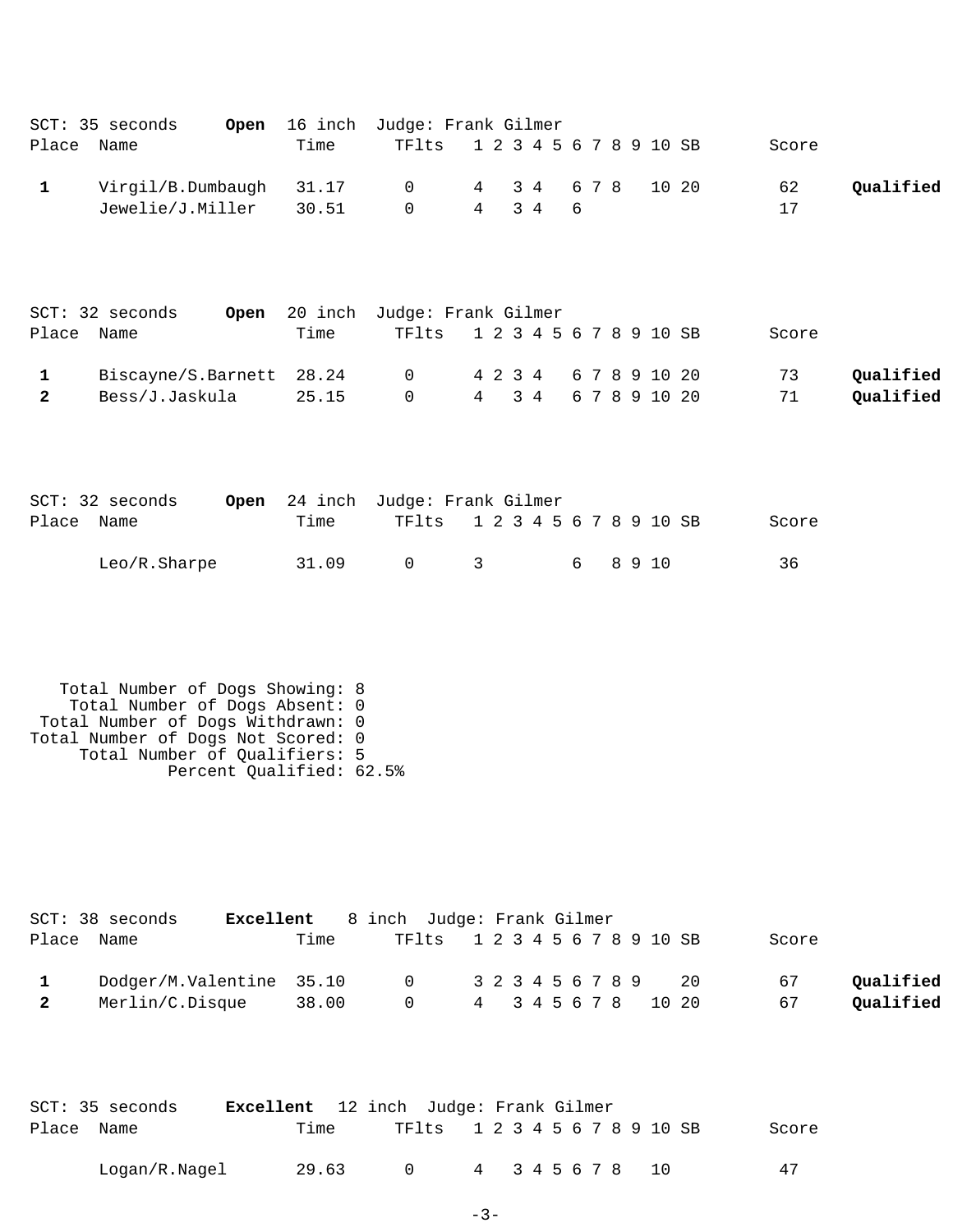|                          | Laynie/R.Siebeneck<br>Dixee/K.Levee                                                                    | 42.40<br>Absent | $7\overline{ }$                                          |                    | $4\degree$              |               |       |  |  | 4 5 6 7 8 9 10                       |    | 46                          |                                     |
|--------------------------|--------------------------------------------------------------------------------------------------------|-----------------|----------------------------------------------------------|--------------------|-------------------------|---------------|-------|--|--|--------------------------------------|----|-----------------------------|-------------------------------------|
| Place                    | SCT: 35 seconds<br>Excellent<br>Name                                                                   | Time            | 16 inch Judge: Frank Gilmer<br>TFlts                     |                    | 1 2 3 4 5 6 7 8 9 10 SB |               |       |  |  |                                      |    | Score                       |                                     |
| 1<br>$\overline{2}$<br>3 | Clam Chowdah/G.Chap 26.45<br>Ernie/D.Shumate<br>Connor/S.Blackledge 26.32<br>Me-Me/K.Patregnani Absent | 18.18           | $\mathbf 0$<br>$\Omega$<br>$\Omega$                      | 4<br>$\mathcal{E}$ | 5 2 3 4                 | 3 4 5 6 7 8 9 |       |  |  | 3 4 5 6 7 8 9 10 20<br>6 7 8 9 10 20 | 20 | 76<br>74<br>65              | Qualified<br>Qualified<br>Qualified |
| Place                    | Excellent<br>$SCT: 32$ seconds<br>Name<br>Lynx/G. Chapman                                              | Time<br>38.44   | 20 inch Judge: Frank Gilmer<br>TFlts<br>$6\overline{6}$  | 3 <sup>7</sup>     | 1 2 3 4 5 6 7 8 9 10 SB |               | 4 5 6 |  |  | 8 9 10 20                            |    | Score<br>59                 |                                     |
| Place                    | SCT: 32 seconds<br>Excellent<br>Name<br>Crush/A.Ray<br>Kelso/C.MacBroom                                | Time<br>37.63   | 24 inch Judge: Frank Gilmer<br>TFlts<br>$\mathbf 0$<br>5 | 3 <sub>2</sub>     | 1 2 3 4 5 6 7 8 9 10 SB | 4             |       |  |  | 6 7 8 9 10                           |    | Score<br>$\mathsf{O}$<br>44 |                                     |

|            | $SCT: 32$ seconds                             |      | <b>Excellent</b> 24 inch Choice Judge: Frank Gilmer |  |  |  |  |  |       |           |
|------------|-----------------------------------------------|------|-----------------------------------------------------|--|--|--|--|--|-------|-----------|
| Place Name |                                               | Time | TF1ts 1 2 3 4 5 6 7 8 9 10 SB                       |  |  |  |  |  | Score |           |
|            | Nolan/B.Kennedy 37.05 5 4 2 4 5 6 7 8 9 10 20 |      |                                                     |  |  |  |  |  | 70    | Qualified |

 Total Number of Dogs Showing: 11 Total Number of Dogs Absent: 2 Total Number of Dogs Withdrawn: 0 Total Number of Dogs Not Scored: 0 Total Number of Qualifiers: 6 Percent Qualified: 54.5%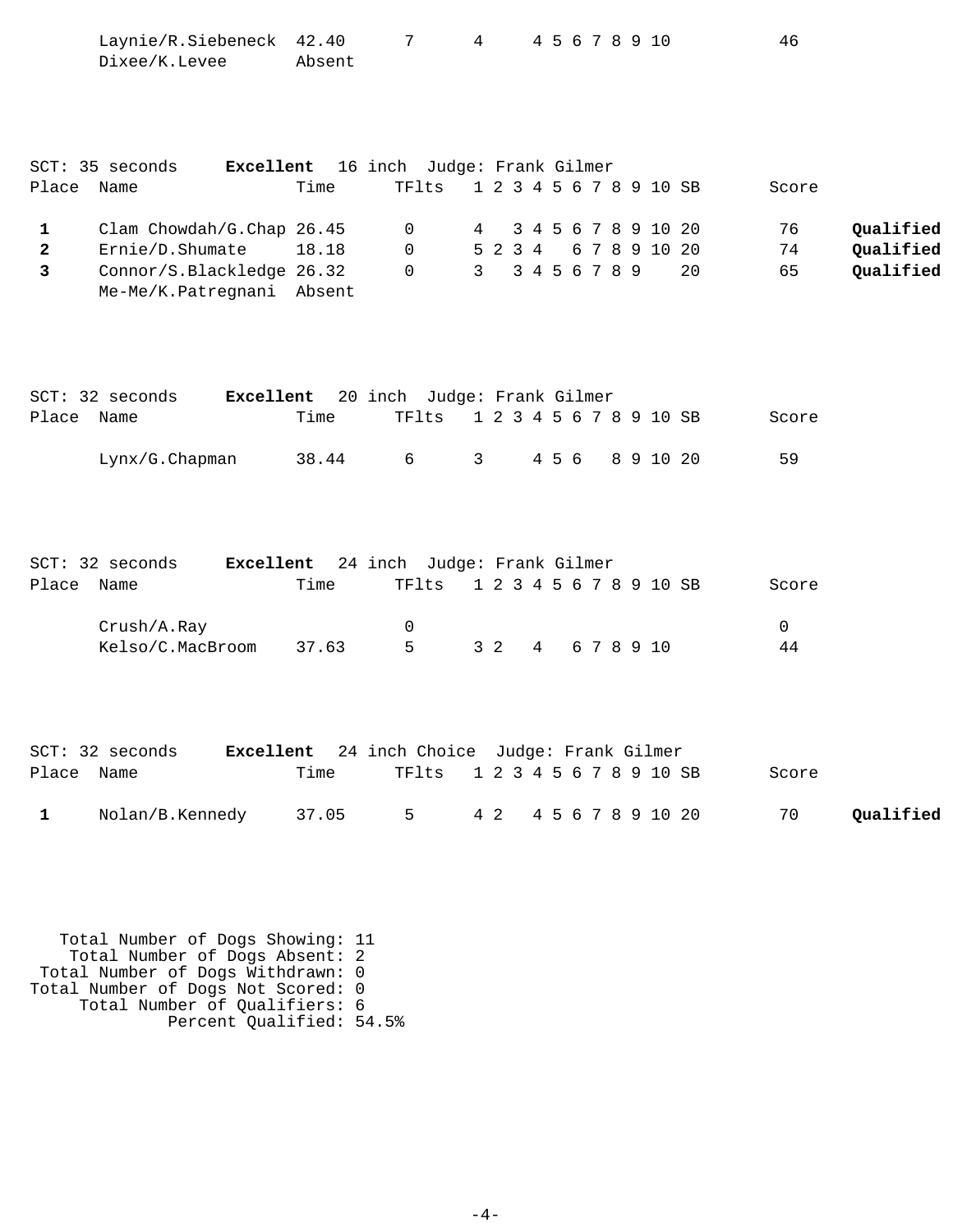|            | $SCT: 38$ seconds          | <b>Master</b> 8 inch Judge: Frank Gilmer |                               |  |  |  |  |  |       |           |
|------------|----------------------------|------------------------------------------|-------------------------------|--|--|--|--|--|-------|-----------|
| Place Name |                            | Time                                     | TF1ts 1 2 3 4 5 6 7 8 9 10 SB |  |  |  |  |  | Score |           |
|            | Disco/K.Wlodarski 32.71    |                                          | 0 4 3 4 5 6 7 8 9 20          |  |  |  |  |  | 66    | Qualified |
|            | Presley/J.Philbrook Absent |                                          |                               |  |  |  |  |  |       |           |

| SCT:         | 35 seconds<br>Master | 12<br>inch | Judge: Frank Gilmer |   |                |               |                |             |     |       |    |     |                 |     |       |           |
|--------------|----------------------|------------|---------------------|---|----------------|---------------|----------------|-------------|-----|-------|----|-----|-----------------|-----|-------|-----------|
| Place        | Name                 | Time       | TFlts               |   | $1\quad 2$     | 3             | 4              |             | 56  | 7     | 8  | 9   | 10              | SB  | Score |           |
| 1            | Krissi/K.Villars     | 33.93      | 0                   |   | 62             | $\mathcal{R}$ | 4              |             |     | 567   |    |     | 8910            | -20 | 80    | Qualified |
| $\mathbf{2}$ | Dream/J.Turzio       | 34.23      | 0                   |   | 4 2            | $\mathcal{R}$ | $\overline{4}$ | 5           | - 6 | 7     | 8  | 9   | 10              | -20 | 78    | Qualified |
| 3            | Beyda/J.Shelley      | 27.48      | 0                   | 4 |                | 3             | $\overline{4}$ | -5          | 6   | 7     | 8  | - 9 | 10 <sup>°</sup> | -20 | 76    | Qualified |
| 4            | Riley/R.Kozell       | 37.58      | 2                   |   | 5 <sub>2</sub> |               | 4              | 5           | 6   | 7     | 8  | 9   | 10 <sup>°</sup> | 20  | 74    | Qualified |
|              | Madeleine/P.Vojtas   | 24.96      | 0                   | 4 |                | 3             |                |             |     | 7     | -8 |     | 10              |     | 32    |           |
|              | Saucy/T.Boutwell     | 36.36      | 1                   | 4 |                |               | $3 \quad 4$    |             |     |       |    |     | 8 9 10          |     | 37    |           |
|              | Julie/T.Poirier      | 45.12      | 10                  | 2 |                |               |                |             |     | 6 7 8 |    |     | 10              |     | 23    |           |
|              | Bryce/P.Kvarnberg    | 27.67      | 0                   | 4 |                |               | $3 \quad 4$    | 5           | 6   | 7     |    |     | 9 10 20         |     | 68    | Qualified |
|              | Banner/D.Aheimer     | 22.55      | 0                   | 4 |                | $\mathcal{L}$ | $\overline{4}$ | $5^{\circ}$ | - 6 |       | 78 |     | 10              | 20  | 67    | Qualified |
|              | Q/C.Halprin          | 29.33      | 0                   |   | 32             | $\mathcal{R}$ | 4              | 5           | - 6 | 7     |    | 89  |                 | 20  | 67    | Qualified |
|              | Lexie/C.Campbell     | 42.13      | 7                   | 3 |                |               | 4              | -5          | 6   | 7     | 8  | 9   | 10 <sup>°</sup> | 20  | 65    | Qualified |
|              | Sushi/J.Plamondon    | 35.26      | 0                   | 4 |                |               | 4              |             | 56  | 7     | 8  | 9   | 10 <sup>°</sup> | -20 | 73    | Qualified |

|              | SCT: 35 seconds<br>Master | 16 inch | Judge: Frank Gilmer |   |       |  |     |                 |  |                         |       |           |
|--------------|---------------------------|---------|---------------------|---|-------|--|-----|-----------------|--|-------------------------|-------|-----------|
| Place        | Name                      | Time    | TFlts               |   |       |  |     |                 |  | 1 2 3 4 5 6 7 8 9 10 SB | Score |           |
|              | Patch/A.Okrasinski        | 32.84   | $\Omega$            |   |       |  |     |                 |  | 6 2 3 4 5 6 7 8 9 10 20 | 80    | Qualified |
| $\mathbf{2}$ | Cynna/C.Fischer           | 26.15   |                     |   |       |  |     |                 |  | 5 2 3 4 5 6 7 8 9 10 20 | 79    | Qualified |
| $\mathbf{3}$ | Rider/P.Kvarnberg         | 25.78   |                     | 4 |       |  |     |                 |  | 3 4 5 6 7 8 9 10 20     | 76    | Qualified |
| 4            | Teal/C.Wold               | 30.51   |                     |   |       |  |     | 5 2 3 4 5 6 7 8 |  | 10 20                   | 70    | Qualified |
|              | Genevieve/P.Vojtas        | 35.48   | 0                   | 4 |       |  |     | 3 4 5 6 7 8     |  | 10 20                   | 67    | Qualified |
|              | Jaxon/J.Davis             | 39.02   | 4                   |   | 2. 2. |  | 456 | 7               |  | 9 1 0 2 0               | 61    | Qualified |

|              | SCT: 32 seconds<br>Master | 20 inch | Judge: Frank Gilmer |  |  |  |  |                         |       |           |
|--------------|---------------------------|---------|---------------------|--|--|--|--|-------------------------|-------|-----------|
| Place        | Name                      | Time    | TFlts               |  |  |  |  | 1 2 3 4 5 6 7 8 9 10 SB | Score |           |
|              | $\text{Shoofly/B.Hill}$   | 25.91   |                     |  |  |  |  | 6 2 3 4 5 6 7 8 9 10 20 | 80    | Qualified |
| $\mathbf{2}$ | Red/M.Yenter              | 28.46   |                     |  |  |  |  | 6 2 3 4 5 6 7 8 9 10 20 | 80    | Qualified |
|              | Peak/L.Hill               | 29.57   | $\Omega$            |  |  |  |  | 5 2 3 4 5 6 7 8 9 10 20 | 79    | Qualified |
| 4            | Aspen/N.Young             | 31.14   |                     |  |  |  |  | 5 2 3 4 5 6 7 8 9 10 20 | 79    | Oualified |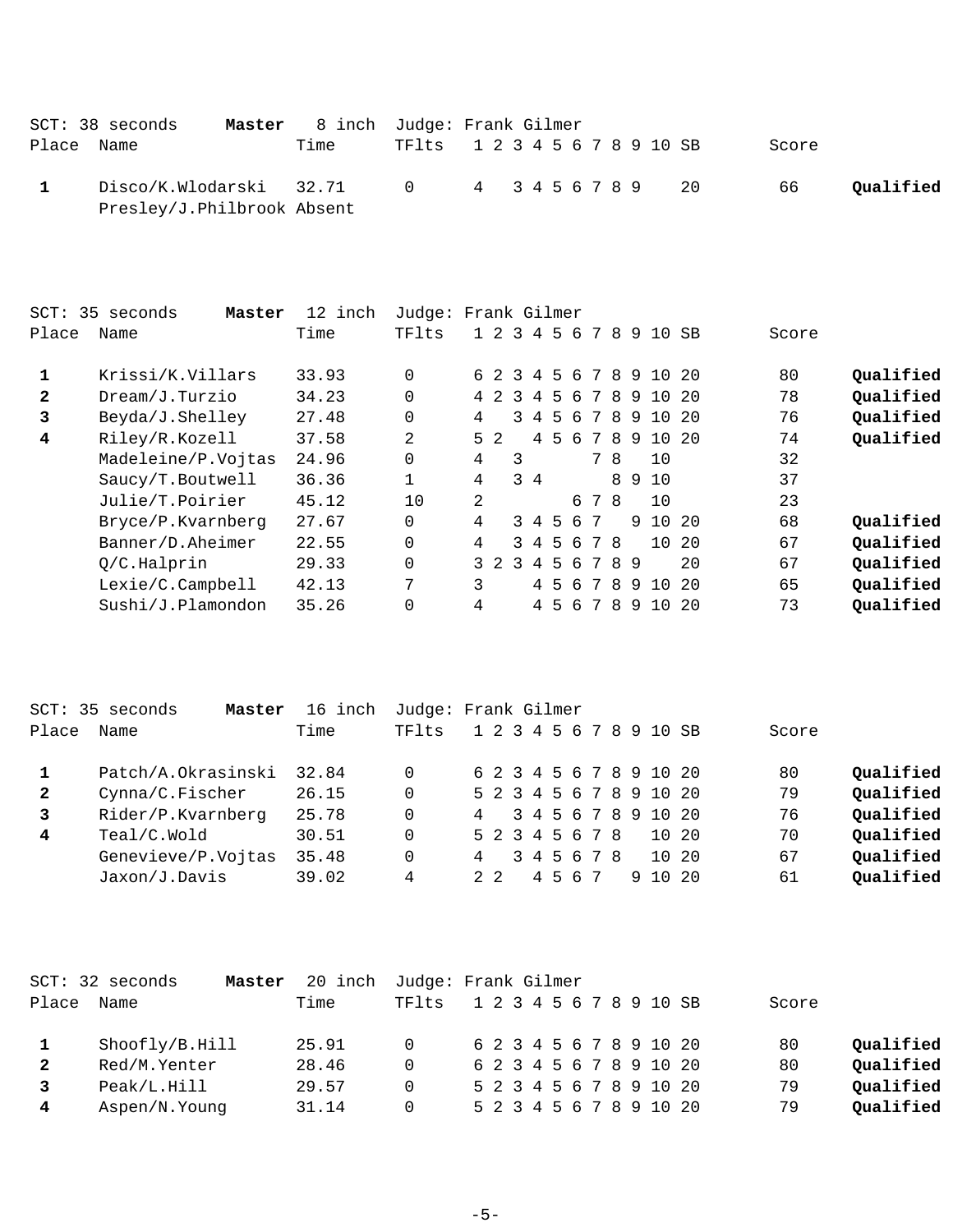| Rosa/D.Puckett    | 41.28  | 9            | 3   |   |   | 4              |                 | 6        | 7 |    | 9  |       |      | 20 |           |
|-------------------|--------|--------------|-----|---|---|----------------|-----------------|----------|---|----|----|-------|------|----|-----------|
| Chase/L.McKenzie  | 31.79  | $\mathbf 0$  | 4   |   | 3 | 4              | 5               | 6        | 7 |    | 9  | 10    |      | 48 |           |
| Dash/D.Avick      | 40.83  | 8            | 4 2 |   |   | $\overline{4}$ | -5              | 6        | 7 | -8 |    | 10    |      | 38 |           |
| Thunder/D.Russell |        | 0            | 3   |   |   |                |                 | 6        | 7 | -8 |    |       |      | 24 |           |
| Keegan/D.Russell  | 28.14  | 0            | 4   |   | 3 | $\overline{4}$ | -5              | 6        | 7 | 8  | 9  | 10    | 20   | 76 | Qualified |
| Keavy/K.Stevens   | 24.69  | $\Omega$     | 6   |   | ζ | 4              | 5               | 6        | 7 | 8  | 9  | 10    | 20   | 78 | Qualified |
| Nate/P.Presser    | 34.03  | 2            | 4   | 2 |   | 4              | 5               | 6        |   | 8  | 9  | 10    | 20   | 73 | Qualified |
| Ripley/K.Hix      | 21.93  | $\mathbf{0}$ | 4   |   | ζ | 4              | 5               | 6        |   | 8  | 9  | 10    | 20   | 76 | Qualified |
| Sam/T.Eifert      | 27.52  | $\Omega$     | б.  | 2 | 3 | $\overline{4}$ | 5               | 6        | 7 | 8  | 9  |       | 20   | 70 | Qualified |
| Vesta/K.Emge      | 24.07  | $\Omega$     | 4   |   | २ | $\overline{4}$ | $5\overline{)}$ | <u>б</u> | 7 | 8  | -9 | 10    | 20   | 76 | Qualified |
| Puma/B.Barker     | Absent |              |     |   |   |                |                 |          |   |    |    |       |      |    |           |
| Favor/L.Boyce     | Absent |              |     |   |   |                |                 |          |   |    |    |       |      |    |           |
| Kenai/B.Klingler  | 33.40  | 1            | 4   |   | 3 | 4              | .5              | <u>б</u> | 7 | 8  | -9 | 10 20 |      | 75 | Qualified |
| Twyst/C.Conklin   | 27.30  | $\mathbf{0}$ | 5   |   | 3 | $\overline{4}$ | 56              |          |   | 8  | 9  | 10    | - 20 | 70 | Qualified |
| Kopper/K.Kalwa    | 29.15  | $\mathbf{0}$ | 4   |   | 3 | $\overline{4}$ | 5               | 6        | 7 | 8  |    | 10    | 20   | 67 | Qualified |
| Wilson/L.Gray     | 27.07  | $\Omega$     | 4   |   | 3 | $\overline{4}$ | 5               | 6        | 7 | 8  | 9  | 10    | 20   | 76 | Qualified |
| Shine/A.Hartnoll  | Absent |              |     |   |   |                |                 |          |   |    |    |       |      |    |           |
| Caper/M.Oster     | 26.96  | $\Omega$     | 4   |   | २ | 4              | 5               | 6        | 7 | 8  | 9  | 10    | 20   | 76 | Qualified |
|                   |        |              |     |   |   |                |                 |          |   |    |    |       |      |    |           |

|              | $SCT: 32$ seconds<br>Master | 24 inch | Judge: Frank Gilmer |                         |  |  |    |  |    |       |           |
|--------------|-----------------------------|---------|---------------------|-------------------------|--|--|----|--|----|-------|-----------|
| Place        | Name                        | Time    | TF1ts               | 1 2 3 4 5 6 7 8 9 10 SB |  |  |    |  |    | Score |           |
|              | Tazz/M.Valentine            | 33.99   | 1                   | 4 2 4 5 6 7 8 9 10 20   |  |  |    |  |    | 74    | Qualified |
| $\mathbf{2}$ | Reve/R.Becker               | 29.83   | 0                   | 3 3 4 5 6 8 9 10 20     |  |  |    |  |    | 68    | Oualified |
|              | Rainey/K.Staub              | 18.84   | 0                   | 4 3 4 5 6 7 8 9         |  |  |    |  | 20 | 66    | Qualified |
|              | Malek/J.Wetzel              |         |                     |                         |  |  | 67 |  |    | 15    |           |
|              | Toby/A.Hartnoll             | Absent  |                     |                         |  |  |    |  |    |       |           |

|                | $SCT: 32$ seconds | <b>Master</b> 24 inch Choice Judge: Frank Gilmer |                               |  |  |  |       |           |
|----------------|-------------------|--------------------------------------------------|-------------------------------|--|--|--|-------|-----------|
| Place Name     |                   | Time                                             | TF1ts 1 2 3 4 5 6 7 8 9 10 SB |  |  |  | Score |           |
| $\blacksquare$ | Veni/D.Hill       | 26.03                                            | 0 4 2 3 4 5 6 7 8 9 10 20     |  |  |  | 78    | Qualified |

 Total Number of Dogs Showing: 43 Total Number of Dogs Absent: 5 Total Number of Dogs Withdrawn: 0 Total Number of Dogs Not Scored: 0 Total Number of Qualifiers: 35 Percent Qualified: 81.4%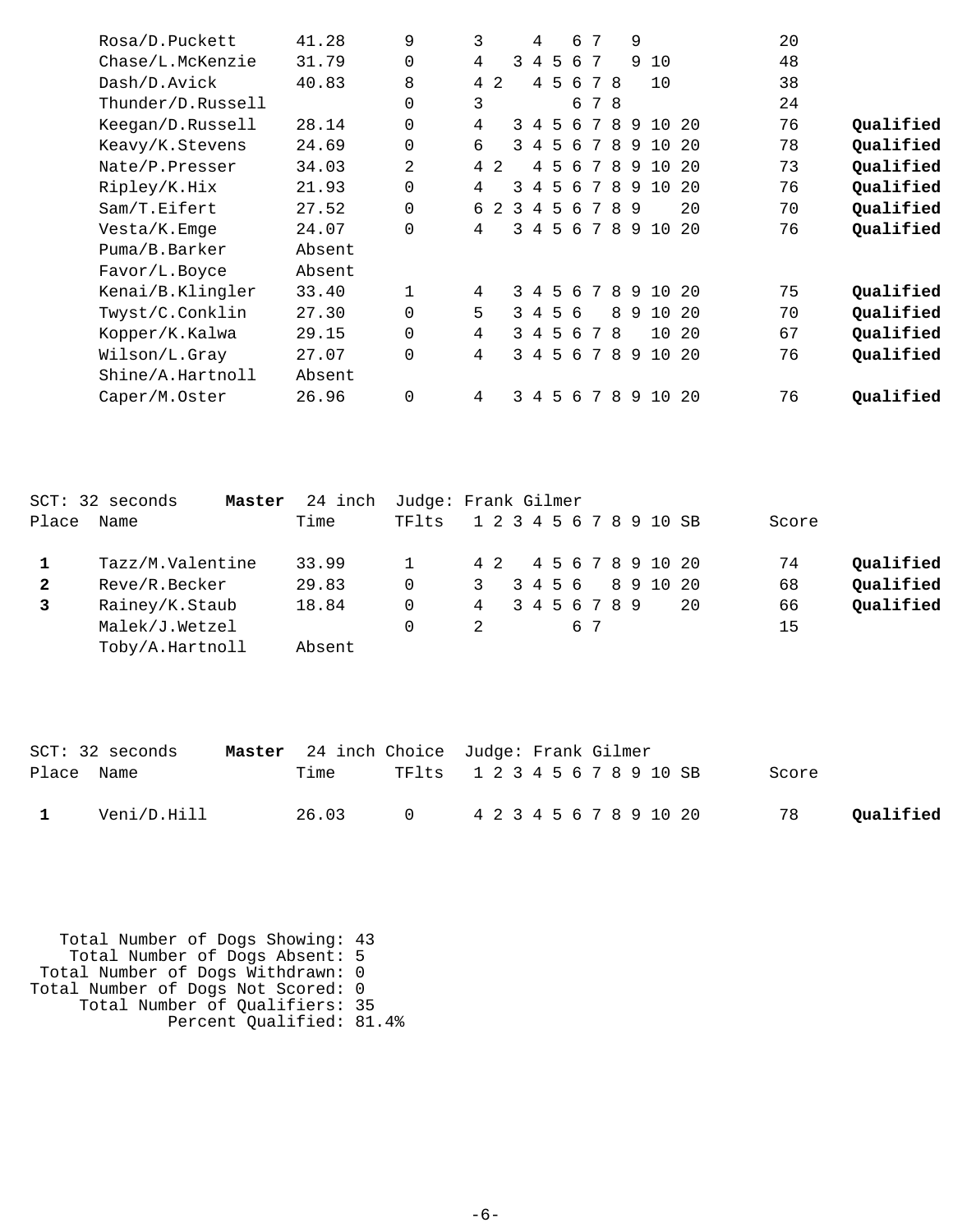|              | SCT: 41 seconds                                                                                                                            | Novice Pref              |                                               | 4 inch Judge: Frank Gilmer |                               |                                   |                         |                        |            |            |    |        |                         |          |           |
|--------------|--------------------------------------------------------------------------------------------------------------------------------------------|--------------------------|-----------------------------------------------|----------------------------|-------------------------------|-----------------------------------|-------------------------|------------------------|------------|------------|----|--------|-------------------------|----------|-----------|
| Place Name   |                                                                                                                                            |                          | Time                                          | TFlts                      |                               |                                   |                         |                        |            |            |    |        | 1 2 3 4 5 6 7 8 9 10 SB | Score    |           |
|              | Roscoe/R.Kozell                                                                                                                            |                          | 41.92                                         | 0                          |                               |                                   |                         |                        |            |            |    |        |                         | 0        |           |
|              | SCT: 35 seconds                                                                                                                            |                          | Novice Pref 16 inch Judge: Frank Gilmer       |                            |                               |                                   |                         |                        |            |            |    |        |                         |          |           |
| Place Name   |                                                                                                                                            |                          | Time                                          | TFlts                      |                               |                                   |                         |                        |            |            |    |        | 1 2 3 4 5 6 7 8 9 10 SB | Score    |           |
| $\mathbf{1}$ | Piper/K.Batignani<br>Jayko/D.Greenberg                                                                                                     |                          | 22.03                                         | 0<br>$\mathbf 0$           |                               | $4\overline{ }$<br>$\overline{a}$ |                         | 3 4<br>$4\overline{ }$ |            | 6 7<br>6 7 | 9  |        | 20<br>20                | 53<br>19 | Qualified |
|              | Total Number of Dogs Showing: 3                                                                                                            |                          |                                               |                            |                               |                                   |                         |                        |            |            |    |        |                         |          |           |
|              | Total Number of Dogs Absent: 0<br>Total Number of Dogs Withdrawn: 0<br>Total Number of Dogs Not Scored: 0<br>Total Number of Qualifiers: 1 | Percent Qualified: 33.3% |                                               |                            |                               |                                   |                         |                        |            |            |    |        |                         |          |           |
|              | SCT: 41 seconds                                                                                                                            |                          | Open Pref 4 inch Judge: Frank Gilmer          |                            |                               |                                   |                         |                        |            |            |    |        |                         |          |           |
| Place Name   |                                                                                                                                            |                          | Time                                          | TFlts                      |                               |                                   | 1 2 3 4 5 6 7 8 9 10 SB |                        |            |            |    |        |                         | Score    |           |
|              | Willow/C.Disque<br>Harley/J.Philbrook Absent                                                                                               |                          | 27.75                                         | 0                          |                               |                                   |                         |                        |            |            |    |        |                         | 0        |           |
| Place Name   | SCT: 35 seconds                                                                                                                            |                          | Open Pref 16 inch Judge: Frank Gilmer<br>Time |                            | TF1ts 1 2 3 4 5 6 7 8 9 10 SB |                                   |                         |                        |            |            |    |        |                         | Score    |           |
|              | Karma/S.Saville                                                                                                                            |                          | 26.51                                         | $\overline{0}$             |                               |                                   | $3 \sim$                |                        | $4\quad 6$ |            | 89 |        | 20                      | 50       |           |
|              |                                                                                                                                            |                          |                                               |                            |                               |                                   |                         |                        |            |            |    |        |                         |          |           |
|              | SCT: 35 seconds                                                                                                                            |                          | Open Pref 20 inch Judge: Frank Gilmer         |                            |                               |                                   |                         |                        |            |            |    |        |                         |          |           |
| Place Name   |                                                                                                                                            |                          | Time                                          |                            | TF1ts 1 2 3 4 5 6 7 8 9 10 SB |                                   |                         |                        |            |            |    |        |                         | Score    |           |
|              | Mishka/L.Albertz                                                                                                                           |                          | 29.09                                         | 0                          |                               | 4                                 | 3                       |                        | 5          |            |    | 8 9 10 |                         | 39       |           |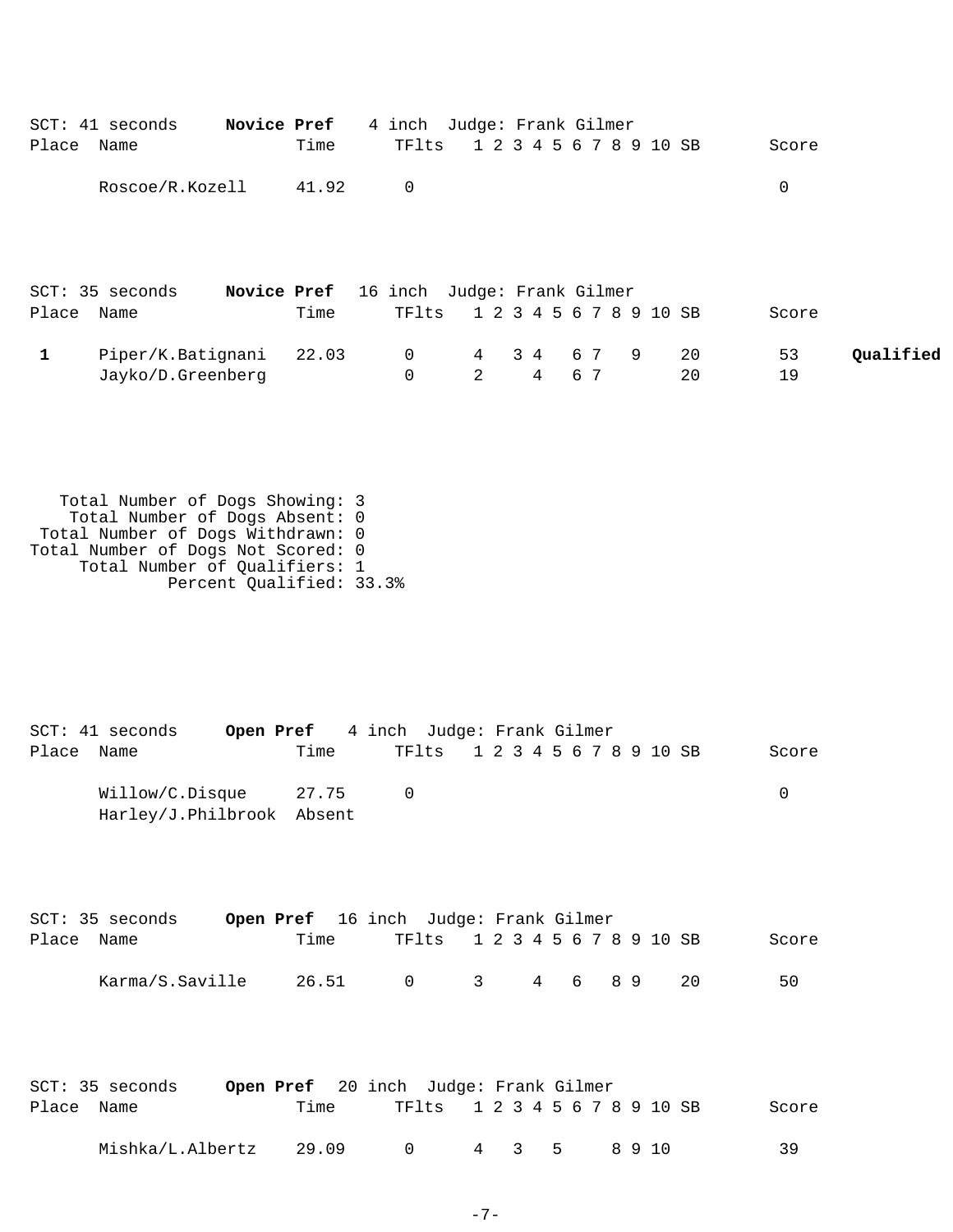| Total Number of Dogs Showing: 3    |  |
|------------------------------------|--|
| Total Number of Dogs Absent: 1     |  |
| Total Number of Dogs Withdrawn: 0  |  |
| Total Number of Dogs Not Scored: 0 |  |
| Total Number of Qualifiers: 0      |  |
| Percent Qualified: 0.0%            |  |

|            | $SCT: 38$ seconds | <b>Excellent Pref</b> 8 inch Judge: Frank Gilmer |                               |  |  |  |       |
|------------|-------------------|--------------------------------------------------|-------------------------------|--|--|--|-------|
| Place Name |                   | Time                                             | TF1ts 1 2 3 4 5 6 7 8 9 10 SB |  |  |  | Score |
|            |                   | Kevin/S.Crechiolo 45.39                          | 7 2 45678 1020                |  |  |  | 55    |

|            | SCT: 35 seconds  | <b>Excellent Pref</b> 20 inch Judge: Frank Gilmer |                               |               |  |  |  |  |       |
|------------|------------------|---------------------------------------------------|-------------------------------|---------------|--|--|--|--|-------|
| Place Name |                  | Time                                              | TF1ts 1 2 3 4 5 6 7 8 9 10 SB |               |  |  |  |  | Score |
|            | BOSS429/M.Timken | 31.24                                             | $\cap$                        | 4 3 4 6 7 8 9 |  |  |  |  | 41    |

 Total Number of Dogs Showing: 2 Total Number of Dogs Absent: 0 Total Number of Dogs Withdrawn: 0 Total Number of Dogs Not Scored: 0 Total Number of Qualifiers: 0 Percent Qualified: 0.0%

| $SCT: 38$ seconds<br>Master Pref<br>Place Name | Time  | 8 inch Judge: Frank Gilmer<br>TF1ts |               |  |      |  |  | 1 2 3 4 5 6 7 8 9 10 SB |    | Score |           |
|------------------------------------------------|-------|-------------------------------------|---------------|--|------|--|--|-------------------------|----|-------|-----------|
| Isis/J.Turzio                                  | 26.09 | 0 4 3 4 5 6 7 8 10 20               |               |  |      |  |  |                         |    | 67    | Oualified |
| Tiger/S.Berckmans                              | 36.93 | $\Omega$                            | 2 3 4 5 6 7 8 |  |      |  |  | 10 20                   |    | 65    | Qualified |
| Carter/J.Tice                                  | 30.97 | 0                                   |               |  |      |  |  | 4 2 3 4 5 6 7 8 9 10    |    | 58    |           |
| Pepper/S.Berckmans                             |       |                                     | 2             |  | 4567 |  |  |                         | 20 | 24    |           |

|            | SCT: 38 seconds | <b>Master Pref</b> 12 inch Judge: Frank Gilmer |                |  |                               |       |           |
|------------|-----------------|------------------------------------------------|----------------|--|-------------------------------|-------|-----------|
| Place Name |                 | Time                                           |                |  | TF1ts 1 2 3 4 5 6 7 8 9 10 SB | Score |           |
|            | Henna/J.Baiocco | 26.35                                          | $\overline{a}$ |  | 3 4 5 6 7 8 9 20              | 62    | Qualified |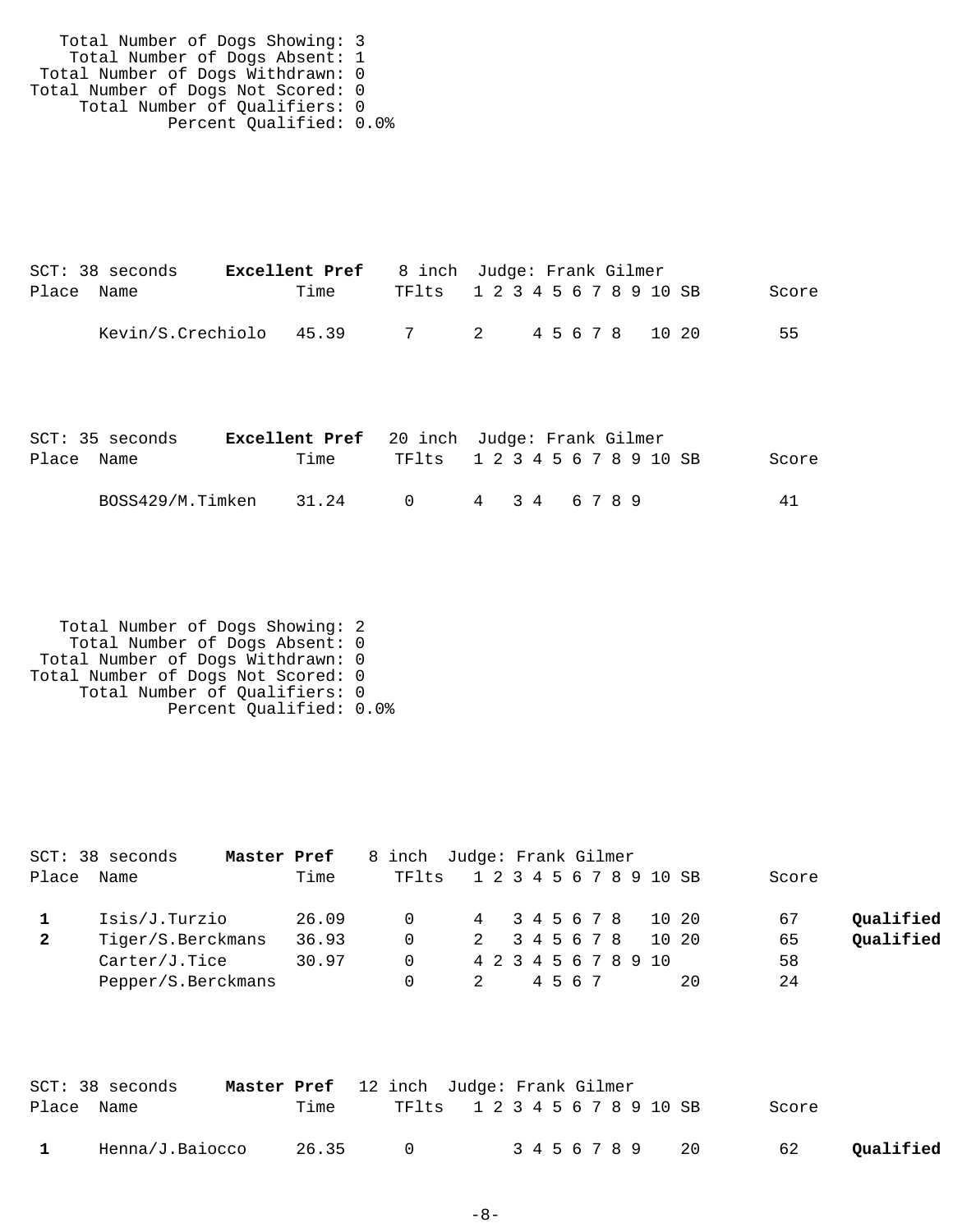| Cullen/J.Plamondon 34.50 |  |  |  | 4 2 3 5 6 7 8 10 |  |  |
|--------------------------|--|--|--|------------------|--|--|
|--------------------------|--|--|--|------------------|--|--|

|              | SCT: 35 seconds<br>Master Pref |        | 16 inch  | Judge: Frank Gilmer |                    |  |         |               |   |    |                         |     |          |           |
|--------------|--------------------------------|--------|----------|---------------------|--------------------|--|---------|---------------|---|----|-------------------------|-----|----------|-----------|
| Place        | Name                           | Time   | TFlts    |                     | $1\;\;2\;\;3\;\;4$ |  |         | 567           | 8 | -9 | $10$ SB                 |     | Score    |           |
|              | Viper/D.Hill                   | 27.32  | $\Omega$ |                     |                    |  |         |               |   |    | 6 2 3 4 5 6 7 8 9 10 20 |     | 80       | Qualified |
| $\mathbf{2}$ | Shooter/L.Gardner              | 32.17  | $\Omega$ |                     | 6 2                |  |         | 3 4 5 6 7 8 9 |   |    | 10 <sup>°</sup>         | 2.0 | 80       | Qualified |
| 3            | Promise/M.Touchston 33.21      |        | 0        | б.                  |                    |  |         |               |   |    | 4 5 6 7 8 9 10 20       |     | 75       | Qualified |
| 4            | Breeze/S.Papciak               | 28.27  | 0        | 4                   |                    |  |         |               |   |    | 4 5 6 7 8 9 10 20       |     | 73       | Oualified |
|              | Riot/L.Hill                    | 17.18  | 0        |                     |                    |  |         |               |   |    |                         |     | 0        |           |
|              | Gusto/B.Hamilton               |        | 0        | $\mathcal{L}$       |                    |  |         | 4 5 6 7 8     |   |    | 10                      |     | 42       |           |
|              | Zyn/S.Papciak                  |        | 0        |                     |                    |  |         |               |   |    |                         |     | $\Omega$ |           |
|              | Batman/H.Posner                | 32.09  | $\Omega$ | 3                   |                    |  | 3 4 5 6 |               |   |    | 9 10 20                 |     | 60       | Oualified |
|              | Pepper/R.Geller-Car 22.18      |        | 0        | 5                   |                    |  |         | 3 4 5 6 7 8   |   |    | 10 20                   |     | 68       | Qualified |
|              | Molly/J.Becker                 | Absent |          |                     |                    |  |         |               |   |    |                         |     |          |           |

| SCT: 35 seconds         | <b>Master Pref</b> 20 inch Judge: Frank Gilmer |                               |  |  |  |  |  |  |       |           |
|-------------------------|------------------------------------------------|-------------------------------|--|--|--|--|--|--|-------|-----------|
| Place Name              | Time                                           | TF1ts 1 2 3 4 5 6 7 8 9 10 SB |  |  |  |  |  |  | Score |           |
| Blazer/C.MacBroom 21.81 |                                                | 0 4 3 4 5 6 8 9 10 20         |  |  |  |  |  |  | 69    | Qualified |
| Cane/L.Hill             | 34.47                                          | 0 42 45 6 7 8 9 10            |  |  |  |  |  |  | 55    |           |

 Total Number of Dogs Showing: 17 Total Number of Dogs Absent: 1 Total Number of Dogs Withdrawn: 0 Total Number of Dogs Not Scored: 0 Total Number of Qualifiers: 10 Percent Qualified: 58.8%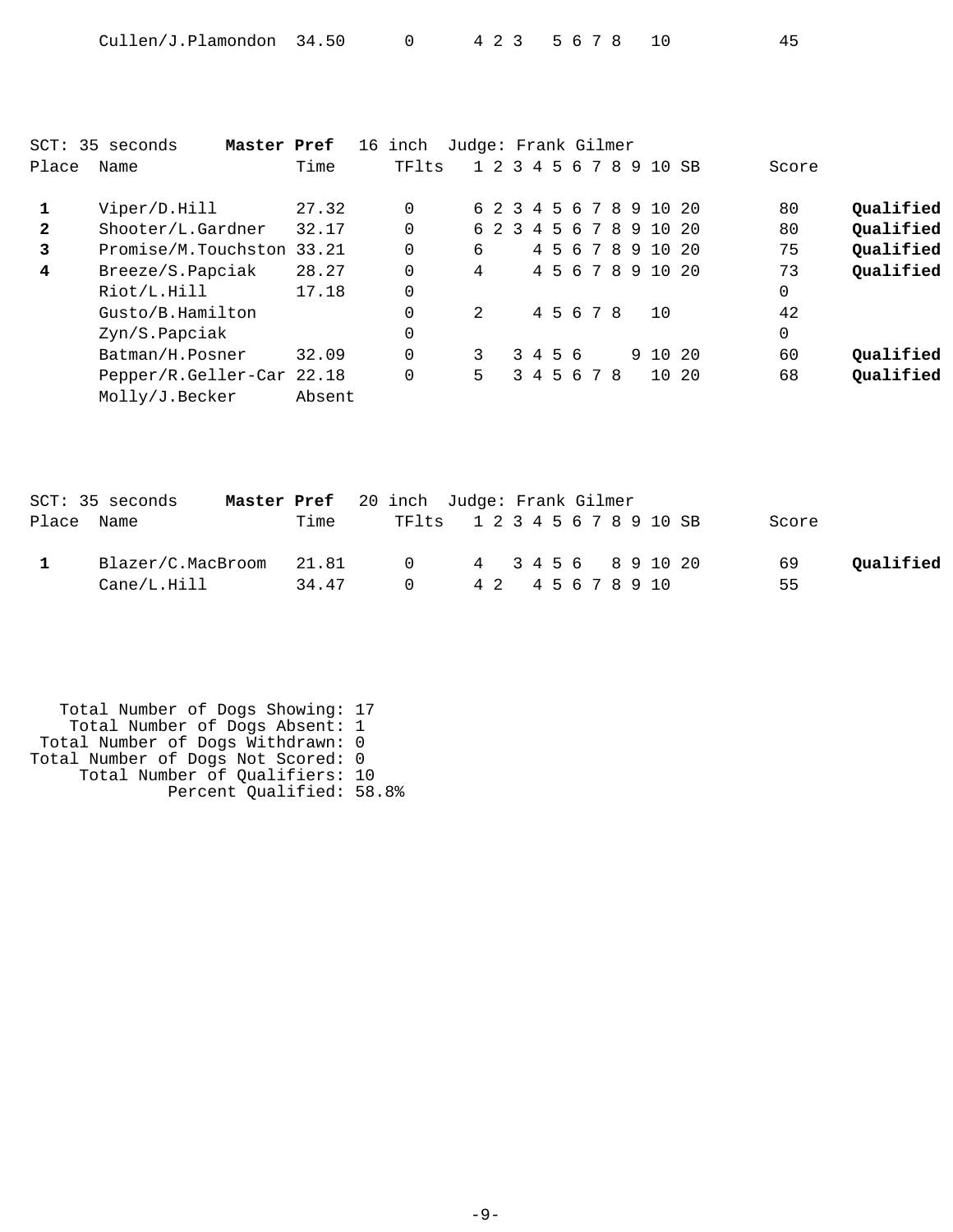# **Thursday, December 30, 2021 Tailwaggers Agility Club of South Florida Premier Standard**

|       | MCT: 65 seconds   | Premier Standard | 8 inch Judge: Frank Gilmer |          |          |       |       |           |
|-------|-------------------|------------------|----------------------------|----------|----------|-------|-------|-----------|
| Place | Name              | Time             | RFlts                      | WCFlts   | E/F      | Score | Top25 |           |
|       | Mr. Ping/J.Bell   | 64.37            |                            | $\Omega$ | $\Omega$ | 100   | Yes   | Qualified |
|       | Disco/K.Wlodarski | 53.35            |                            | 0        |          | Elim  |       |           |
|       | Zap/J.Taugher     | No Time          |                            | $\Omega$ |          | Elim  |       |           |
|       | ABU/R.Keenan      | 65.58            |                            | $\Omega$ |          | Elim  |       |           |
|       |                   |                  |                            |          |          |       |       |           |

|              | MCT: 65 seconds           | Premier Standard | 12 inch        |          | Judge: Frank Gilmer |       |       |           |
|--------------|---------------------------|------------------|----------------|----------|---------------------|-------|-------|-----------|
| Place        | Name                      | Time             | RFlts          | WCFlts   | $\rm E$ / $\rm F$   | Score | Top25 |           |
|              | TKake/D.Shumate           | 37.24            | $\Omega$       | 0        |                     | 100   | Yes   | Qualified |
| $\mathbf{2}$ | Bryce/P.Kvarnberg         | 37.89            | 0              | 0        |                     | 100   | Yes   | Qualified |
| 3            | Madeleine/P.Vojtas        | 38.95            | $\Omega$       | $\Omega$ | $\Omega$            | 100   | Yes   | Qualified |
| 4            | Sushi/J.Plamondon         | 41.38            | $\Omega$       | $\Omega$ | $\Omega$            | 100   |       | Qualified |
|              | Logan/R.Naqel             | 44.07            | $\Omega$       |          |                     | Elim  |       |           |
|              | Flynn Rider/B.Pruet 34.59 |                  | $\Omega$       | $\Omega$ |                     | Elim  |       |           |
|              | Krissi/K.Villars          | No Time          | $\Omega$       |          |                     | Elim  |       |           |
|              | Pi/B.Becker               | 63.29            | $\mathfrak{D}$ | $\Omega$ |                     | Elim  |       |           |
|              | Brave/B.Becker            | 64.00            | $\Omega$       | $\Omega$ | $\Omega$            | 100   |       | Oualified |
|              | Lexie/C.Campbell          | 64.99            | 0              | 0        |                     | 100   |       | Qualified |
|              |                           |                  |                |          |                     |       |       |           |

| Name               | Time            |                  | RFlts | WCFlts      | E/F      | Score               | Top25 |           |
|--------------------|-----------------|------------------|-------|-------------|----------|---------------------|-------|-----------|
| Rider/P.Kvarnberg  | 42.55           |                  | 0     | $\Omega$    | 0        | 100                 | Yes   | Qualified |
| Liberty/R.Coates   | 52.89           |                  | 0     | 0           | 0        | 100                 | Yes   | Qualified |
| Choc/K.Chase       | 40.85           |                  | 0     |             |          | Elim                |       |           |
| Skittles/C.Graham  | No Time         |                  | 0     | $\Omega$    |          | Elim                |       |           |
| Ruff/M.Bennett     | 61.55           |                  | 0     | $\mathbf 0$ |          | Elim                |       |           |
| Patch/A.Okrasinski | No Time         |                  | 0     |             |          | Elim                |       |           |
| Teal/C.Wold        | No Time         |                  | 0     | $\Omega$    | 2        | Elim                |       |           |
| Josie/C.Laurenzi   | 67.85           |                  | 0     | $\Omega$    | $\Omega$ | Elim                |       |           |
| Jewelie/J.Miller   | No Time         |                  |       | 0           |          | Elim                |       |           |
|                    | MCT: 60 seconds | Premier Standard |       | 16 inch     |          | Judge: Frank Gilmer |       |           |

|            | MCT: 55 seconds | <b>Premier Standard</b> 20 inch Judge: Frank Gilmer |        |                                 |                  |             |     |           |
|------------|-----------------|-----------------------------------------------------|--------|---------------------------------|------------------|-------------|-----|-----------|
| Place Name |                 | Time                                                |        |                                 | RFlts WCFlts E/F | Score Top25 |     |           |
|            | Red/M.Yenter    | 36.18                                               | $\cap$ | $\begin{matrix}0&0\end{matrix}$ |                  | 100         | Yes | Qualified |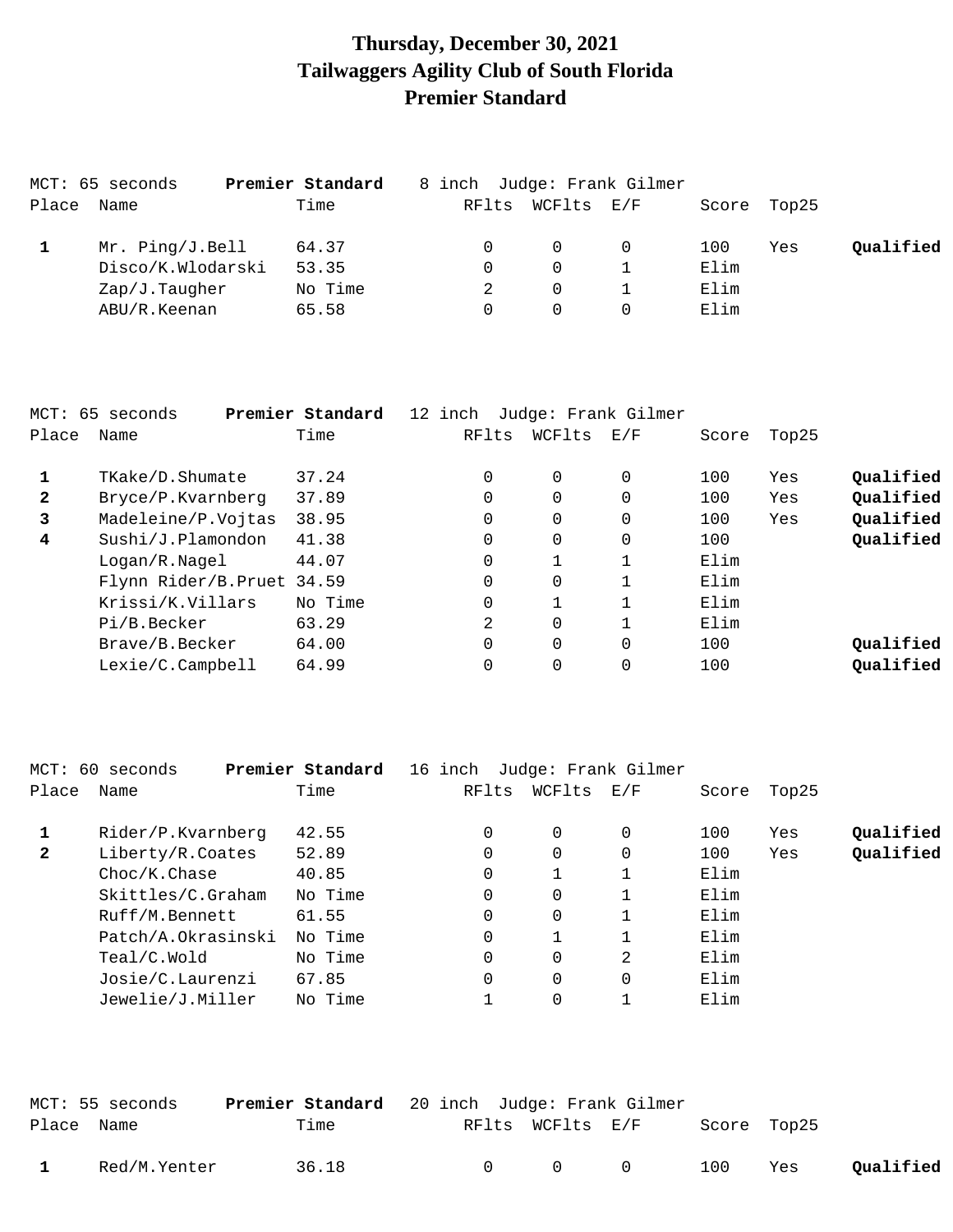| $\mathbf{2}$ | Sam/T.Eifert       | 36.63   | 0            | 0 | $\Omega$ | 100  | Yes | Qualified |
|--------------|--------------------|---------|--------------|---|----------|------|-----|-----------|
| 3            | Kelso/A.Benner     | 38.01   | $\Omega$     | 0 | $\Omega$ | 100  | Yes | Qualified |
| 4            | Keegan/D.Russell   | 44.60   | 0            | 0 | $\Omega$ | 100  | Yes | Qualified |
|              | Shoofly/B.Hill     | No Time | 0            | 0 | 2        | Elim |     |           |
|              | Maddie/R.Sharpe    | 54.69   | 2            |   | 2        | Elim |     |           |
|              | Ripley/K.Hix       | 39.77   | 0            | 0 | 1        | Elim |     |           |
|              | Vesta/K.Emge       | 60.78   | 0            | 2 | 1        | Elim |     |           |
|              | Rosa/D.Puckett     | No Time | $\Omega$     | 0 | 2        | Elim |     |           |
|              | Aspen/N.Young      | 44.06   | 0            |   | $\Omega$ | Elim |     |           |
|              | Kopper/K.Kalwa     | 57.06   | <sup>n</sup> | 0 | $\Omega$ | Elim |     |           |
|              | Wilson/L.Gray      | 56.00   | 0            | 2 |          | Elim |     |           |
|              | Tressa/D.Broadrick | No Time | 2            |   |          | Elim |     |           |
|              | Keavy/K.Stevens    | 42.93   | 0            |   |          | Elim |     |           |
|              | Zinger/A.Gooch     | No Time | 0            |   |          | Elim |     |           |
|              | Dash/D.Avick       | 45.79   | 0            |   | $\Omega$ | Elim |     |           |
|              | Nate/P.Presser     | No Time | 0            | 1 | 4        | Elim |     |           |
|              | Shine/A.Hartnoll   | Absent  |              |   |          |      |     |           |
|              | Twyst/C.Conklin    | 49.54   | 0            | 0 | $\Omega$ | 100  | Yes | Oualified |
|              |                    |         |              |   |          |      |     |           |

|            | MCT: 60 seconds | <b>Premier Standard</b> 24 inch Judge: Frank Gilmer |  |                     |  |             |  |
|------------|-----------------|-----------------------------------------------------|--|---------------------|--|-------------|--|
| Place Name |                 | Time                                                |  | RFlts WCFlts E/F    |  | Score Top25 |  |
|            | $Crush/A$ .Ray  | 49.87                                               |  | $1 \quad 1 \quad 1$ |  | Elim        |  |
|            | Toby/A.Hartnoll | Absent                                              |  |                     |  |             |  |

|            | MCT: 55 seconds | <b>Premier Standard</b> 24 inch Choice Judge: Frank Gilmer |  |                       |                  |             |  |
|------------|-----------------|------------------------------------------------------------|--|-----------------------|------------------|-------------|--|
| Place Name |                 | Time                                                       |  |                       | RFlts WCFlts E/F | Score Top25 |  |
|            | Veni/D.Hill     | 40.40                                                      |  | $0 \qquad 1 \qquad 2$ |                  | Elim        |  |

 Total Number of Dogs Showing: 43 Total Number of Dogs Absent: 2 Total Number of Dogs Withdrawn: 0 Total Number of Dogs Not Scored: 0 Total Number of Qualifiers: 14 Percent Qualified: 32.6%

|              | MCT: 70 seconds         | <b>Premier Standard Pref</b> 8 inch Judge: Frank Gilmer |        |                  |                                     |             |     |           |
|--------------|-------------------------|---------------------------------------------------------|--------|------------------|-------------------------------------|-------------|-----|-----------|
| Place Name   |                         | Time                                                    |        | RFlts WCFlts E/F |                                     | Score Top25 |     |           |
| $\mathbf{1}$ | Ditty/D.McFarlane 57.48 |                                                         | $\cap$ |                  | $\begin{matrix} 0 & 0 \end{matrix}$ | 100         | Yes | Qualified |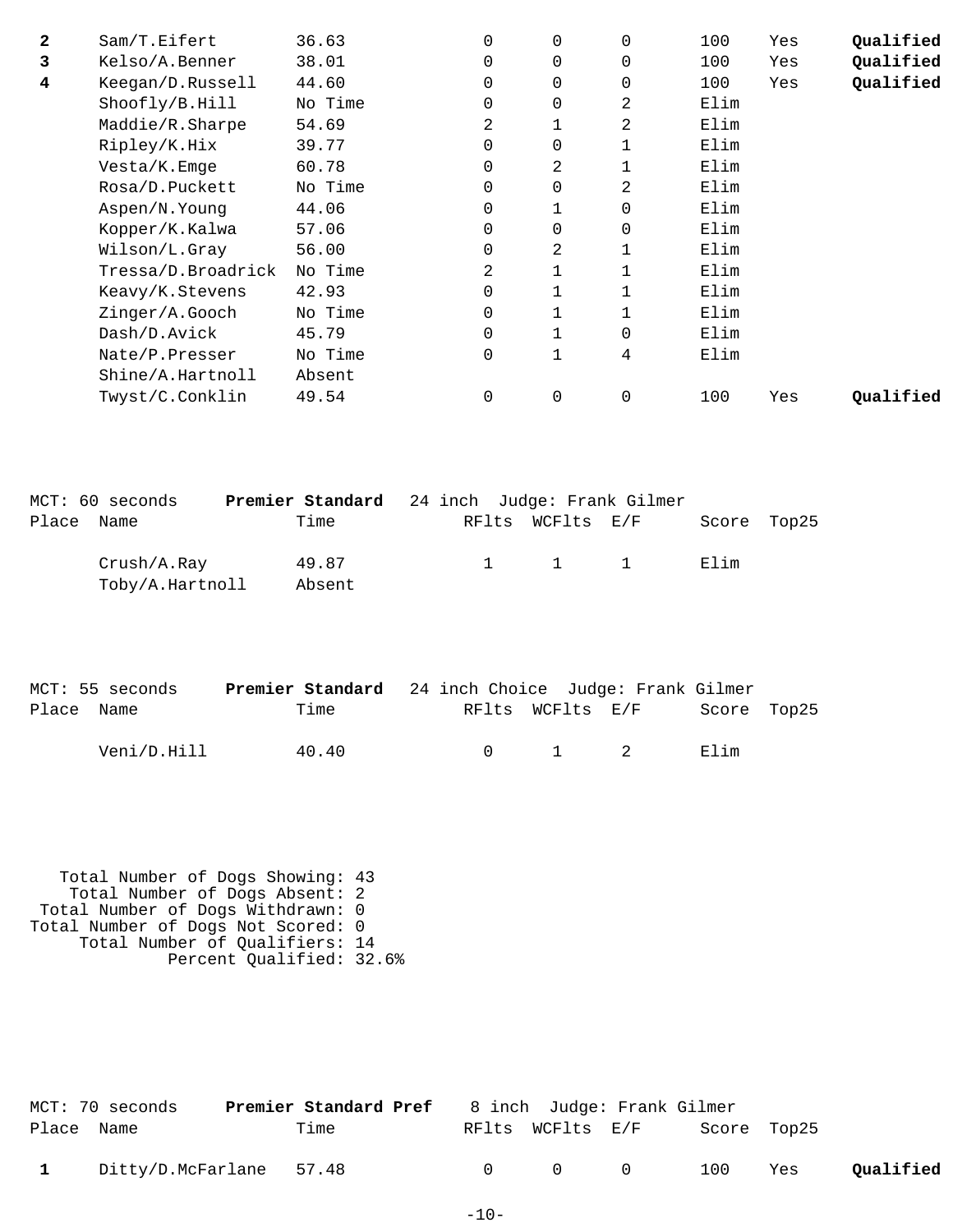| Tiger/S.Berckmans | No Time |  |  |  | Elim |
|-------------------|---------|--|--|--|------|
|-------------------|---------|--|--|--|------|

|       | MCT: 65 seconds           | Premier Standard Pref |          | 12 inch Judge: Frank Gilmer |       |       |           |
|-------|---------------------------|-----------------------|----------|-----------------------------|-------|-------|-----------|
| Place | Name                      | Time                  | RFlts    | WCFlts E/F                  | Score | Top25 |           |
|       | Frankie/M.Hansen          | 51.62                 | 0        | $\Omega$                    | 100   | Yes   | Qualified |
|       | Squid/G.Chapman           | No Time               | $\Omega$ |                             | Elim  |       |           |
|       | Genuine Risk/A.Benn 37.14 |                       |          | $\Omega$                    | Elim  |       |           |
|       | Henna/J.Baiocco           | 52.03                 | 0        |                             | Elim  |       |           |
|       | Inca/T.Aull               | 58.60                 |          |                             | Elim  |       |           |
|       |                           |                       |          |                             |       |       |           |

| MCT: 60 seconds                                                | Premier Standard Pref 16 inch Judge: Frank Gilmer |          |                   |                |             |     |           |
|----------------------------------------------------------------|---------------------------------------------------|----------|-------------------|----------------|-------------|-----|-----------|
| Place Name                                                     | Time                                              |          | RFlts WCFlts E/F  |                | Score Top25 |     |           |
| Bird/D.Shumate                                                 | 32.93                                             | $\Omega$ | $0 \qquad \qquad$ | $\overline{0}$ | 100         | Yes | Qualified |
| Alli/R.Clark<br>Gusto/B.Hamilton<br>Promise/M.Touchston Absent | 47.38<br>Absent                                   | $\Omega$ | $\Omega$          |                | Elim        |     |           |
|                                                                |                                                   |          |                   |                |             |     |           |

| Total Number of Dogs Absent: 2     |  |
|------------------------------------|--|
|                                    |  |
| Total Number of Dogs Withdrawn: 0  |  |
| Total Number of Dogs Not Scored: 0 |  |
| Total Number of Qualifiers: 3      |  |
| Percent Qualified: 33.3%           |  |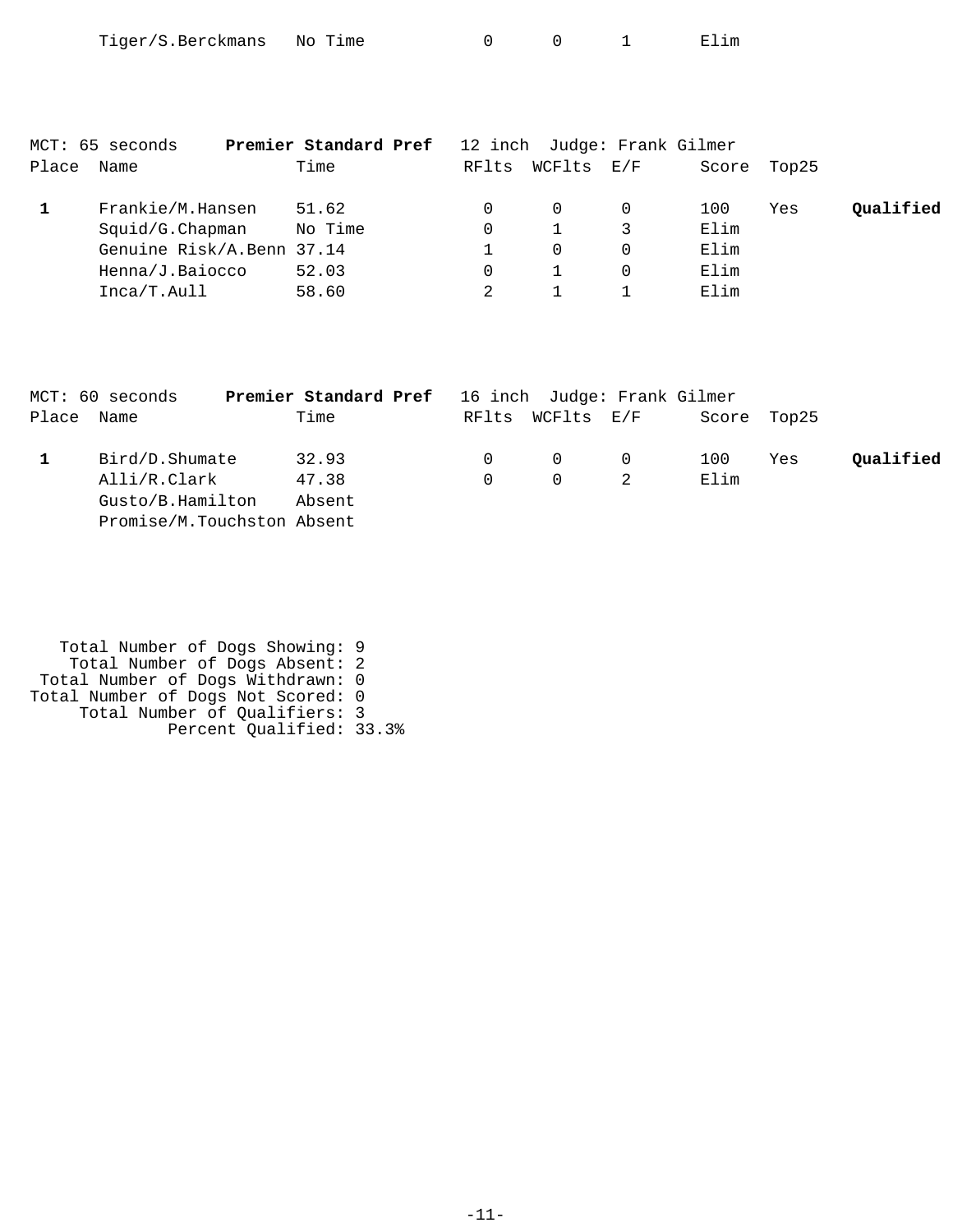### **Thursday, December 30, 2021 Tailwaggers Agility Club of South Florida Master/Excellent Standard**

|            | Distance: 178 yards SCT: 76 seconds |         |              | Excellent               |                |                                | 8 inch Judge: Frank Gilmer  |       |           |
|------------|-------------------------------------|---------|--------------|-------------------------|----------------|--------------------------------|-----------------------------|-------|-----------|
| Place      | Name                                | Time    |              |                         |                | TFlts RFlts WCFlts TblFlts E/F |                             | Score |           |
|            | Cody/S.Crechiolo                    | 92.25   | 48           | 3                       | 4              | 0                              | 2                           | Elim  |           |
|            | CinnaBun/D.Elmore                   | 55.94   | $\mathsf{O}$ | $\overline{2}$          | $\overline{2}$ | $\Omega$                       | $\Omega$                    | Elim  |           |
|            | Presley/J.Philbrook Absent          |         |              |                         |                |                                |                             |       |           |
|            | Distance: 178 yards SCT: 71 seconds |         |              | Excellent               |                |                                | 12 inch Judge: Frank Gilmer |       |           |
| Place Name |                                     | Time    |              |                         |                | TFlts RFlts WCFlts TblFlts E/F |                             | Score |           |
| 1          | Lexie/C.Campbell                    | 47.30   | 0            | 0                       | 0              | 0                              | 0                           | 100   | Qualified |
|            | Keyz/M.Hiltz                        | 58.36   | 0            | 2                       | $\mathbf{1}$   | $\mathsf{O}$                   | $\mathbf 1$                 | Elim  |           |
|            | Blu/N.Olimpo                        | 65.33   | $\mathbf 0$  | $\mathbf{1}$            | $\mathbf 0$    | 0                              | $\mathbf 0$                 | Elim  |           |
| Place Name | Distance: 185 yards SCT: 70 seconds | Time    |              | Excellent               |                | TFlts RFlts WCFlts TblFlts E/F | 16 inch Judge: Frank Gilmer | Score |           |
|            |                                     |         |              |                         |                |                                |                             |       |           |
| 1          | Virgil/B.Dumbaugh                   | 40.99   | 0            | 0                       | 0              | 0                              | 0                           | 100   | Qualified |
|            | Wing Man/D.Elmore                   | 42.07   | $\mathbf 0$  | 3                       | 0              | 0                              | $\mathbf 1$                 | Elim  |           |
|            | Connor/S.Blackledge 86.55           |         | 48           | 4                       | 2              | $\mathbf 0$                    | 2                           | Elim  |           |
|            | Finnegan/A.Burke                    | No Time |              | $\Omega$                | $\mathbf{1}$   | $\Omega$                       | $\mathbf{1}$                | Elim  |           |
|            | Distance: 192 yards SCT: 67 seconds |         |              | Excellent               |                |                                | 20 inch Judge: Frank Gilmer |       |           |
| Place Name |                                     | Time    |              |                         |                | TFlts RFlts WCFlts TblFlts E/F |                             | Score |           |
| 1          | Melba/S.Cerron                      | 48.54   | 0            | 0                       | 0              | 0                              | 0                           | 100   | Qualified |
|            | Cabernet/P.Lieb                     | 48.62   | 0            | $\overline{\mathbf{c}}$ | $\mathbf 1$    | 0                              | $\mathbf 1$                 | Elim  |           |
|            | Dash/D.Avick                        | No Time |              | $\mathbf{1}$            | 1              | 0                              | 1                           | Elim  |           |
|            | Thor/S.Goldberg                     | 52.51   | 0            | $\Omega$                | $\mathbf 1$    | $\Omega$                       | 0                           | Elim  |           |
|            | Bess/J.Jaskula                      | 48.31   | 0            | 1                       | 0              | 0                              | 1                           | Elim  |           |
|            | Thunder/D.Russell                   | 70.37   | 9            | 4                       | $\mathbf 1$    | 0                              | 0                           | Elim  |           |

Pippa/N.DePetris 89.56 66 3 2 0 2 Elim Nate/P.Presser 42.24 0 1 0 0 1 Elim

Stealth/R.Abell Absent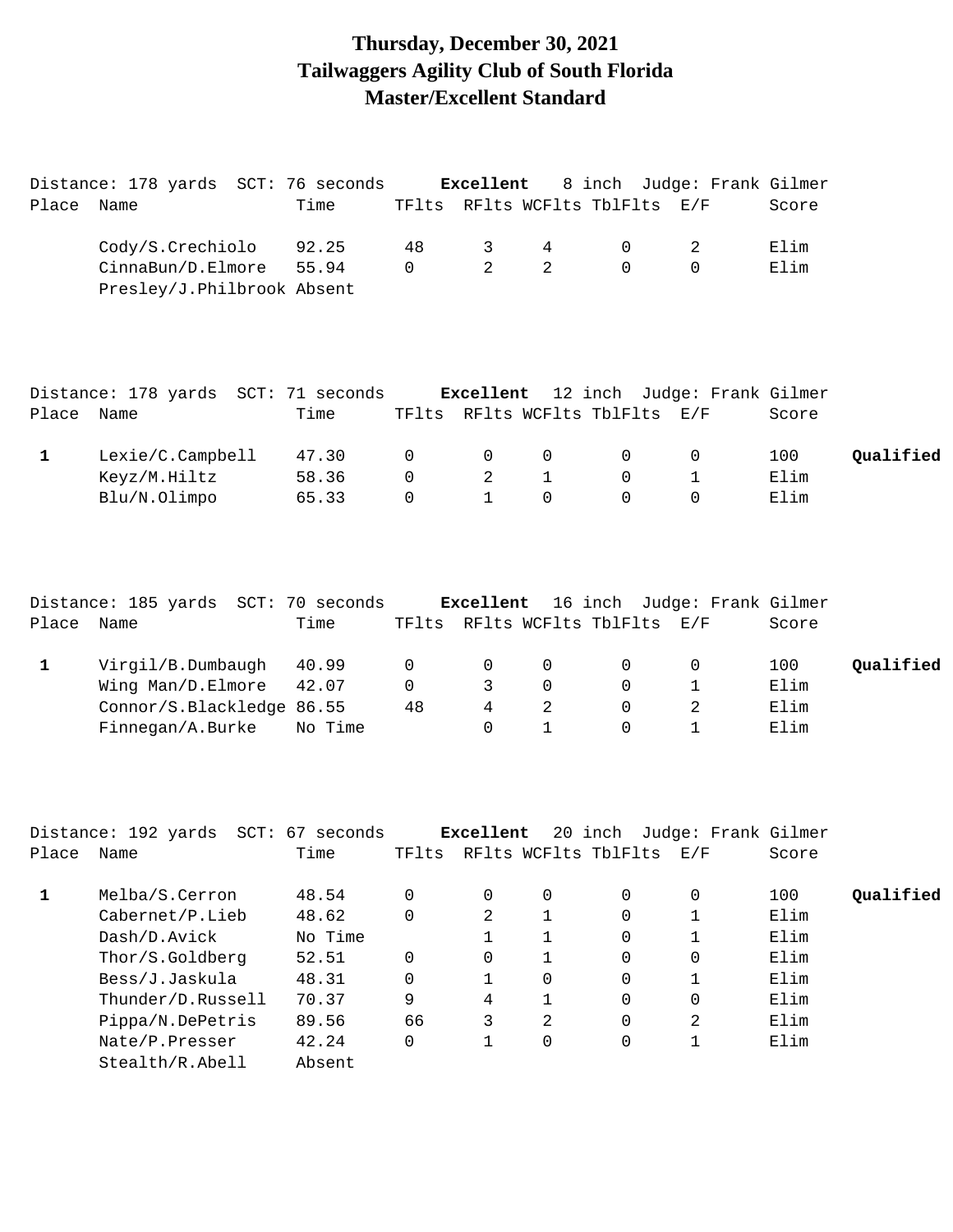|            | Distance: 192 yards SCT: 71 seconds |         |  | <b>Excellent</b> 24 inch Judge: Frank Gilmer |                                        |       |
|------------|-------------------------------------|---------|--|----------------------------------------------|----------------------------------------|-------|
| Place Name |                                     | Time    |  | TFlts RFlts WCFlts TblFlts E/F               |                                        | Score |
|            | Kelso/C.MacBroom                    | No Time |  | $1 \quad 1 \quad 0 \quad 1$                  |                                        | Elim  |
|            | Malek/J.Wetzel                      | No Time |  | 2 1                                          | $\begin{array}{ccc} 0 & 2 \end{array}$ | Elim  |

 Total Number of Dogs Showing: 19 Total Number of Dogs Absent: 2 Total Number of Dogs Withdrawn: 0 Total Number of Dogs Not Scored: 0 Total Number of Qualifiers: 3 Percent Qualified: 15.8%

|              | Distance: 178 yards SCT: 76 seconds |         |          | Master       | 8 inch         |                      |          | Judge: Frank Gilmer |           |
|--------------|-------------------------------------|---------|----------|--------------|----------------|----------------------|----------|---------------------|-----------|
| Place        | Name                                | Time    | TFlts    |              |                | RFlts WCFlts TblFlts | E/F      | Score               |           |
| 1            | Macchiato/D.Elmore                  | 38.94   | 0        | 0            | 0              | 0                    | 0        | 100                 | Qualified |
| $\mathbf{2}$ | Mighty Mouse/D.Elmo 42.86           |         | 0        | 0            | $\mathbf 0$    | 0                    | $\Omega$ | 100                 | Qualified |
| 3            | Zap/J.Taugher                       | 43.95   | 0        | $\Omega$     | $\mathbf 0$    | $\Omega$             | $\Omega$ | 100                 | Qualified |
| 4            | Desmond/B.Kennedy                   | 51.07   | $\Omega$ | $\Omega$     | 0              | 0                    | 0        | 100                 | Qualified |
|              | Honey Badger/D.Elmo 47.29           |         | 0        | 1            | 1              | 0                    | 0        | Elim                |           |
|              | Disco/K.Wlodarski                   | 52.20   | 0        | 1            | 0              | 0                    | 1        | Elim                |           |
|              | Ace/L.Sprick                        | 51.71   | 0        | $\mathbf{1}$ | 0              | 0                    | 0        | Elim                |           |
|              | Mr. Ping/J.Bell                     | 77.90   | 3        | $\Omega$     | 0              | 0                    | 0        | 97                  |           |
|              | Sky Cowboy/D.Elmore No Time         |         |          |              |                | 0                    |          | Elim                |           |
|              | Ming/J.Parker                       | No Time |          | 0            |                |                      | 1        | Elim                |           |
|              | Merlin/C.Disque                     | 63.15   | $\Omega$ | 0            | $\Omega$       |                      | 0        | Elim                |           |
|              | ABU/R.Keenan                        | 77.94   | 3        | 2            | $\mathbf{1}$   | $\Omega$             | $\Omega$ | Elim                |           |
|              | Jive/K.Wlodarski                    | 54.01   | $\Omega$ | $\mathbf{1}$ | $\mathbf{1}$   | 0                    | 0        | Elim                |           |
|              | Dodger/M.Valentine                  | 71.58   | $\Omega$ | $\Omega$     | $\Omega$       | $\Omega$             | $\Omega$ | 100                 | Qualified |
|              | Tesla/S.Wagner                      | 57.80   | 0        | $\Omega$     | 0              | 0                    | 0        | 100                 | Qualified |
|              | Bobby/S.Crechiolo                   | 58.68   | 0        | 0            | 0              | 0                    | 0        | 100                 | Qualified |
|              | Idgie/M.Hiltz                       | 62.20   | $\Omega$ | $\Omega$     | $\mathbf 0$    | $\Omega$             | 0        | 100                 | Qualified |
|              | Jackie/M.Valentine                  | 57.03   | 0        | $\Omega$     | 0              | 0                    | $\Omega$ | 100                 | Qualified |
|              | Dash/G.Reed                         | 58.19   | 0        | 0            | $\overline{0}$ | 0                    | 0        | 100                 | Qualified |
|              |                                     |         |          |              |                |                      |          |                     |           |

|            | Distance: 178 yards SCT: 71 seconds |                 |  | Master 12 inch Judge: Frank Gilmer |       |           |
|------------|-------------------------------------|-----------------|--|------------------------------------|-------|-----------|
| Place Name |                                     | Time            |  | TFlts RFlts WCFlts TblFlts E/F     | Score |           |
|            | TKake/D.Shumate                     | 31.97 0 0 0 0 0 |  |                                    | 100   | Qualified |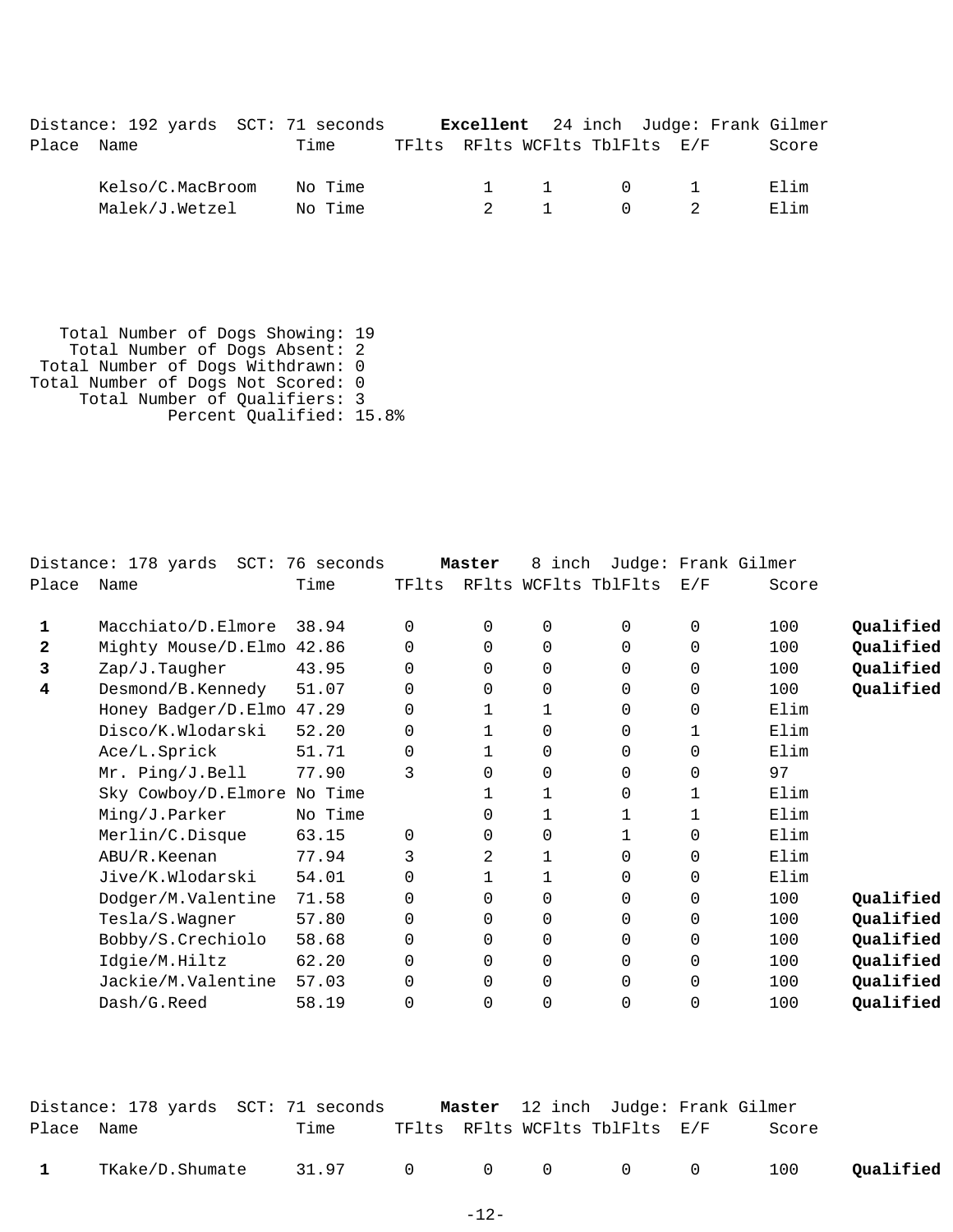| 2 | Flynn Rider/B.Pruet 33.74 |         | $\Omega$ | $\Omega$       | $\mathbf 0$ | $\Omega$ | 0           | 100  | Qualified |
|---|---------------------------|---------|----------|----------------|-------------|----------|-------------|------|-----------|
| 3 | Sushi/J.Plamondon         | 38.92   | $\Omega$ | $\Omega$       | $\Omega$    | $\Omega$ | $\Omega$    | 100  | Qualified |
| 4 | Dream/J.Turzio            | 38.96   | $\Omega$ | $\Omega$       | $\mathbf 0$ | $\Omega$ | 0           | 100  | Qualified |
|   | Kelli/T.Poirier           | 70.50   | $\Omega$ | 2              | $\mathbf 1$ | $\Omega$ | 1           | Elim |           |
|   | Brave/B.Becker            | 66.62   | $\Omega$ | $\mathbf 1$    | $\mathbf 0$ | $\Omega$ | $\Omega$    | Elim |           |
|   | Madeleine/P.Vojtas        | 43.71   | $\Omega$ | $\mathbf 1$    | $\mathbf 1$ | $\Omega$ | 1           | Elim |           |
|   | Beetle/G. Chapman         | 40.23   | 0        | 0              | $\mathbf 0$ | 0        | 1           | Elim |           |
|   | Bryce/P.Kvarnberg         | No Time |          | $\Omega$       | $\mathbf 0$ | 0        | 1           | Elim |           |
|   | Krissi/K.Villars          | 56.93   | 0        | 2              | 1           | 0        | $\mathbf 0$ | Elim |           |
|   | Beyda/J.Shelley           | 52.39   | $\Omega$ | $\overline{a}$ | $\mathbf 1$ | 0        | 0           | Elim |           |
|   | Dixee/K.Levee             | No Time |          | 2              | 0           | 0        | 2           | Elim |           |
|   | Levi/J.Turzio             | 65.28   | $\Omega$ | $\mathbf{1}$   | 1           | 0        | 1           | Elim |           |
|   | Q/C.Halprin               | 42.89   | $\Omega$ | $\Omega$       | 0           | 0        | 1           | Elim |           |
|   | Riley/S.Walsh             | 35.43   | 0        | 0              | 0           | 0        | 2           | Elim |           |
|   | Julie/T.Poirier           | 50.03   | 0        | 0              | 1           | 0        | 0           | Elim |           |
|   | Sweetie/J.Turzio          | 47.98   | $\Omega$ | 1              | 1           | 0        | $\Omega$    | Elim |           |
|   | Isis/J.Turzio             | 60.93   | 0        | $\mathbf 0$    | $\mathbf 0$ | 0        | 0           | 100  | Qualified |
|   | Shelby Rae/M.Liebha 39.68 |         | $\Omega$ | $\Omega$       | 0           | $\Omega$ | $\Omega$    | 100  | Qualified |
|   | Logan/R.Nagel             | 40.40   | $\Omega$ | $\Omega$       | $\mathbf 0$ | 0        | 0           | 100  | Qualified |
|   | Riley/R.Kozell            | 48.48   | $\Omega$ | $\Omega$       | 0           | $\Omega$ | 0           | 100  | Qualified |
|   | Pi/B.Becker               | 49.62   | $\Omega$ | $\Omega$       | $\Omega$    | $\Omega$ | $\Omega$    | 100  | Qualified |
|   | Casey/J.Brav              | 44.81   | $\Omega$ | $\Omega$       | 0           | $\Omega$ | 0           | 100  | Qualified |
|   | Bella/E.Bradley           | 39.65   | $\Omega$ | $\Omega$       | $\Omega$    | $\Omega$ | $\Omega$    | 100  | Qualified |
|   | Saucy/T.Boutwell          | 54.90   | $\Omega$ | $\Omega$       | $\mathbf 0$ | $\Omega$ | 0           | 100  | Qualified |
|   | Jolene Rose/M.Liebh 39.67 |         | 0        | $\Omega$       | 0           | $\Omega$ | $\mathbf 0$ | 100  | Qualified |
|   |                           |         |          |                |             |          |             |      |           |

|       | Distance: 185 yards SCT: 70 seconds |         |          | Master       |             | 16 inch Judge: Frank Gilmer |              |       |           |
|-------|-------------------------------------|---------|----------|--------------|-------------|-----------------------------|--------------|-------|-----------|
| Place | Name                                | Time    | TFlts    |              |             | RFlts WCFlts TblFlts        | E/F          | Score |           |
| 1     | Patch/A.Okrasinski                  | 36.92   | 0        | 0            | $\mathbf 0$ | 0                           | 0            | 100   | Qualified |
| 2     | Choc/K.Chase                        | 37.86   | 0        | 0            | 0           | 0                           | $\Omega$     | 100   | Qualified |
| 3     | Whimsy/B.Pruett                     | 38.25   | 0        | 0            | 0           | 0                           | $\Omega$     | 100   | Qualified |
| 4     | Rider/P.Kvarnberg                   | 40.11   | $\Omega$ | $\Omega$     | $\Omega$    | 0                           | $\Omega$     | 100   | Qualified |
|       | Twister/C.Knapik                    | 48.14   | 0        | 1            | 2           | 0                           | 0            | Elim  |           |
|       | Genevieve/P.Vojtas                  | 44.04   | 0        | $\Omega$     | 1           | 0                           | $\mathbf 0$  | Elim  |           |
|       | Dillon/S.Bass                       | 63.84   | 0        | 1            | 0           | 0                           | 2            | Elim  |           |
|       | Cynna/C.Fischer                     | 36.87   | $\Omega$ | $\Omega$     | 0           | 0                           | 3            | Elim  |           |
|       | Jaxon/J.Davis                       | 46.16   | $\Omega$ | $\Omega$     | $\Omega$    | 0                           | 5            | Elim  |           |
|       | Ernie/D.Shumate                     | 34.60   | $\Omega$ | $\Omega$     | 1           | 0                           | $\Omega$     | Elim  |           |
|       | Scoot/R.Abell                       | No Time |          | 1            | 1           | 0                           | 1            | Elim  |           |
|       | Nala/S.Richardson                   | 63.02   | $\Omega$ | $\mathbf{1}$ | 0           | 0                           | $\Omega$     | Elim  |           |
|       | Skittles/C.Graham                   | 64.83   | $\Omega$ | 2            | 1           | 0                           | $\Omega$     | Elim  |           |
|       | Goose/S.Smith                       | 54.49   | $\Omega$ | $\mathbf{1}$ | 0           | 0                           | $\mathbf 1$  | Elim  |           |
|       | Nautique/S.Barnett                  | 45.64   | 0        | 1            | 2           | 0                           | 1            | Elim  |           |
|       | Chip/S.Walsh                        | 40.21   | 0        | 0            | 0           | 0                           | $\mathbf{1}$ | Elim  |           |
|       | Teal/C.Wold                         | 63.44   | $\Omega$ | 1            | 1           | 1                           | $\Omega$     | Elim  |           |
|       | Charlie Bear/M.Hans                 | 48.02   | $\Omega$ | $\Omega$     | $\Omega$    | $\Omega$                    | $\Omega$     | 100   | Qualified |
|       | Ruff/M.Bennett                      | 44.43   | 0        | $\Omega$     | 0           | 0                           | 0            | 100   | Qualified |
|       | Liberty/R.Coates                    | 51.78   | 0        | 0            | 0           | 0                           | $\Omega$     | 100   | Qualified |
|       |                                     |         |          |              |             |                             |              |       |           |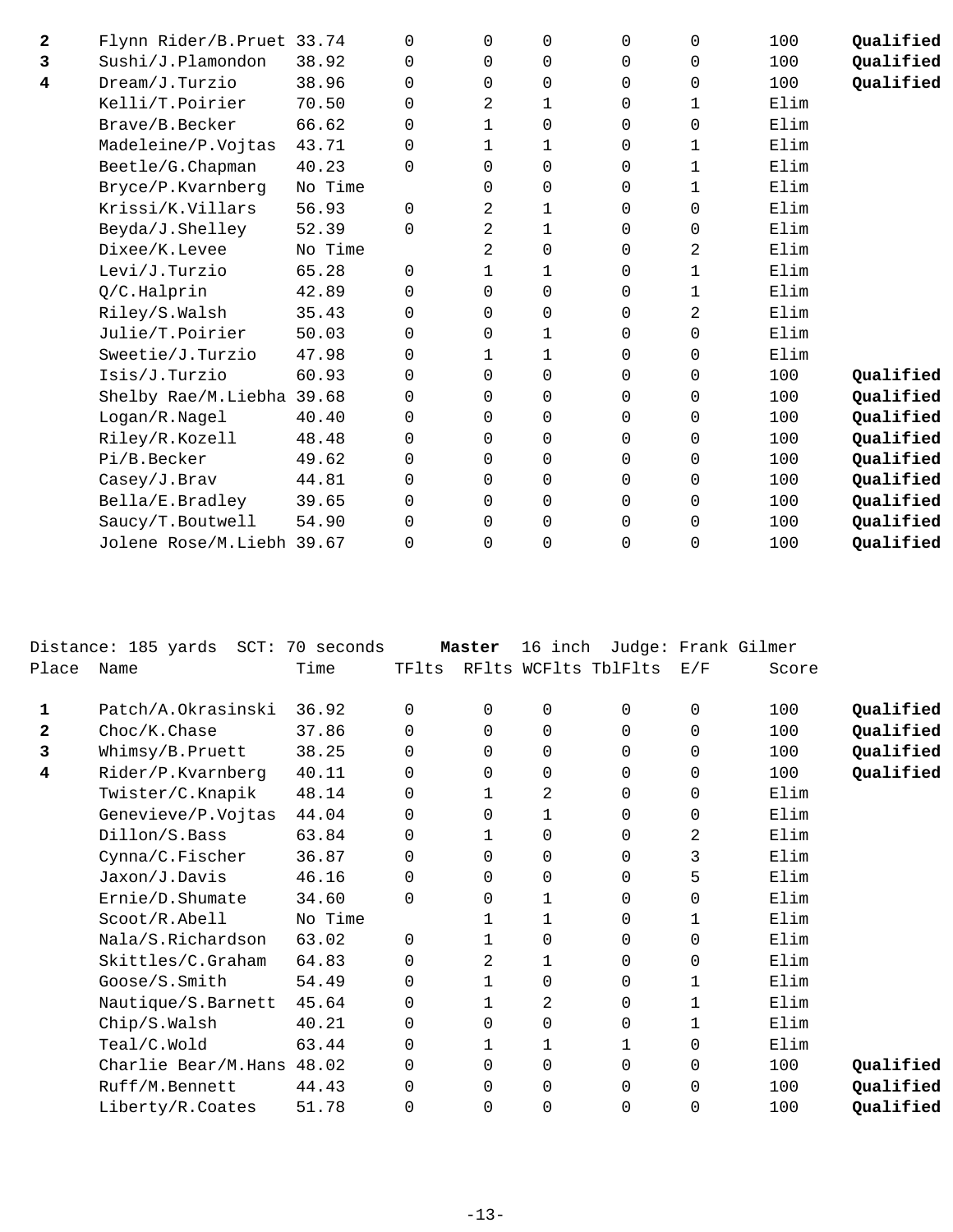|              | Distance: 192 yards SCT: 67 seconds |         |                | Master      | 20 inch              |                     |             | Judge: Frank Gilmer |           |
|--------------|-------------------------------------|---------|----------------|-------------|----------------------|---------------------|-------------|---------------------|-----------|
| Place        | Name                                | Time    | TFlts          |             | RFlts WCFlts TblFlts |                     | E/F         | Score               |           |
| $\mathbf{1}$ | Sam/T.Eifert                        | 33.88   | $\Omega$       | 0           | 0                    | $\mathsf{O}$        | $\mathbf 0$ | 100                 | Qualified |
| $\mathbf{2}$ | Ripley/K.Hix                        | 36.90   | 0              | 0           | 0                    | $\mathbf 0$         | 0           | 100                 | Qualified |
| 3            | Red/M.Yenter                        | 38.36   | 0              | $\Omega$    | 0                    | $\mathbf 0$         | $\mathbf 0$ | 100                 | Qualified |
| 4            | Peak/L.Hill                         | 39.39   | 0              | 0           | 0                    | 0                   | 0           | 100                 | Qualified |
|              | Maddie/R.Sharpe                     | 47.58   | $\mathbf 0$    | $\mathbf 1$ | $\mathsf{O}\xspace$  | $\mathsf{O}\xspace$ | $\mathbf 1$ | Elim                |           |
|              | Kelso/A.Benner                      | No Time |                | 1           | $\mathbf{1}$         | 0                   | $\mathbf 1$ | Elim                |           |
|              | Cass/P.Demetrion                    | 48.73   | 0              | $\Omega$    | $\mathbf{1}$         | $\mathsf{O}$        | $\mathsf 0$ | Elim                |           |
|              | Kenai/B.Klingler                    | 68.36   | 3              | 3           | $\mathbf 1$          | 0                   | 1           | Elim                |           |
|              | Shoofly/B.Hill                      | No Time |                | $\Omega$    | $\mathsf{O}\xspace$  | $\mathbf 0$         | $\mathbf 1$ | Elim                |           |
|              | Keegan/D.Russell                    | 46.48   | 0              | $\Omega$    | $\mathbf 1$          | 0                   | $\mathbf 1$ | Elim                |           |
|              | Ziva/W.Yu                           | 32.45   | $\overline{0}$ | 0           | $\mathsf{O}\xspace$  | $\mathsf{O}\xspace$ | $\mathbf 1$ | Elim                |           |
|              | Tressa/D.Broadrick                  | 76.25   | 27             | 2           | 0                    | $\mathbf{1}$        | 0           | Elim                |           |
|              | Keavy/K.Stevens                     | 38.96   | $\mathsf{O}$   | $\mathbf 1$ | $\mathsf{O}\xspace$  | $\mathsf{O}$        | 1           | Elim                |           |
|              | Zinger/A.Gooch                      | 34.41   | $\Omega$       | $\Omega$    | 0                    | $\Omega$            | 2           | Elim                |           |
|              | Bebop/G.Storm                       | 49.39   | $\Omega$       | 2           | $\mathbf 1$          | $\mathbf 0$         | 0           | Elim                |           |
|              | Roo/B.Skilling                      | No Time |                | $\mathbf 1$ | $\mathbf{1}$         | $\Omega$            | 1           | Elim                |           |
|              | Ravyn/F.Jones                       | 39.72   | 0              | $\Omega$    | $\mathsf{O}\xspace$  | $\mathbf 0$         | $\mathbf 1$ | Elim                |           |
|              | Echo/F.Jones                        | 44.63   | 0              | 0           | 0                    | 0                   | $\mathbf 0$ | 100                 | Qualified |
|              | Vesta/K.Emge                        | 41.68   | 0              | 0           | $\mathsf{O}\xspace$  | $\mathsf{O}\xspace$ | $\mathsf 0$ | 100                 | Qualified |
|              | Rosa/D.Puckett                      | 43.97   | $\mathbf 0$    | $\Omega$    | $\mathbf 0$          | $\mathbf 0$         | $\mathbf 0$ | 100                 | Qualified |
|              | Aspen/N.Young                       | 42.17   | 0              | $\Omega$    | 0                    | $\mathbf 0$         | $\mathbf 0$ | 100                 | Qualified |
|              | Raptor!/D.Nagengast 41.62           |         | 0              | $\Omega$    | 0                    | $\mathbf 0$         | $\mathbf 0$ | 100                 | Qualified |
|              | Chili Pepper/D.Bate 57.28           |         | 0              | 0           | $\mathsf{O}\xspace$  | $\mathbf 0$         | $\mathbf 0$ | 100                 | Qualified |
|              | Puma/B.Barker                       | Absent  |                |             |                      |                     |             |                     |           |
|              | Chase/L.McKenzie                    | 50.53   | 0              | 0           | $\mathsf{O}\xspace$  | $\mathsf{O}$        | $\mathsf 0$ | 100                 | Qualified |
|              | Favor/L.Boyce                       | 40.16   | 0              | 0           | $\mathsf{O}\xspace$  | $\mathsf{O}$        | $\mathsf 0$ | 100                 | Qualified |
|              | Twyst/C.Conklin                     | 45.31   | 0              | $\Omega$    | 0                    | $\mathsf{O}$        | 0           | 100                 | Qualified |
|              | Kopper/K.Kalwa                      | 53.71   | $\Omega$       | $\Omega$    | 0                    | $\mathbf 0$         | 0           | 100                 | Qualified |
|              | Aspen/A.Fluty                       | 46.10   | 0              | 0           | 0                    | $\mathbf 0$         | $\mathbf 0$ | 100                 | Qualified |
|              | Wilson/L.Gray                       | 43.74   | $\mathbf 0$    | $\Omega$    | $\mathbf 0$          | $\mathbf 0$         | $\mathbf 0$ | 100                 | Qualified |
|              | Shine/A.Hartnoll                    | Absent  |                |             |                      |                     |             |                     |           |
|              | Goldie/M. Yenter                    | Absent  |                |             |                      |                     |             |                     |           |

|       | Distance: 192 yards | SCT: 71 seconds |          | Master   |   | 24 inch Judge: Frank Gilmer |       |           |
|-------|---------------------|-----------------|----------|----------|---|-----------------------------|-------|-----------|
| Place | Name                | Time            | TFlts    |          |   | RFlts WCFlts TblFlts E/F    | Score |           |
|       | Crush/A.Ray         | 40.00           |          | $\Omega$ | 0 |                             | 100   | Qualified |
|       | Tazz/M.Valentine    | 45.54           | $\Omega$ |          | 0 | 0                           | Elim  |           |
|       | Rainey/K.Staub      | 37.89           |          | 0        | 0 | 0                           | Elim  |           |
|       | Reve/R.Becker       | 62.11           |          | 0        | 0 | 0                           | Elim  |           |
|       | Titan/P.Lieb        | No Time         |          |          |   |                             | Elim  |           |
|       | Toby/A.Hartnoll     | Absent          |          |          |   |                             |       |           |
|       |                     |                 |          |          |   |                             |       |           |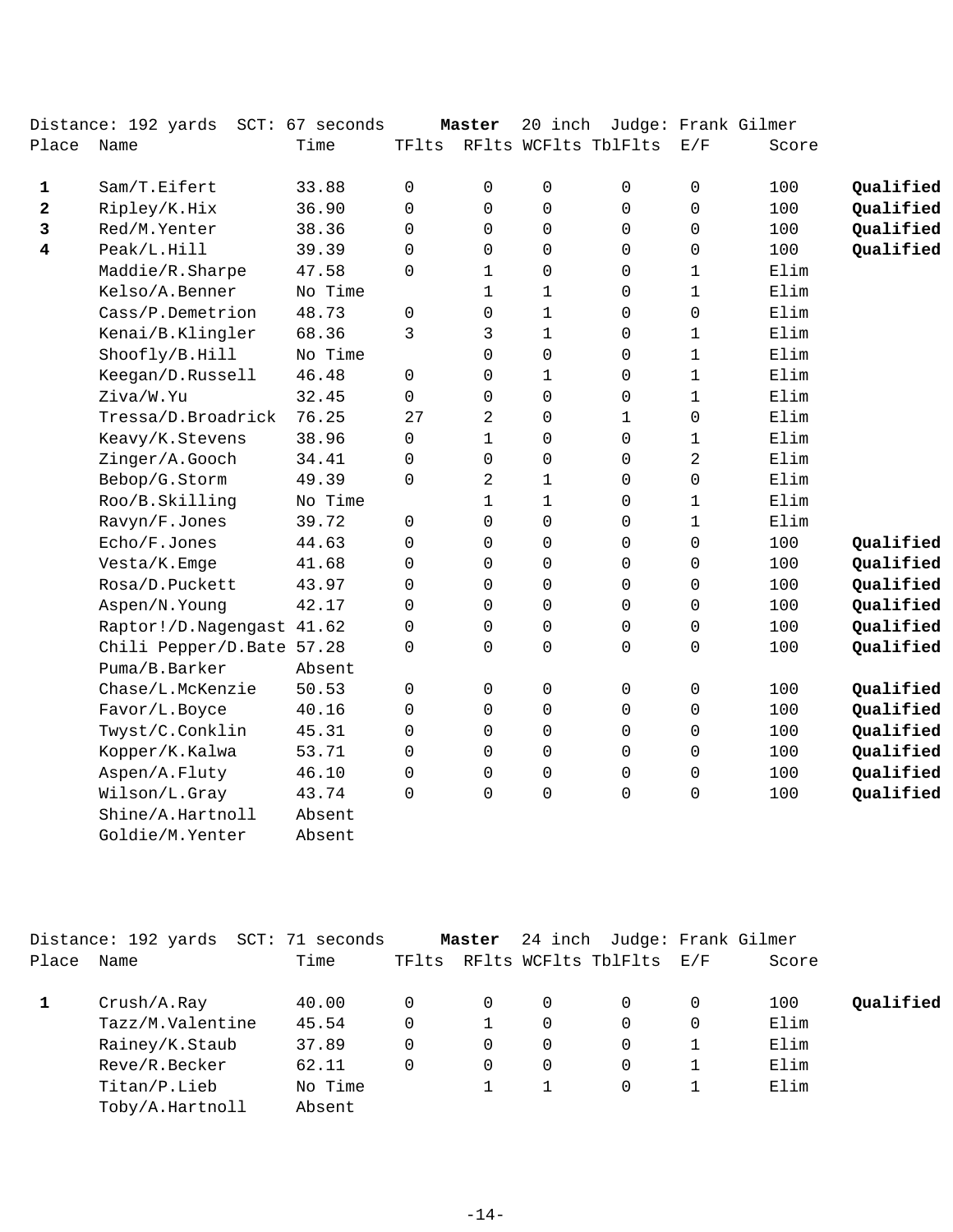|            | Distance: 192 yards  SCT: 67 seconds |         |  |                   |                                        | Master 24 inch Choice Judge: Frank Gilmer |
|------------|--------------------------------------|---------|--|-------------------|----------------------------------------|-------------------------------------------|
| Place Name |                                      | Time    |  |                   | TFlts RFlts WCFlts TblFlts E/F         | Score                                     |
|            | Nolan/B.Kennedy                      | No Time |  |                   | $0 \qquad 1 \qquad 0 \qquad 1$         | Flim                                      |
|            | Veni/D.Hill                          | No Time |  | $\Omega$ $\Omega$ | $\begin{array}{ccc} 0 & 2 \end{array}$ | Flim                                      |

 Total Number of Dogs Showing: 101 Total Number of Dogs Absent: 4 Total Number of Dogs Withdrawn: 0 Total Number of Dogs Not Scored: 0 Total Number of Qualifiers: 47 Percent Qualified: 46.5%

|            | Distance: 178 yards SCT: 81 seconds |       |          |                | Excellent Pref                          |                                            | 4 inch Judge: Frank Gilmer |       |           |
|------------|-------------------------------------|-------|----------|----------------|-----------------------------------------|--------------------------------------------|----------------------------|-------|-----------|
| Place Name |                                     | Time  |          |                |                                         | TFlts RFlts WCFlts TblFlts E/F             |                            | Score |           |
|            | Max/J.Brav                          | 55.65 |          |                | $\begin{matrix} 0 & 0 & 0 \end{matrix}$ | $\begin{array}{ccc} & & & 0 & \end{array}$ |                            | 100   | Qualified |
|            | Willow/C.Disque                     | 70.07 | $\Omega$ | $\overline{0}$ | $\Omega$                                | $\overline{0}$                             |                            | 100   | Oualified |
|            | Fate/B.Gansky                       | 70.87 | $\Omega$ | $\sim$ 1       |                                         | $\circ$                                    |                            | Elim  |           |

|            | Distance: 178 yards SCT: 76 seconds |       |                |   |          |                                | <b>Excellent Pref</b> 8 inch Judge: Frank Gilmer |           |
|------------|-------------------------------------|-------|----------------|---|----------|--------------------------------|--------------------------------------------------|-----------|
| Place Name |                                     | Time  |                |   |          | TFlts RFlts WCFlts TblFlts E/F | Score                                            |           |
|            | $Ditty/D.McFarlane$ 45.97 0 0 0 0 0 |       |                |   |          |                                | 100                                              | Oualified |
|            | Kevin/S.Crechiolo                   | 49.29 | $\bigcap$      | 1 | $\sim$ 1 | $\cap$                         | Elim                                             |           |
|            | Romeo/B.Becker                      | 48.96 | $\overline{0}$ |   |          |                                | Elim                                             |           |

|       | Distance: 192 yards SCT: 72 seconds |         |          |                                        |                                | <b>Excellent Pref</b> 16 inch Judge: Frank Gilmer |
|-------|-------------------------------------|---------|----------|----------------------------------------|--------------------------------|---------------------------------------------------|
| Place | Name                                | Time    |          |                                        | TFlts RFlts WCFlts TblFlts E/F | Score                                             |
|       | Bella/S.Lundy                       | 63.28   | $\Omega$ | $\begin{array}{ccc} 0 & 1 \end{array}$ | $\Omega$                       | Elim                                              |
|       | Zoey/K.Batignani                    | 65.78   |          |                                        |                                | Elim                                              |
|       | Ella/C.Katzman                      | No Time |          |                                        |                                | Elim                                              |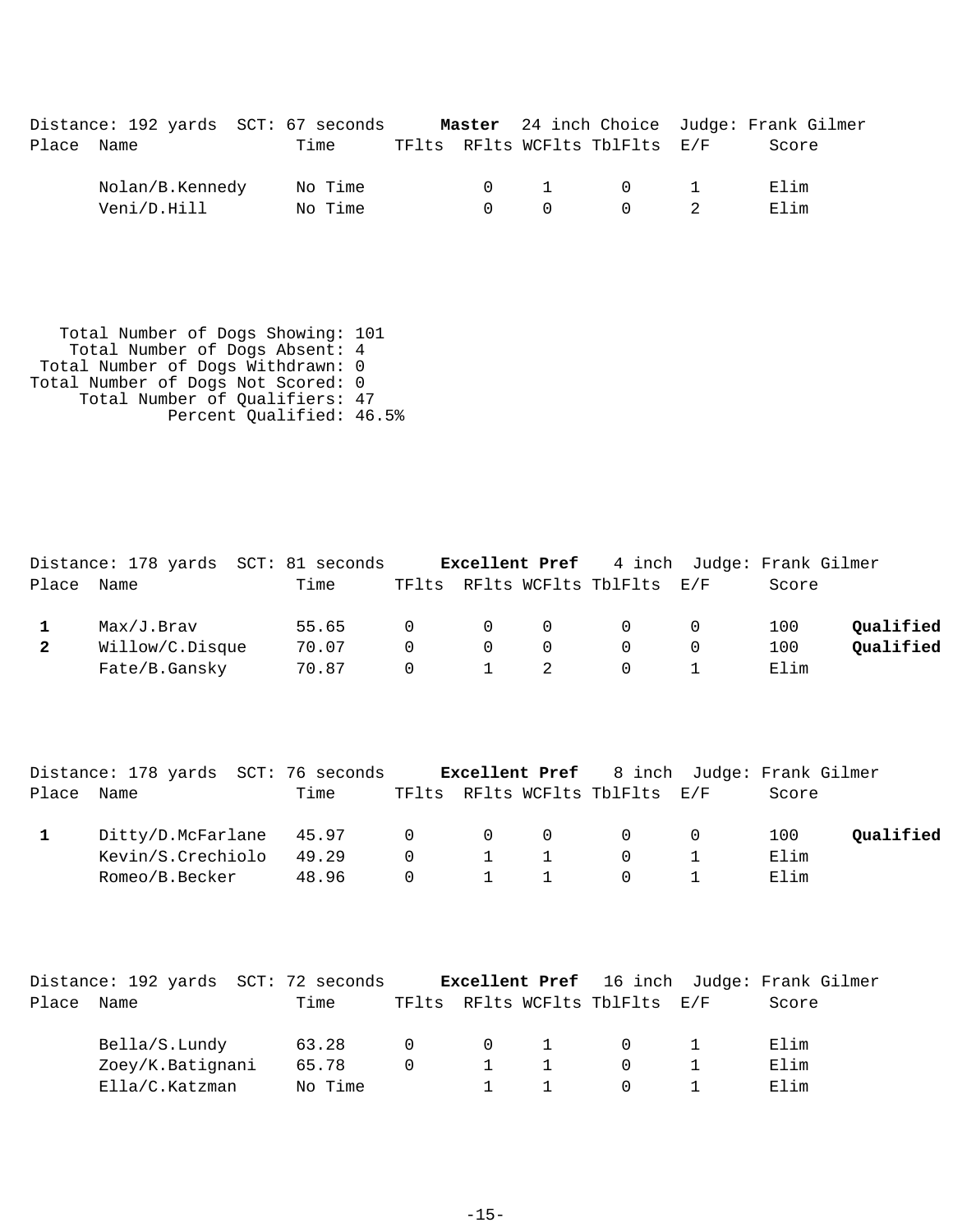Total Number of Dogs Showing: 9 Total Number of Dogs Absent: 0 Total Number of Dogs Withdrawn: 0 Total Number of Dogs Not Scored: 0 Total Number of Qualifiers: 3 Percent Qualified: 33.3%

|              | Distance: 178 yards SCT: 81 seconds |        |          |          |                                | Master Pref 4 inch Judge: Frank Gilmer |           |
|--------------|-------------------------------------|--------|----------|----------|--------------------------------|----------------------------------------|-----------|
| Place        | Name                                | Time   |          |          | TFlts RFlts WCFlts TblFlts E/F | Score                                  |           |
|              | Sparkle/S.Wagner                    | 47.65  | 0        | $\Omega$ |                                | 100                                    | Qualified |
| $\mathbf{2}$ | Willow/C.Ponzo                      | 59.81  | $\Omega$ | $\Omega$ |                                | 100                                    | Qualified |
|              | Junjie/J.Bell                       | 61.66  | 0        | 0        |                                | 100                                    | Qualified |
|              | Mini Cooper`/N.Atki No Time         |        |          |          |                                | Elim                                   |           |
|              | Taxi/G.Reed                         | Absent |          |          |                                |                                        |           |

|              | Distance: 178 yards SCT: 76 seconds |                 |  |                                | <b>Master Pref</b> 8 inch Judge: Frank Gilmer |           |
|--------------|-------------------------------------|-----------------|--|--------------------------------|-----------------------------------------------|-----------|
| Place Name   |                                     | Time            |  | TFlts RFlts WCFlts TblFlts E/F | Score                                         |           |
| $\mathbf{1}$ | Banner/D.Aheimer                    | 46.08 0 0 0 0 0 |  |                                | 100                                           | Qualified |

|              | Distance: 185 yards SCT: 75 seconds |         |       | Master Pref |          |                          |          | 12 inch Judge: Frank Gilmer |           |
|--------------|-------------------------------------|---------|-------|-------------|----------|--------------------------|----------|-----------------------------|-----------|
| Place        | Name                                | Time    | TFlts |             |          | RFlts WCFlts TblFlts E/F |          | Score                       |           |
|              | Genuine Risk/A.Benn 33.56           |         | 0     | $\Omega$    | 0        |                          | 0        | 100                         | Qualified |
| $\mathbf{2}$ | Frankie/M.Hansen                    | 47.17   | 0     | $\Omega$    | $\Omega$ |                          | $\Omega$ | 100                         | Qualified |
|              | Inca/T.Aull                         | 47.59   | 0     | 0           | $\Omega$ |                          | $\Omega$ | 100                         | Qualified |
|              | Cullen/J.Plamondon                  | No Time |       |             |          |                          | 3        | Elim                        |           |
|              | Henna/J.Baiocco                     | 51.63   | 0     | $\Omega$    |          |                          | $\Omega$ | Elim                        |           |
|              | Wilson/C.Call                       | Absent  |       |             |          |                          |          |                             |           |

|              | Distance: 192 yards<br>SCT: | 72 seconds |       | Master Pref |   | 16 inch              |          | Judge: Frank Gilmer |           |
|--------------|-----------------------------|------------|-------|-------------|---|----------------------|----------|---------------------|-----------|
| Place        | Name                        | Time       | TFlts |             |   | RFlts WCFlts TblFlts | F. / F   | Score               |           |
|              | Toad/G.Chapman              | 36.17      |       |             | 0 |                      | 0        | 100                 | Qualified |
| $\mathbf{2}$ | Shooter/L.Gardner           | 39.93      |       | $\Omega$    | 0 |                      | $\Omega$ | 100                 | Qualified |
|              | Trudy/B.Pruett              | 44.54      |       | $\Omega$    | 0 |                      | $\Omega$ | 100                 | Qualified |
| 4            | Taze/N.Young                | 46.07      |       | $\Omega$    | 0 |                      | $\Omega$ | 100                 | Qualified |
|              | Alli/R.Clark                | 40.39      |       |             |   |                      | 0        | Elim                |           |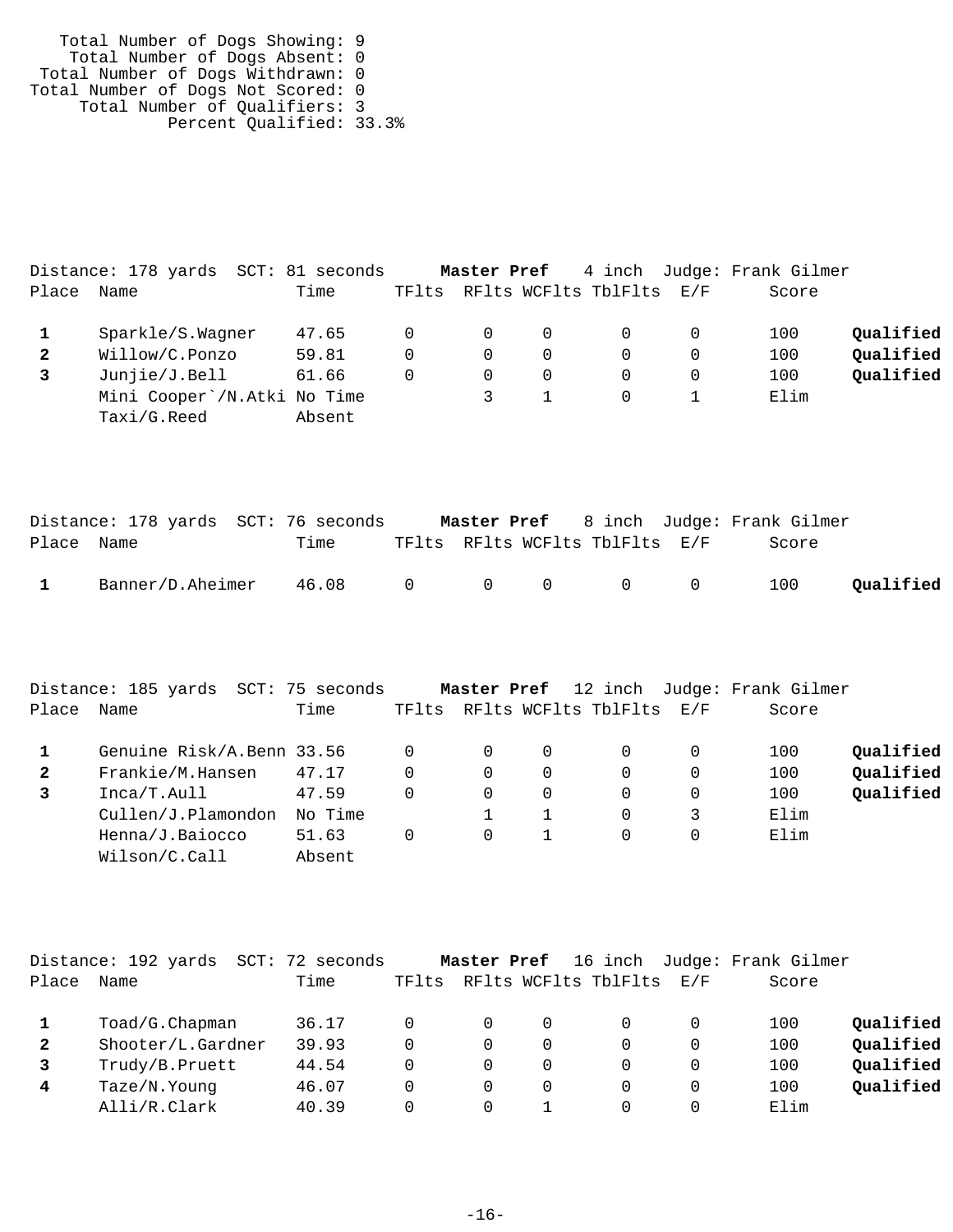| Breeze/S.Papciak            | No Time |             |          | 2           | $\Omega$    | 2              | Elim |           |
|-----------------------------|---------|-------------|----------|-------------|-------------|----------------|------|-----------|
| Freedom/S.Markell           | 45.34   | $\Omega$    |          | $\Omega$    | 0           |                | Elim |           |
| Abby/L.Doucet               | No Time |             |          | 2           | 0           |                | Elim |           |
| Riot/L.Hill                 | 37.81   | $\mathbf 0$ | 0        | 0           | 0           |                | Elim |           |
| Aurora/C.Katzman            | 41.39   | $\Omega$    | 0        |             | 0           | $\mathbf 0$    | Elim |           |
| Pepper/R.Geller-Car         | 46.25   |             | 2        | 0           | 0           | $\mathbf 0$    | Elim |           |
| Blondie/D.Bates             | 82.60   | 30          |          | $\Omega$    | 0           | $\overline{0}$ | Elim |           |
| Bird/D.Shumate              | 31.26   | $\Omega$    | $\Omega$ | 0           | 0           |                | Elim |           |
| Promise/M.Touchston No Time |         |             | $\Omega$ | 0           | 0           |                | Elim |           |
| Evie/P.Liu                  | 58.55   | $\Omega$    | 0        | 2           | 0           |                | Elim |           |
| Pretzel/T.Aull              | 62.42   | $\Omega$    |          |             | 0           |                | Elim |           |
| Sookie/M.Vaughan            | 53.26   |             | $\Omega$ | 0           | 0           | $\Omega$       | 100  | Qualified |
| Gusto/B.Hamilton            | 57.03   | $\Omega$    | $\Omega$ | $\Omega$    | 0           | $\mathbf 0$    | 100  | Qualified |
| Heli/A.Dunkle               | 46.24   | $\Omega$    | $\Omega$ | $\mathbf 0$ | 0           | $\mathbf 0$    | 100  | Qualified |
| Molly/J.Becker              | Absent  |             |          |             |             |                |      |           |
| Peaches/N.DePetris          | 58.26   | $\Omega$    | 0        | 0           | $\mathbf 0$ | $\mathbf 0$    | 100  | Qualified |
| Smoky/M.Vaughan             | 53.74   | $\Omega$    | $\Omega$ | 0           | 0           | 0              | 100  | Qualified |
|                             |         |             |          |             |             |                |      |           |

|              | Distance: 192 yards | SCT: 76 seconds |       | Master Pref |          | 20 inch              |          | Judge: Frank Gilmer |           |
|--------------|---------------------|-----------------|-------|-------------|----------|----------------------|----------|---------------------|-----------|
| Place        | Name                | Time            | TFlts |             |          | RFlts WCFlts TblFlts | E/F      | Score               |           |
|              | BOSS429/M.Timken    | 43.27           | 0     | $\Omega$    | $\Omega$ |                      | $\Omega$ | 100                 | Qualified |
| $\mathbf{2}$ | Julep/C.Gill        | 49.74           |       | $\Omega$    | $\Omega$ | 0                    | 0        | 100                 | Qualified |
| 3            | Tempe/W.Yu          | 55.38           | 0     | $\Omega$    | $\Omega$ | 0                    | 0        | 100                 | Qualified |
| 4            | Myles/P.Lieb        | 55.82           | 0     | $\Omega$    | 0        | 0                    | 0        | 100                 | Qualified |
|              | Colt/J.Bruner       | 56.31           | 0     |             | 0        | 0                    | 0        | Elim                |           |
|              | Blazer/C.MacBroom   | 44.28           | 0     | 0           |          |                      |          | Elim                |           |
|              | Lexi/M.Timken       | Absent          |       |             |          |                      |          |                     |           |

| Total Number of Dogs Showing: 37   |  |
|------------------------------------|--|
| Total Number of Dogs Absent: 4     |  |
| Total Number of Dogs Withdrawn: 0  |  |
| Total Number of Dogs Not Scored: 0 |  |
| Total Number of Qualifiers: 20     |  |
| Percent Qualified: 54.1%           |  |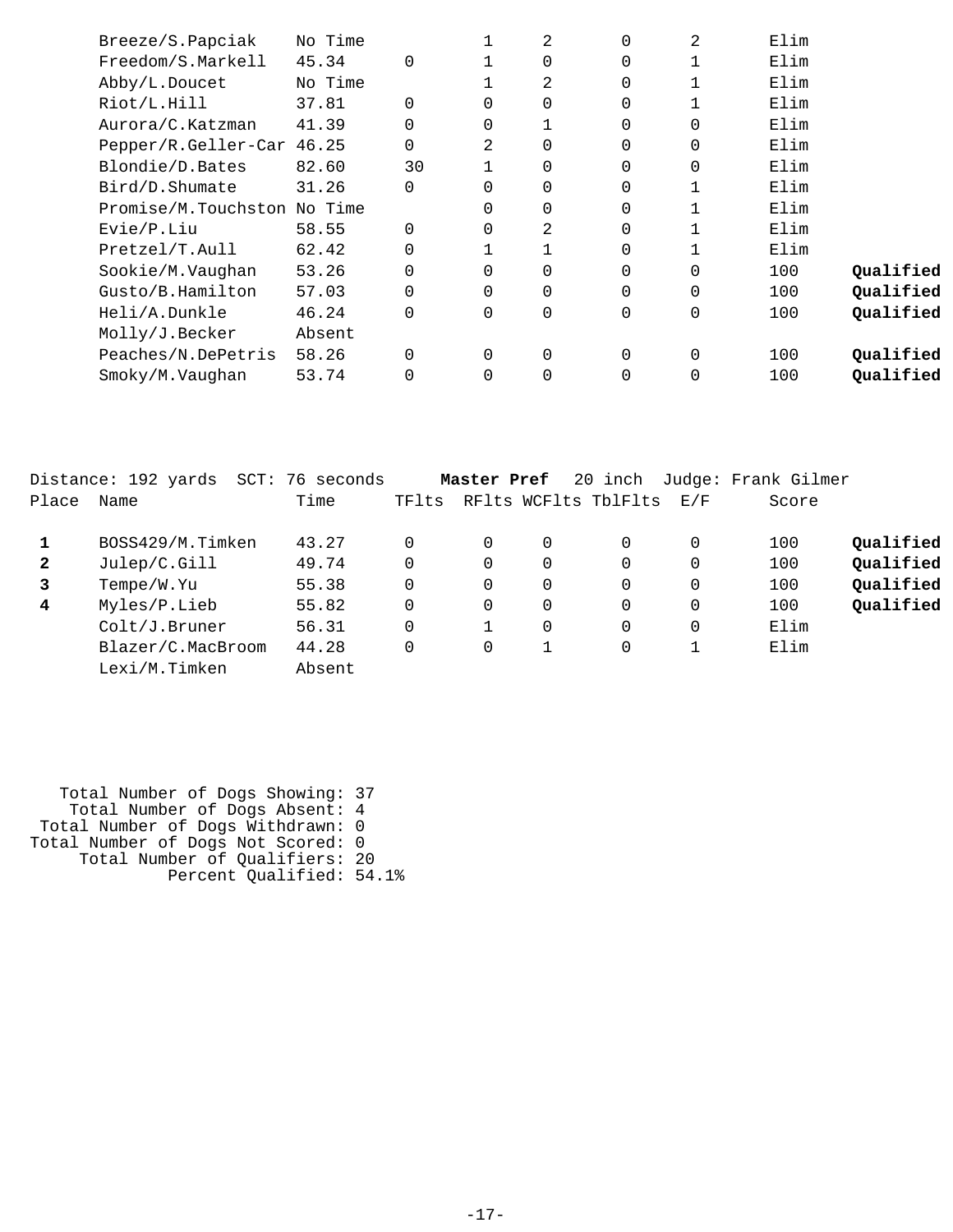### **Thursday, December 30, 2021 Tailwaggers Agility Club of South Florida Open Standard**

|              | Distance: 165 yards  SCT: 75 seconds <b>Open</b> 12 inch  Judge: Frank Gilmer |       |          |                |              |                                |                     |       |           |
|--------------|-------------------------------------------------------------------------------|-------|----------|----------------|--------------|--------------------------------|---------------------|-------|-----------|
| Place Name   |                                                                               | Time  |          |                |              | TFlts RFlts WCFlts TblFlts E/F |                     | Score |           |
|              | Laynie/R.Siebeneck No Time                                                    |       |          | 0              | $\mathbf{1}$ | $\overline{0}$                 | 1                   | Elim  |           |
|              | Jet/D.Aheimer                                                                 | 86.16 | 22       | $\overline{2}$ | $\mathbf{1}$ | $\mathbf{1}$                   | $\Omega$            | Elim  |           |
|              |                                                                               |       |          |                |              |                                |                     |       |           |
|              |                                                                               |       |          |                |              |                                |                     |       |           |
| Place Name   |                                                                               | Time  |          |                |              | TFlts RFlts WCFlts TblFlts E/F |                     | Score |           |
|              | Josie/C.Laurenzi No Time                                                      |       |          | 2              | 2            | $\overline{0}$                 | 3                   | Elim  |           |
|              | Jewelie/J.Miller                                                              | 79.31 | 12       | $\overline{4}$ | $\mathbf 0$  | $\overline{0}$                 | $\mathsf{O}\xspace$ | Elim  |           |
|              | Clam Chowdah/G.Chap 77.91                                                     |       | 8        | 4              | 3            | $\Omega$                       | $\mathbf{1}$        | Elim  |           |
| Place Name   |                                                                               | Time  |          |                |              | TFlts RFlts WCFlts TblFlts E/F |                     | Score |           |
|              |                                                                               |       |          |                |              |                                |                     |       |           |
| $\mathbf{1}$ | Delia/K.Stevens                                                               | 41.05 | $\Omega$ | $\mathbf 0$    | $\mathbf{1}$ | $\overline{0}$                 | $\mathbf 0$         | 95    | Qualified |
|              | Caper/M.Oster                                                                 | 48.57 | $\Omega$ | 2              | $\mathbf{1}$ | $\overline{0}$                 | 1                   | Elim  |           |
|              | Biscayne/S.Barnett 69.00                                                      |       | $\Omega$ | $\mathbf{1}$   | 2            | $\Omega$                       | 2                   | Elim  |           |
|              |                                                                               |       |          |                |              |                                |                     |       |           |
|              |                                                                               |       |          |                |              |                                |                     |       |           |
|              |                                                                               |       |          |                |              |                                |                     |       |           |

 Total Number of Dogs Showing: 8 Total Number of Dogs Absent: 0 Total Number of Dogs Withdrawn: 0 Total Number of Dogs Not Scored: 0 Total Number of Qualifiers: 1 Percent Qualified: 12.5%

|              |               | Distance: 165 yards SCT: 80 seconds |  |  |                                | <b>Open Pref</b> 8 inch Judge: Frank Gilmer |           |
|--------------|---------------|-------------------------------------|--|--|--------------------------------|---------------------------------------------|-----------|
| Place Name   |               | Time                                |  |  | TFlts RFlts WCFlts TblFlts E/F | Score                                       |           |
| $\mathbf{1}$ | Carter/J.Tice | 47.80 0 1 0 0 0 95                  |  |  |                                |                                             | Qualified |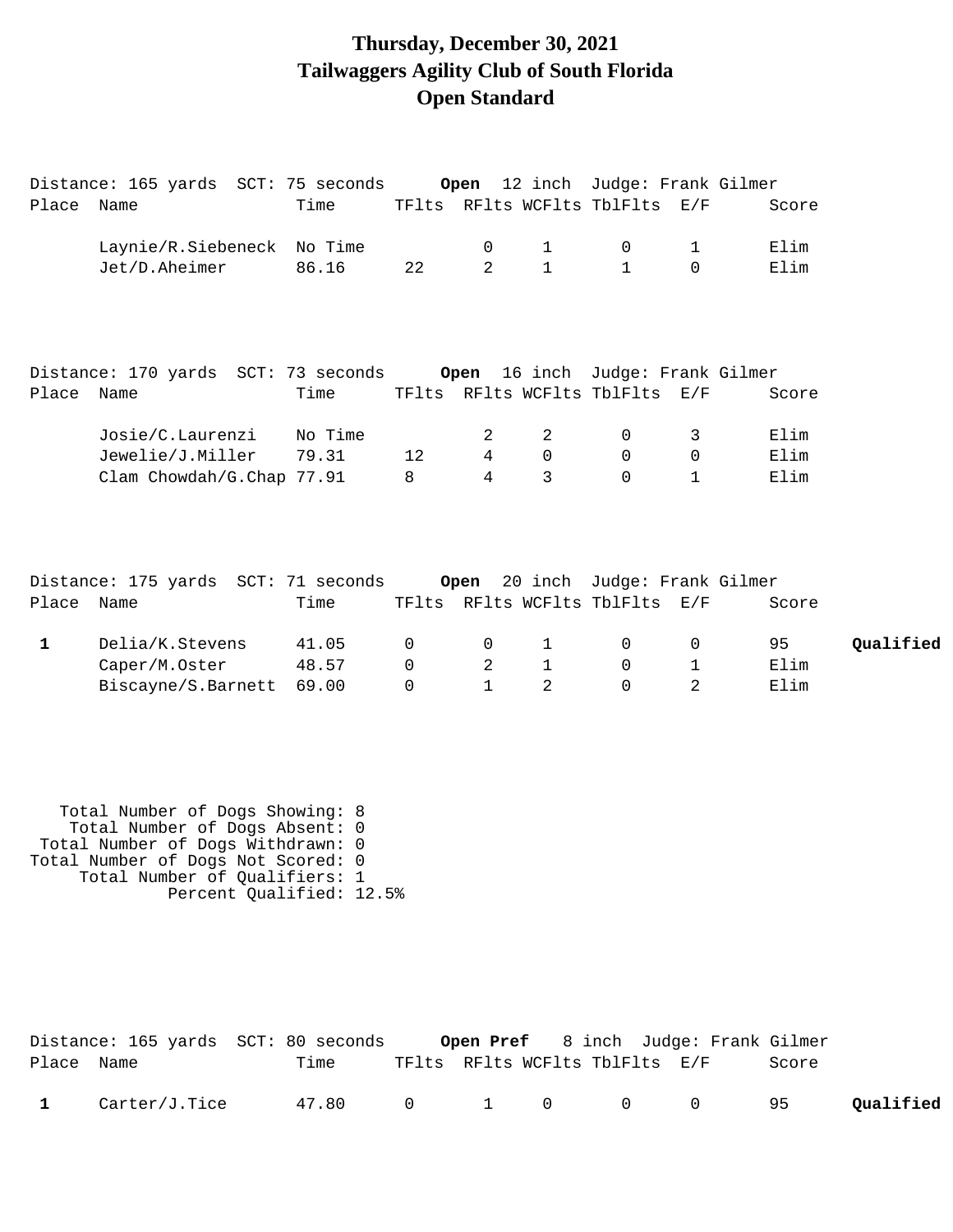|            | Distance: 175 yards SCT: 76 seconds Open Pref 16 inch Judge: Frank Gilmer |      |  |                                |  |       |
|------------|---------------------------------------------------------------------------|------|--|--------------------------------|--|-------|
| Place Name |                                                                           | Time |  | TFlts RFlts WCFlts TblFlts E/F |  | Score |
|            | Pilot/L.Doucet 77.97 2 3 0 0 3<br>Piper/K.Batignani Absent                |      |  |                                |  | Elim  |

|            | Distance: 175 yards SCT: 79 seconds <b>Open Pref</b> 20 inch Judge: Frank Gilmer |  |                                |  |       |           |
|------------|----------------------------------------------------------------------------------|--|--------------------------------|--|-------|-----------|
| Place Name | Time                                                                             |  | TFlts RFlts WCFlts TblFlts E/F |  | Score |           |
|            | Mishka/L.Albertz 63.60 0 1 0 0 0 95                                              |  |                                |  |       | Qualified |

```
 Total Number of Dogs Showing: 3
 Total Number of Dogs Absent: 1
 Total Number of Dogs Withdrawn: 0
Total Number of Dogs Not Scored: 0
 Total Number of Qualifiers: 2
 Percent Qualified: 66.7%
```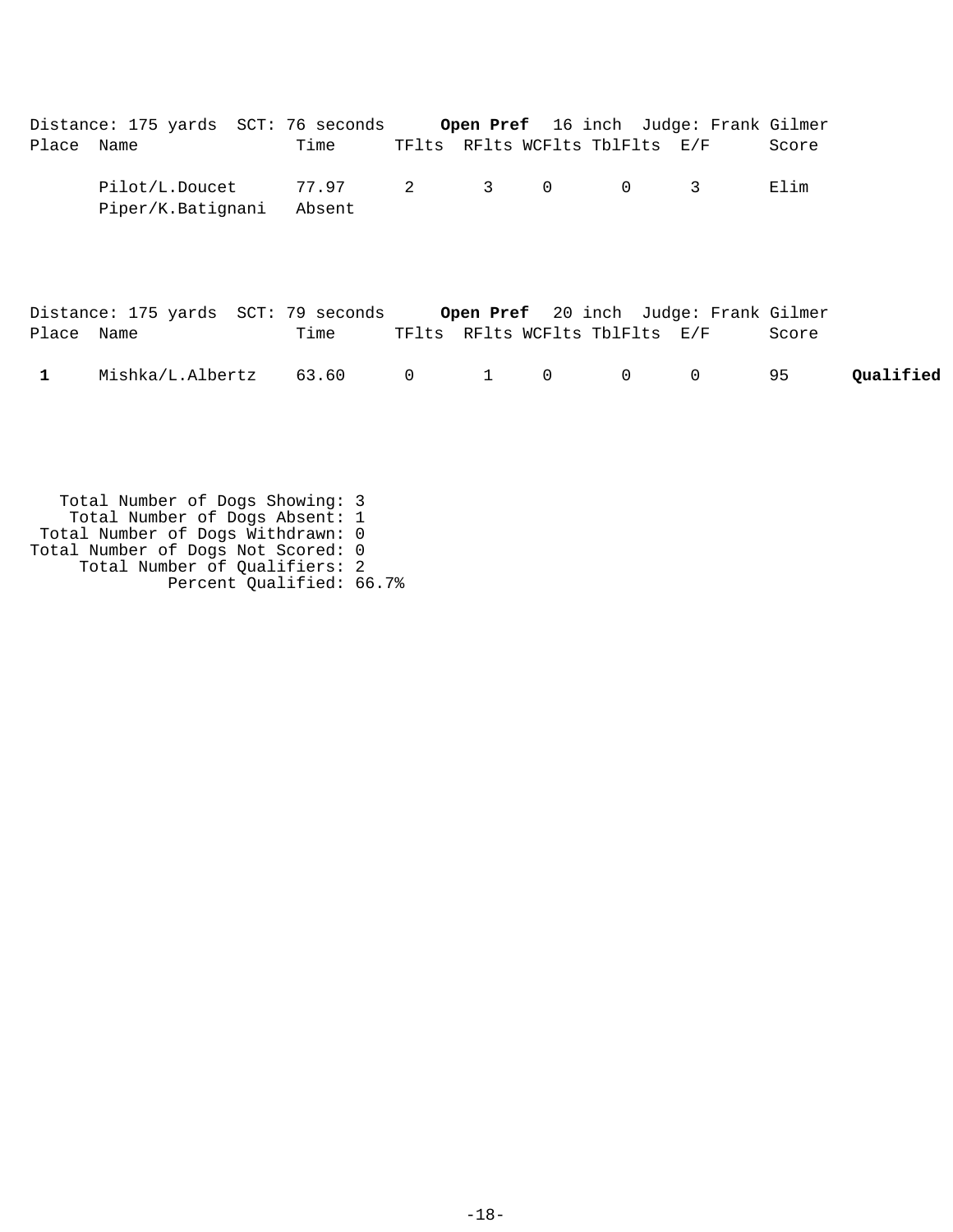### **Thursday, December 30, 2021 Tailwaggers Agility Club of South Florida Novice Standard**

| Place Name   | Distance: 153 yards SCT: 76 seconds Novice A 16 inch Judge: Frank Gilmer                                                                                                      | Time                       |                |              | TFlts RFlts WCFlts TblFlts E/F |                         |                                      | Score      |           |
|--------------|-------------------------------------------------------------------------------------------------------------------------------------------------------------------------------|----------------------------|----------------|--------------|--------------------------------|-------------------------|--------------------------------------|------------|-----------|
| 1            | Nitro/R.Harris                                                                                                                                                                | 61.72                      | $\overline{0}$ | $\mathbf{1}$ | $\mathsf{O}$                   | 0                       | 0                                    | 95         | Qualified |
| Place Name   | Distance: 156 yards SCT: 76 seconds Novice A 24 inch Judge: Frank Gilmer<br>Pook/V.Vitale-Lewis Absent                                                                        | Time                       |                |              | TFlts RFlts WCFlts TblFlts E/F |                         |                                      | Score      |           |
|              |                                                                                                                                                                               |                            |                |              |                                |                         |                                      |            |           |
|              | Total Number of Dogs Showing: 1<br>Total Number of Dogs Absent: 1<br>Total Number of Dogs Withdrawn: 0<br>Total Number of Dogs Not Scored: 0<br>Total Number of Qualifiers: 1 | Percent Qualified: 100.0%  |                |              |                                |                         |                                      |            |           |
| Place Name   | Distance: 150 yards SCT: 86 seconds Novice B                                                                                                                                  | Time                       |                |              | TFlts RFlts WCFlts TblFlts E/F |                         | 8 inch Judge: Frank Gilmer           | Score      |           |
| $\mathbf{1}$ | Maisie/P.McDonald<br>Tux/L.Sprick<br>Dart/L.Solana                                                                                                                            | 64.31<br>No Time<br>Absent | 0              | 2<br>2       | $\mathsf 0$<br>$\mathbf 0$     | $\mathbf 0$<br>$\Omega$ | 0<br>1                               | 90<br>Elim | Qualified |
| Place Name   | Distance: 153 yards SCT: 76 seconds                                                                                                                                           | Time                       |                |              | TFlts RFlts WCFlts TblFlts E/F |                         | Novice B 16 inch Judge: Frank Gilmer | Score      |           |
| 1            | Whiskey/S.Richardso 75.22                                                                                                                                                     |                            | 0              | $\mathbf 1$  | 0                              | 0                       | 0                                    | 95         | Qualified |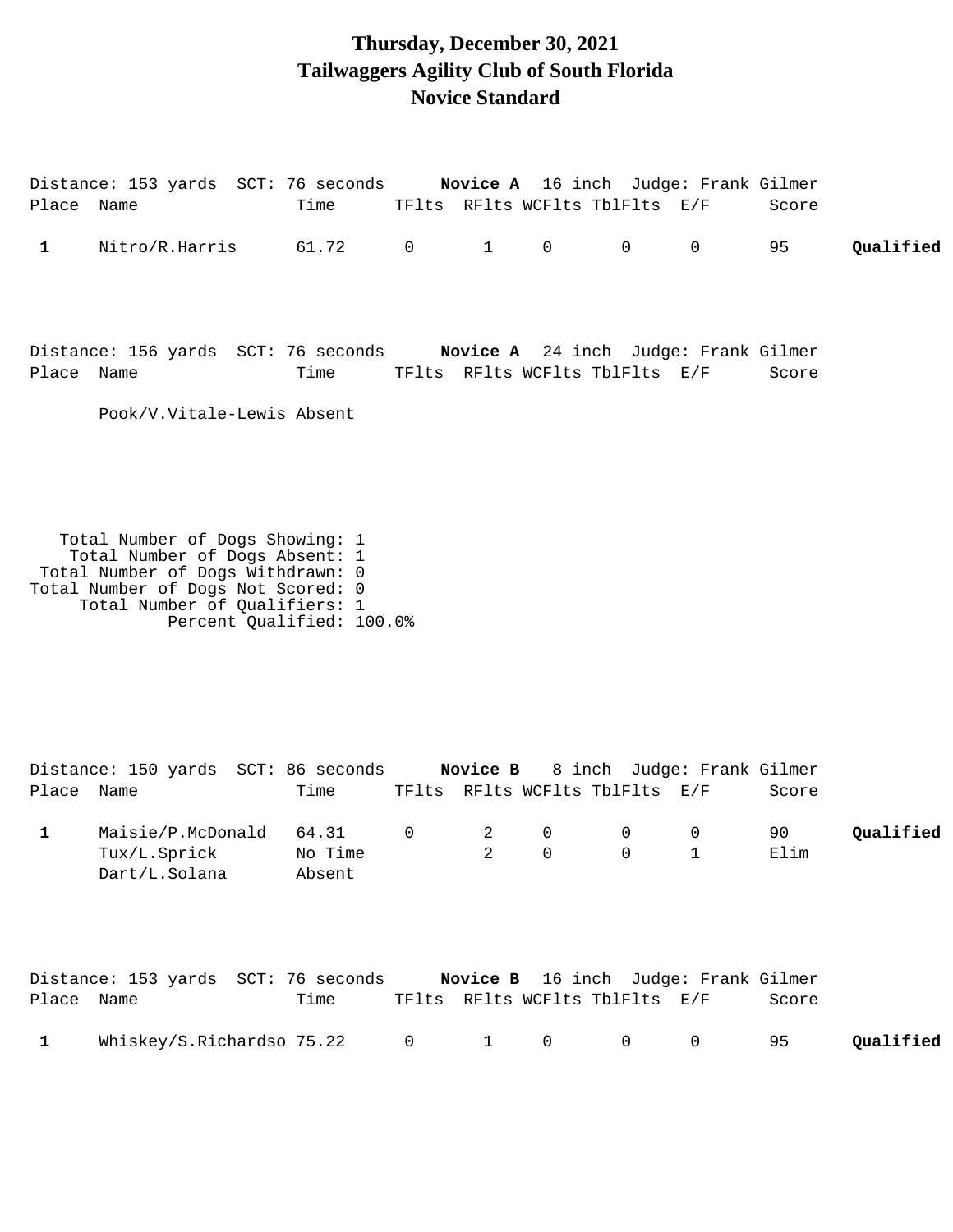|       |               | Distance: 156 yards SCT: 74 seconds |          |                   |             | Novice B 20 inch Judge: Frank Gilmer |   |       |           |
|-------|---------------|-------------------------------------|----------|-------------------|-------------|--------------------------------------|---|-------|-----------|
| Place | Name          | Time                                |          |                   |             | TFlts RFlts WCFlts TblFlts E/F       |   | Score |           |
|       | Blaze/M.Kelly | 68.12                               | - റ      |                   | $1 \quad 1$ | $\overline{0}$                       | 0 | 90    | Qualified |
|       | Archie/K.May  | 58.30                               | 0        | 2                 |             |                                      |   | Elim  |           |
|       | Juno/J.Bair   | 50.62                               | $\Omega$ | $0 \qquad \qquad$ | 2           |                                      |   | Elim  |           |
|       | Mochi/M.Lees  | Absent                              |          |                   |             |                                      |   |       |           |

|            |               | Distance: 156 yards SCT: 76 seconds |  |                                | <b>Novice B</b> 24 inch Judge: Frank Gilmer |           |
|------------|---------------|-------------------------------------|--|--------------------------------|---------------------------------------------|-----------|
| Place Name |               | Time                                |  | TFlts RFlts WCFlts TblFlts E/F | Score                                       |           |
|            | Flair/S.Ewart | 53.34 0 0 1 0 0 95                  |  |                                |                                             | Qualified |
|            | Trudy/P.Liu   | No Time                             |  | 2 0 0 1                        | Elim                                        |           |

 Total Number of Dogs Showing: 8 Total Number of Dogs Absent: 2 Total Number of Dogs Withdrawn: 0 Total Number of Dogs Not Scored: 0 Total Number of Qualifiers: 4 Percent Qualified: 50.0%

|            | Distance: 150 yards SCT: 91 seconds Novice Pref 4 inch Judge: Frank Gilmer |       |                |                |                |                                |                |                                               |           |
|------------|----------------------------------------------------------------------------|-------|----------------|----------------|----------------|--------------------------------|----------------|-----------------------------------------------|-----------|
| Place Name |                                                                            | Time  |                |                |                | TFlts RFlts WCFlts TblFlts E/F |                | Score                                         |           |
| 1          | Boots/J.Lampert                                                            | 50.40 | $\overline{0}$ | $\overline{0}$ | $\overline{0}$ | $\overline{O}$                 | $\overline{0}$ | 100                                           | Oualified |
|            | Roscoe/R.Kozell 95.16                                                      |       |                |                |                | $4 \qquad 6 \qquad 4 \qquad 0$ | $\overline{4}$ | Elim                                          |           |
|            |                                                                            |       |                |                |                |                                |                |                                               |           |
|            | Distance: 150 yards SCT: 85 seconds                                        |       |                |                |                |                                |                | <b>Novice Pref</b> 8 inch Judge: Frank Gilmer |           |
| Place Name |                                                                            | Time  |                |                |                | TFlts RFlts WCFlts TblFlts E/F |                | Score                                         |           |
|            | Scout/B.Fry                                                                | 67.62 | $\overline{0}$ |                | $1 \t 2$       | $\mathbf 0$                    | 0              | Elim                                          |           |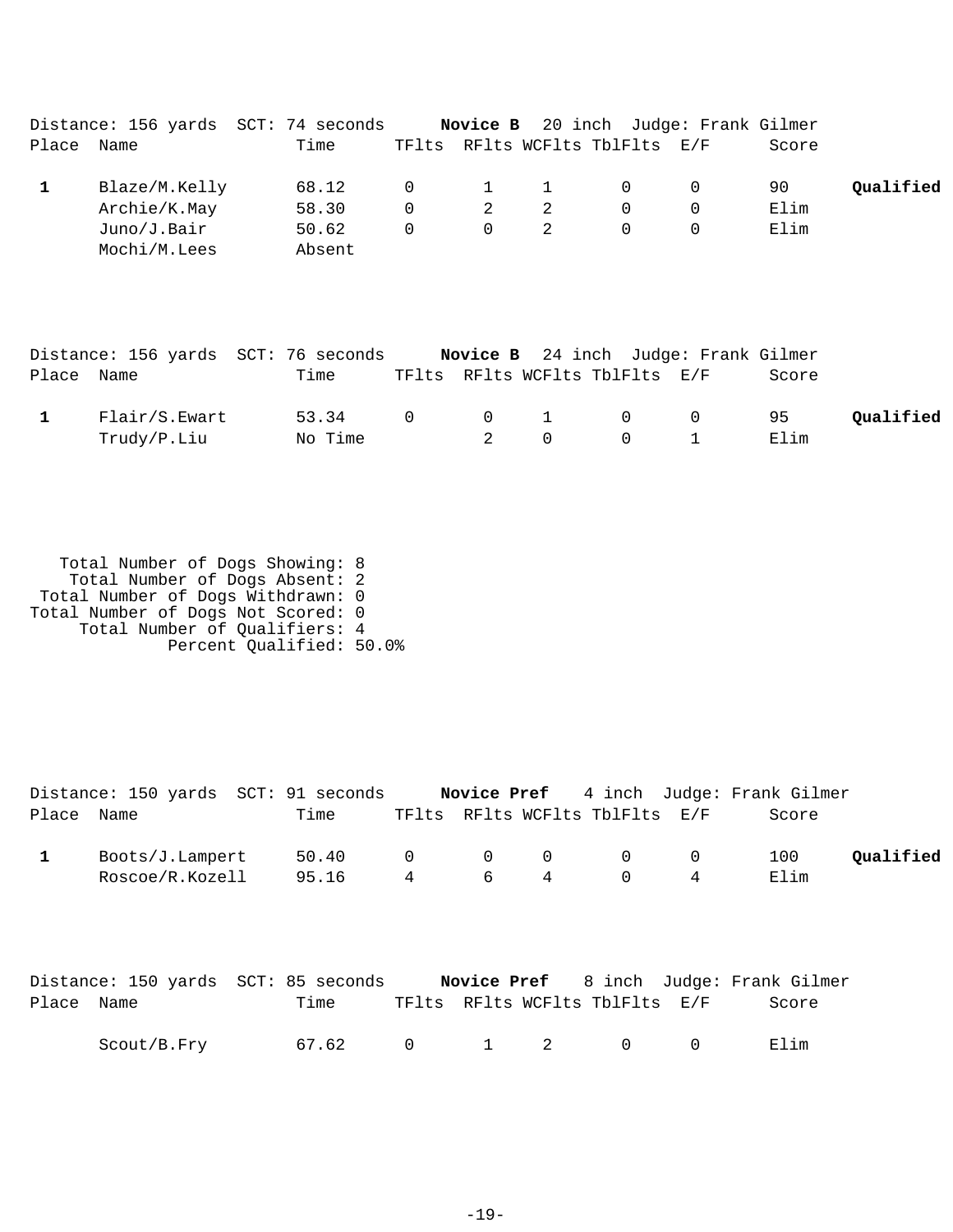|            | Distance: 156 yards SCT: 79 seconds |       |  |                                                      |                                                                                    |        | <b>Novice Pref</b> 16 inch Judge: Frank Gilmer |           |
|------------|-------------------------------------|-------|--|------------------------------------------------------|------------------------------------------------------------------------------------|--------|------------------------------------------------|-----------|
| Place Name |                                     | Time  |  |                                                      | TFlts RFlts WCFlts TblFlts E/F                                                     |        | Score                                          |           |
|            | Ruby/S.Saville                      | 62.07 |  |                                                      | $\begin{array}{ccccccccccccccccc} & & & 0 & & & 1 & & 0 & & & 1 & & 0 \end{array}$ |        | 90                                             | Oualified |
|            | Karma/S.Saville                     | 74.04 |  | $\begin{array}{ccccccc}\n0 & & 1 & & 1\n\end{array}$ | $\Omega$                                                                           | $\cup$ | 90                                             | Oualified |
|            | Jayko/D.Greenberg No Time           |       |  |                                                      | $\overline{0}$                                                                     |        | Elim                                           |           |

 Total Number of Dogs Showing: 6 Total Number of Dogs Absent: 0 Total Number of Dogs Withdrawn: 0 Total Number of Dogs Not Scored: 0 Total Number of Qualifiers: 3 Percent Qualified: 50.0%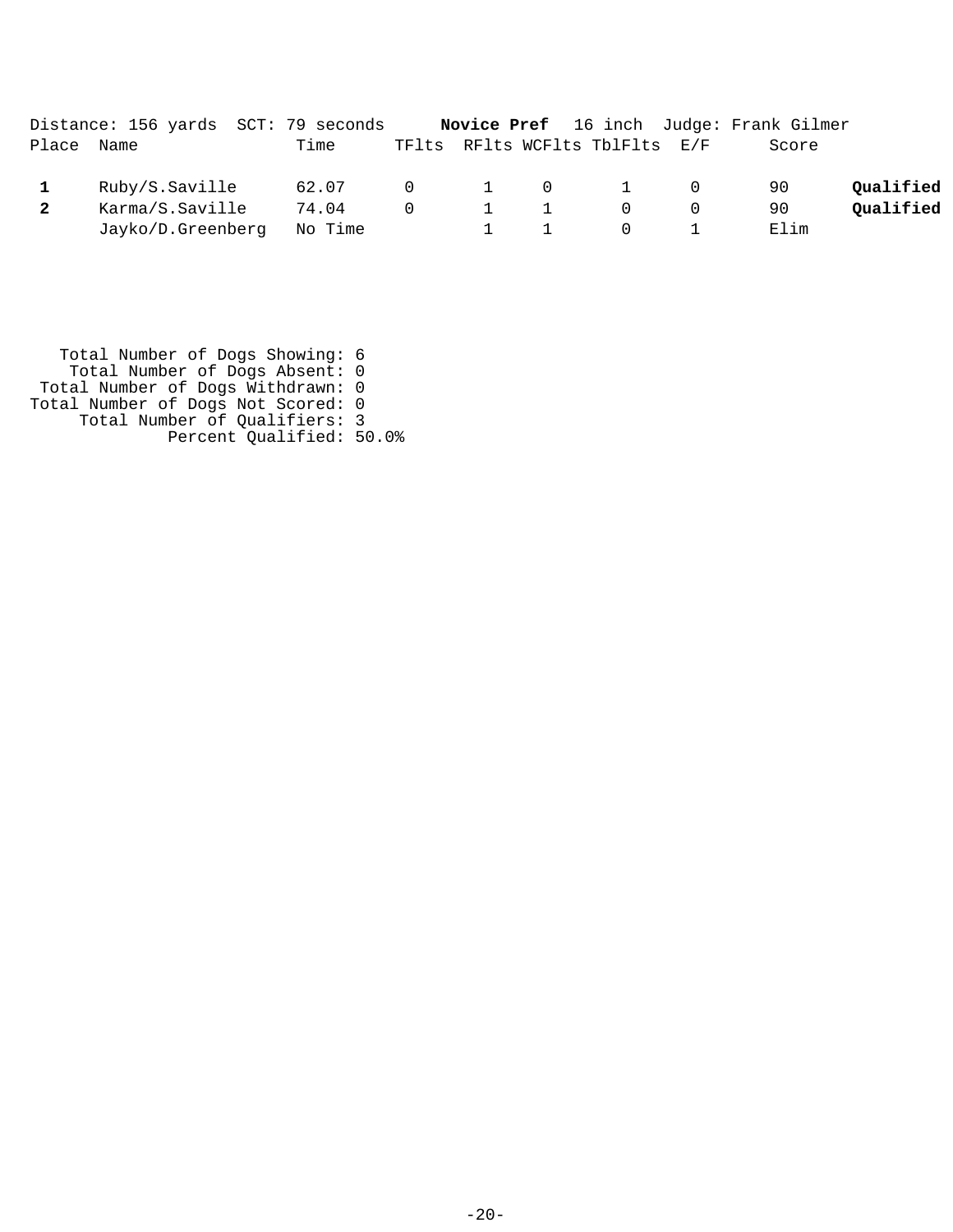# **Thursday, December 30, 2021 Tailwaggers Agility Club of South Florida Time 2 Beat**

|       | MCT: 60 seconds            | Time 2 Beat | 8 inch Judge: Bob Jeffers |     |        |           |
|-------|----------------------------|-------------|---------------------------|-----|--------|-----------|
| Place | Name                       | Time        | WCFlts                    | E/F | Points |           |
|       | Disco/K.Wlodarski 41.01    |             | 0                         | 0   | 10     | Qualified |
|       | CinnaBun/D.Elmore          | 59.18       | ર                         |     | Elim   |           |
|       | Presley/J.Philbrook Absent |             |                           |     |        |           |

|       | MCT: 60 seconds<br>Time 2 Beat | 12 inch | Judge: Bob Jeffers |          |                 |
|-------|--------------------------------|---------|--------------------|----------|-----------------|
| Place | Name                           | Time    | WCFlts             | E/F      | Points          |
|       | Krissi/K.Villars               | 30.54   | 0                  | 0        | Qualified<br>10 |
|       | Logan/R.Nagel                  | 32.45   | 0                  | $\Omega$ | Qualified<br>9  |
|       | Sushi/J.Plamondon              | No Time | 0                  |          | Elim            |
|       | Saucy/T.Boutwell               | No Time | 0                  |          | Elim            |
|       | Riley/S.Walsh                  | 25.84   | 0                  | 2        | Elim            |
|       | Jet/D.Aheimer                  | No Time | 4                  |          | Elim            |

|       | MCT: 55 seconds<br>Time 2 Beat | 16 inch | Judge: Bob Jeffers |             |        |           |
|-------|--------------------------------|---------|--------------------|-------------|--------|-----------|
| Place | Name                           | Time    | WCFlts             | E/F         | Points |           |
|       | Squid/G. Chapman               | 28.39   | 0                  | 0           | 10     | Qualified |
|       | Patch/A.Okrasinski             | 29.11   | 0                  | 0           | 9      | Qualified |
|       | Google/S.Smith                 | 29.78   | 0                  | 0           | 9      | Oualified |
|       | Twister/C.Knapik               | 31.12   | 0                  | 0           | 9      | Qualified |
|       | Teal/C.Wold                    | 34.91   | 2                  | $\mathbf 0$ | Elim   |           |
|       | Wing Man/D.Elmore              | No Time | 0                  |             | Elim   |           |
|       | Clam Chowdah/G.Chap No Time    |         | 0                  | 2           | Elim   |           |
|       | Jewelie/J.Miller               | No Time |                    |             | Elim   |           |
|       | Chip/S.Walsh                   | 27.24   | 0                  | 2           | Elim   |           |
|       | Virgil/B.Dumbaugh              | Absent  |                    |             |        |           |

|       | MCT: 50 seconds | Time 2 Beat |       | 20 inch Judge: Bob Jeffers |        |        |           |
|-------|-----------------|-------------|-------|----------------------------|--------|--------|-----------|
| Place | Name            |             | Time  | WCFlts                     | E/F    | Points |           |
|       | Ripley/K.Hix    |             | 27.80 | 0                          | $\cap$ | 10     | Oualified |
|       | Vesta/K.Emge    |             | 28.24 | 0                          |        | Q      | Qualified |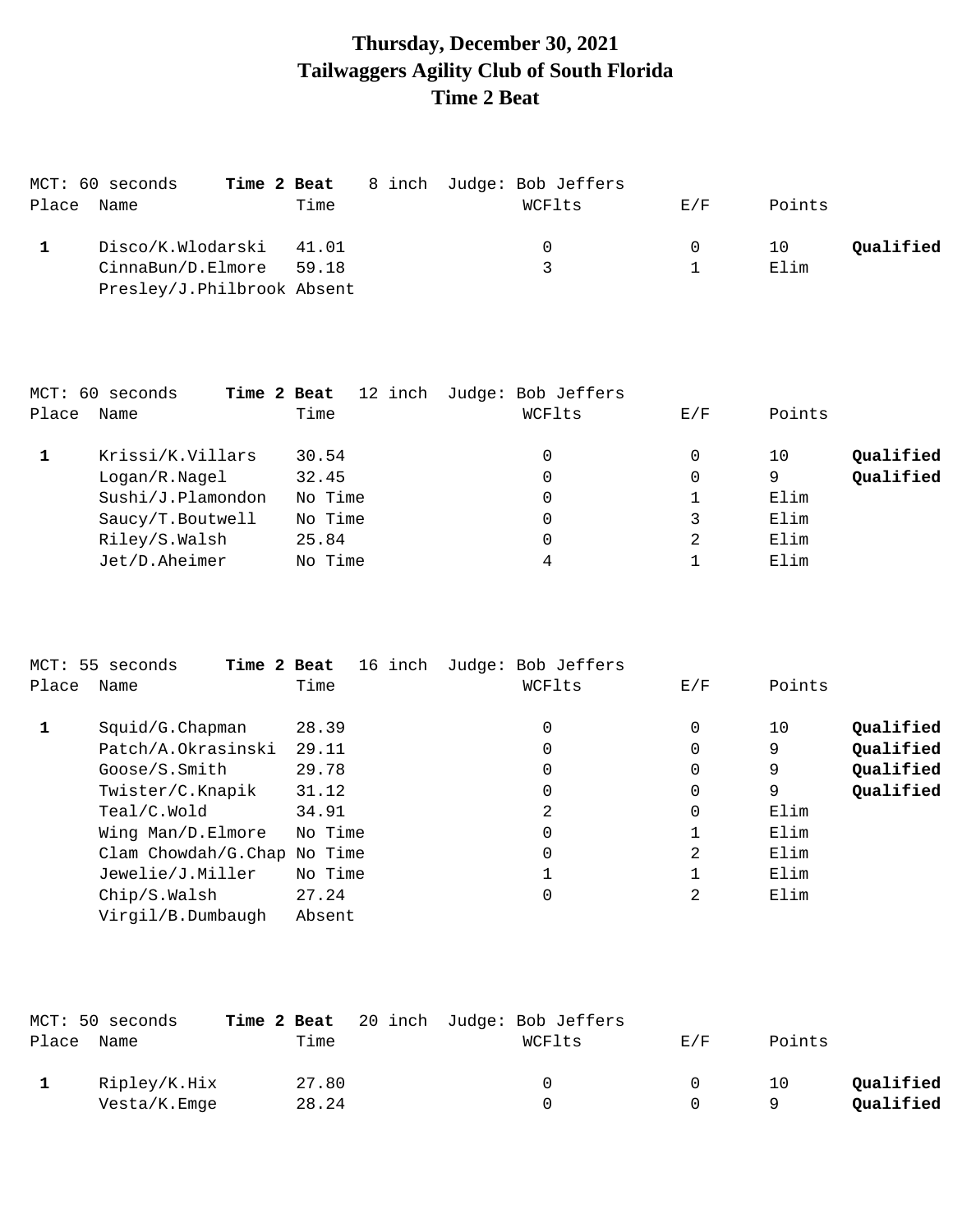| Raptor!/D.Nagengast 28.39 |         | 0 | 0            | 9    | Qualified |
|---------------------------|---------|---|--------------|------|-----------|
| Maddie/R.Sharpe           | 30.95   |   | 0            | 9    | Qualified |
| Keavy/K.Stevens           | 26.67   | 0 |              | Elim |           |
| Nate/P.Presser            | No Time | 0 | 3            | Elim |           |
| Sam/T.Eifert              | 24.19   | 0 |              | Elim |           |
| Rosa/D.Puckett            | 24.91   | 0 | 1            | Elim |           |
| Cass/P.Demetrion          | No Time |   | 2            | Elim |           |
| Kenai/B.Klingler          | No Time | 2 | 4            | Elim |           |
| Kopper/K.Kalwa            | No Time |   | 2            | Elim |           |
| Bebop/G.Storm             | No Time | 0 | $\mathbf{1}$ | Elim |           |
| Ravyn/F.Jones             | 30.44   | 0 |              | Elim |           |
| Melba/S.Cerron            | 49.79   |   |              | Elim |           |
| Cabernet/P.Lieb           | 30.43   | 0 | 3            | Elim |           |
| Thor/S.Goldberg           | 36.85   | 0 |              | Elim |           |
| Caper/M.Oster             | No Time |   |              | Elim |           |
| Delia/K.Stevens           | 35.28   | 0 |              | Elim |           |
| Archie/K.May              | 40.64   | 2 | 2            | Elim |           |
| Juno/J.Bair               | 48.02   | 0 | 2            | Elim |           |
| Dare/P.Presser            | No Time | 0 | 1            | Elim |           |
| Echo/F.Jones              | 31.63   | 0 | 0            | 8    | Qualified |
| Aspen/N.Young             | 31.50   | 0 | $\mathbf 0$  | 8    | Qualified |
| Twyst/C.Conklin           | 31.60   | 0 | 0            | 8    | Qualified |
| Shine/A.Hartnoll          | Absent  |   |              |      |           |

|       | MCT: 50 seconds<br>Time 2 Beat | 24 inch | Judge: Bob Jeffers |     |                 |
|-------|--------------------------------|---------|--------------------|-----|-----------------|
| Place | Name                           | Time    | WCFlts             | E/F | Points          |
| 1     | Malek/J.Wetzel                 | 33.22   | 0                  | 0   | Oualified<br>10 |
|       | Reve/R.Becker                  | 36.69   | 0                  | 0   | Qualified<br>9  |
|       | Rainey/K.Staub                 | No Time | 2                  |     | Elim            |
|       | Titan/P.Lieb                   | 32.09   | 0                  | 2   | Elim            |
|       | Kelso/C.MacBroom               | 37.03   |                    |     | Elim            |
|       | Leo/R.Sharpe                   | No Time | 0                  |     | Elim            |
|       | Trudy/P.Liu                    | 35.10   |                    | 2   | Elim            |
|       | Toby/A.Hartnoll                | Absent  |                    |     |                 |
|       | Pook/V.Vitale-Lewis Absent     |         |                    |     |                 |
|       |                                |         |                    |     |                 |

|            | MCT: 50 seconds |       |  |              | <b>Time 2 Beat</b> 24 inch Choice Judge: Bob Jeffers |        |
|------------|-----------------|-------|--|--------------|------------------------------------------------------|--------|
| Place Name |                 | Time  |  | WCFlts       | F./F                                                 | Points |
|            | Nolan/B.Kennedy | 38.19 |  | $\mathbf{1}$ | $\cap$                                               | Elim   |

 Total Number of Dogs Showing: 49 Total Number of Dogs Absent: 5 Total Number of Dogs Withdrawn: 0 Total Number of Dogs Not Scored: 0 Total Number of Qualifiers: 16 Percent Qualified: 32.7%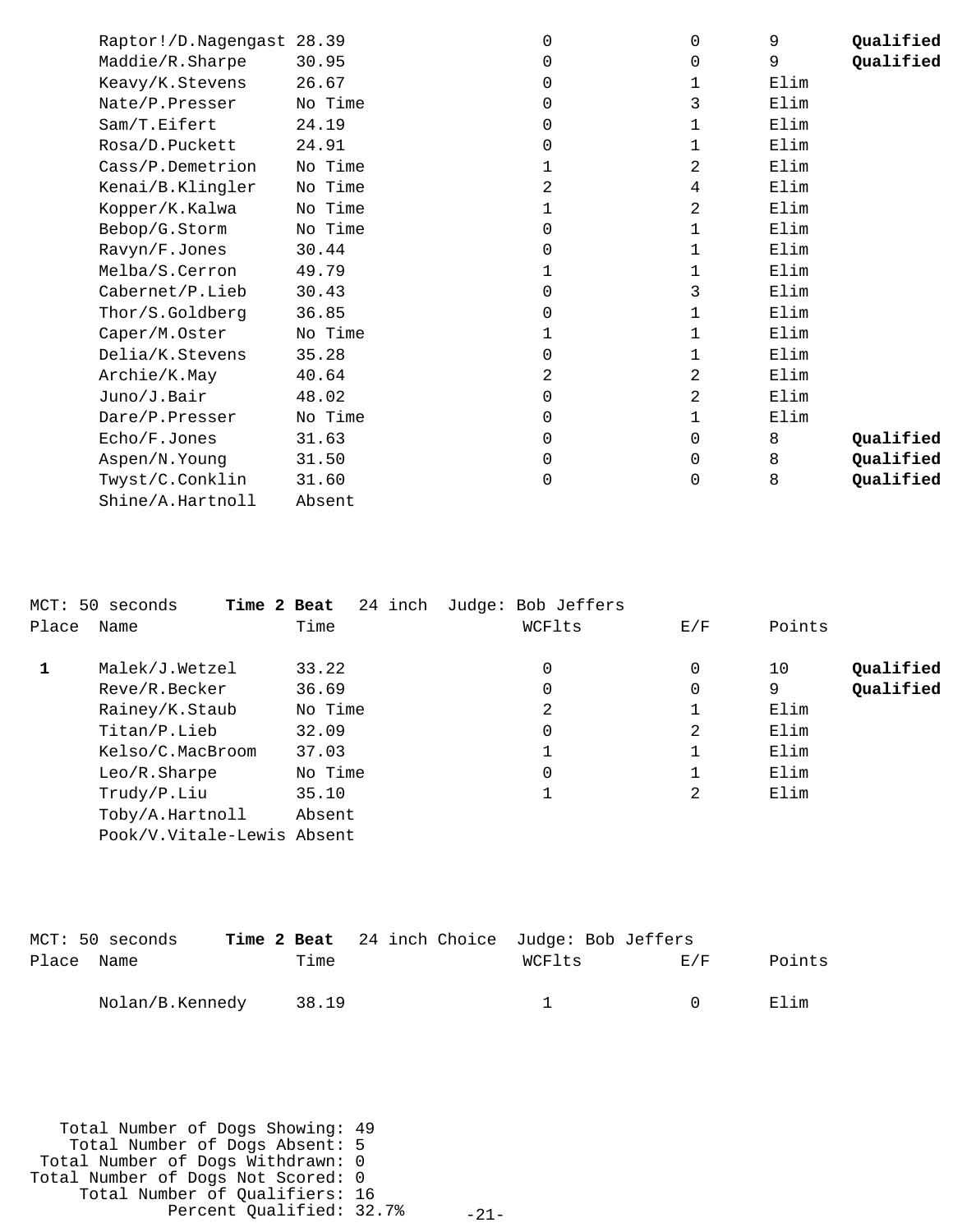|       | MCT: 60 seconds           | Time 2 Beat Pref | 4 inch Judge: Bob Jeffers |     |        |           |
|-------|---------------------------|------------------|---------------------------|-----|--------|-----------|
| Place | Name                      | Time             | WCFlts                    | E/F | Points |           |
|       | Sparkle/S.Wagner          | 38.84            | 0                         |     | 10     | Qualified |
|       | Frankie/M.Hansen          | 30.49            |                           |     | Elim   |           |
|       | Boots/J.Lampert           | No Time          |                           |     | Elim   |           |
|       | Charlie Bear/M.Hans 26.19 |                  |                           |     | Elim   |           |

|       | MCT: 60 seconds            | Time 2 Beat Pref | 8 inch Judge: Bob Jeffers |     |        |           |
|-------|----------------------------|------------------|---------------------------|-----|--------|-----------|
| Place | Name                       | Time             | WCFlts                    | E/F | Points |           |
|       | Tiger/S.Berckmans          | 51.26            | 0                         | 0   | 10     | Qualified |
|       | Romeo/B.Becker             | No Time          |                           |     | Elim   |           |
|       | Carter/J.Tice              | 46.58            | 2                         |     | Elim   |           |
|       | Pepper/S.Berckmans No Time |                  |                           |     | Elim   |           |

|            | MCT: 60 seconds          |        | <b>Time 2 Beat Pref</b> 12 inch Judge: Bob Jeffers |     |        |
|------------|--------------------------|--------|----------------------------------------------------|-----|--------|
| Place Name |                          | Time   | WCFlts                                             | E/F | Points |
|            | Cullen/J.Plamondon 30.23 |        | $1 \quad 1 \quad 1$                                |     | Elim   |
|            | Wilson/C.Call            | Absent |                                                    |     |        |

|       | MCT: 55 seconds   | Time 2 Beat Pref<br>16 inch | Judge: Bob Jeffers |     |        |           |
|-------|-------------------|-----------------------------|--------------------|-----|--------|-----------|
| Place | Name              | Time                        | WCFlts             | E/F | Points |           |
|       | Viper/D.Hill      | 26.04                       | 0                  | 0   | 10     | Qualified |
|       | Batman/H.Posner   | 43.40                       | 0                  |     |        | Qualified |
|       | Smoky/M.Vaughan   | 48.76                       | 0                  | 0   |        | Qualified |
|       | Aurora/C.Katzman  | 32.29                       | 0                  |     | Elim   |           |
|       | Alli/R.Clark      | 29.96                       | 0                  |     | Elim   |           |
|       | Freedom/S.Markell | 37.92                       | 2                  |     | Elim   |           |
|       | Gusto/B.Hamilton  | 39.52                       |                    |     | Elim   |           |
|       | Abby/L.Doucet     | 33.31                       | 0                  |     | Elim   |           |
|       | Shooter/L.Gardner | 32.97                       | 2                  | 0   | Elim   |           |
|       | Ella/C.Katzman    | 38.73                       |                    |     | Elim   |           |

|            | MCT: 50 seconds |       | Time 2 Beat Pref 20 inch Judge: Bob Jeffers |        |        |
|------------|-----------------|-------|---------------------------------------------|--------|--------|
| Place Name |                 | Time  | WCFlts                                      | F. / F | Points |
|            | Colt/J.Bruner   | 39.00 |                                             | $\cap$ | Elim   |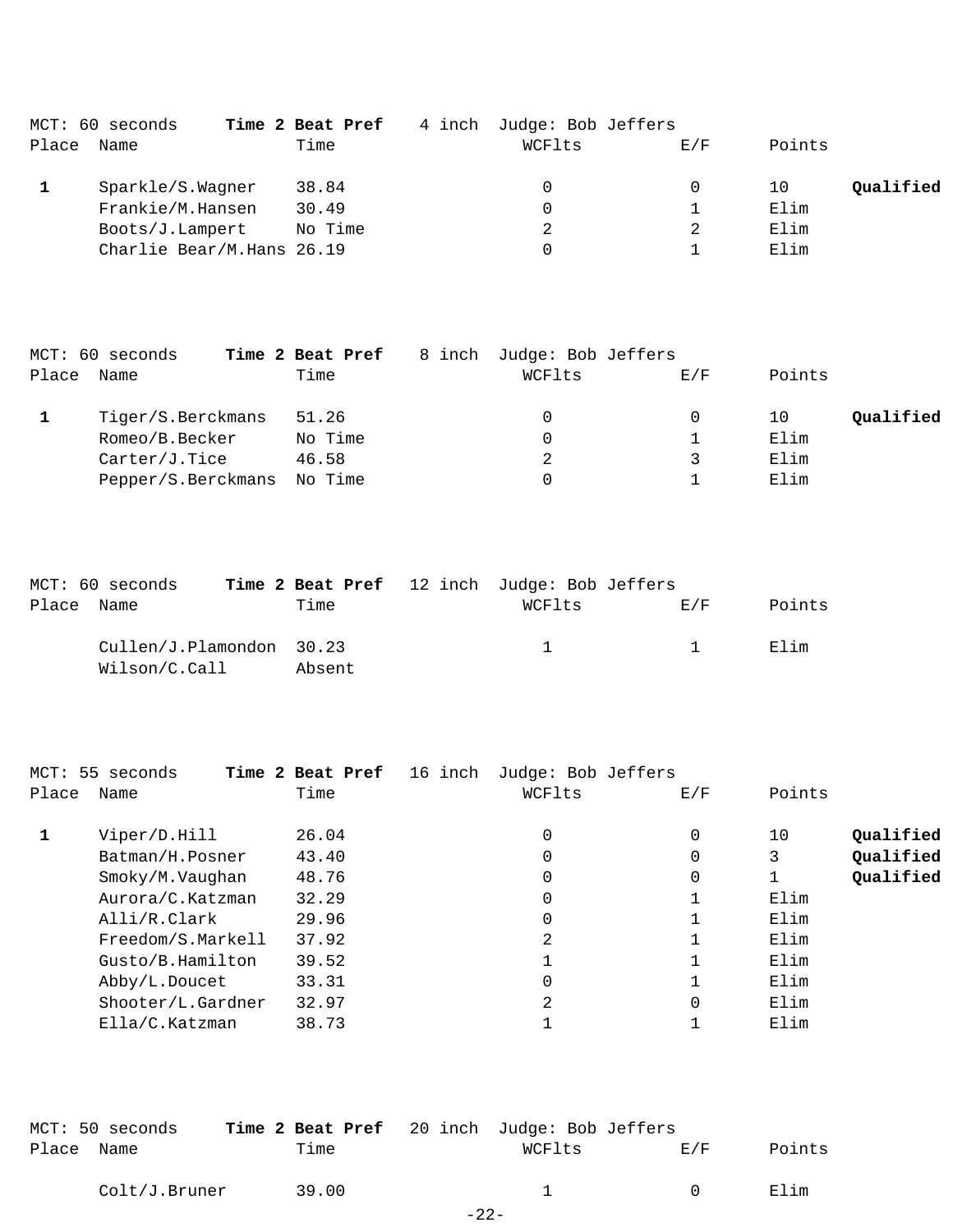| Julep/C.Gill  | 39.31 |  | Elim |
|---------------|-------|--|------|
| Lexi/M.Timken | 29.78 |  | Elim |

 Total Number of Dogs Showing: 22 Total Number of Dogs Absent: 1 Total Number of Dogs Withdrawn: 0 Total Number of Dogs Not Scored: 0 Total Number of Qualifiers: 5 Percent Qualified: 22.7%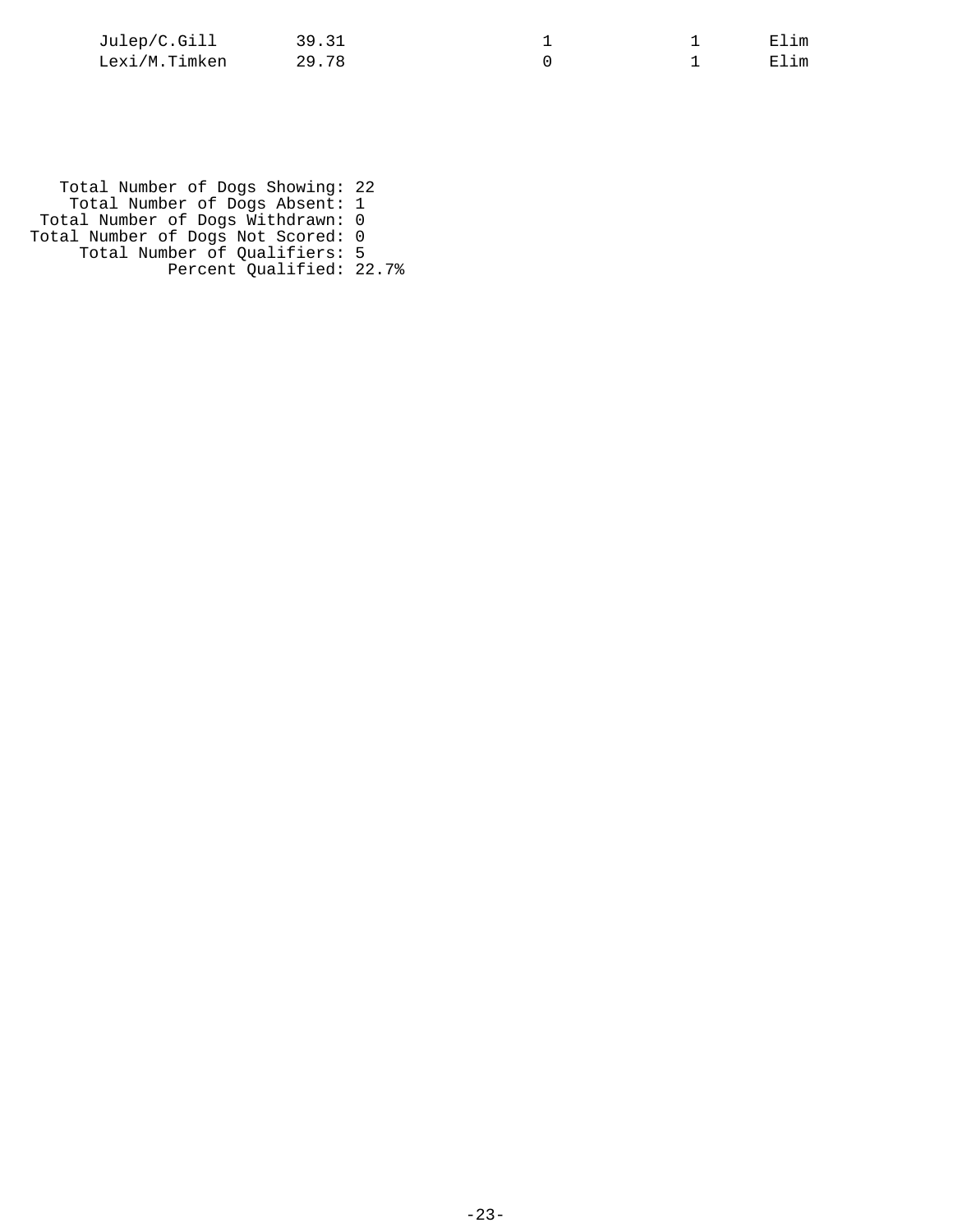### **Thursday, December 30, 2021 Tailwaggers Agility Club of South Florida Novice JWW**

| Place Name                 | Distance: 115 yards SCT: 38 seconds                                                                                                                                                                      | Time               |                |                              | TFlts RFlts WCFlts TblFlts E/F      |                      | Novice A 20 inch Judge: Bob Jeffers | Score        |           |
|----------------------------|----------------------------------------------------------------------------------------------------------------------------------------------------------------------------------------------------------|--------------------|----------------|------------------------------|-------------------------------------|----------------------|-------------------------------------|--------------|-----------|
|                            | Dane/C.Mauser                                                                                                                                                                                            | 24.76              | $\overline{0}$ |                              | $1 \quad 1$                         | $\overline{0}$       | $\mathbf{3}$                        | Elim         |           |
| Place Name                 | Distance: 115 yards SCT: 41 seconds Novice A 24 inch Judge: Bob Jeffers<br>Pook/V.Vitale-Lewis Absent                                                                                                    | Time               |                |                              | TFlts RFlts WCFlts TblFlts E/F      |                      |                                     | Score        |           |
|                            | Total Number of Dogs Showing: 1<br>Total Number of Dogs Absent: 1<br>Total Number of Dogs Withdrawn: 0<br>Total Number of Dogs Not Scored: 0<br>Total Number of Qualifiers: 0<br>Percent Qualified: 0.0% |                    |                |                              |                                     |                      |                                     |              |           |
| Place Name<br>$\mathbf{1}$ | Distance: 110 yards SCT: 48 seconds Novice B 8 inch Judge: Bob Jeffers<br>Maisie/P.McDonald                                                                                                              | Time<br>31.33      | 0              | $\mathbf{1}$                 | TFlts RFlts WCFlts TblFlts E/F<br>0 | 0                    | 0                                   | Score<br>95  | Qualified |
|                            | Tux/L.Sprick<br>Dart/L.Solana                                                                                                                                                                            | No Time<br>No Time |                | $\mathbf{3}$<br>$\mathbf{1}$ | $\Omega$<br>$\Omega$                | $\Omega$<br>$\Omega$ | $\Omega$<br>$\mathbf{1}$            | Elim<br>Elim |           |
|                            |                                                                                                                                                                                                          |                    |                |                              |                                     |                      |                                     |              |           |
|                            |                                                                                                                                                                                                          |                    |                |                              |                                     |                      |                                     |              |           |

|            |                           |       |           |     |  | Novice B 16 inch Judge: Bob Jeffers    |       |
|------------|---------------------------|-------|-----------|-----|--|----------------------------------------|-------|
| Place Name |                           | Time  |           |     |  | TFlts RFlts WCFlts TblFlts E/F         | Score |
|            | Clam Chowdah/G.Chap 26.35 |       |           |     |  | 0 1 0 0 1                              | Flim  |
|            | Kiddo/K.Chase             | 39.22 | $\bigcap$ | 3 1 |  | $\begin{array}{ccc} 0 & 2 \end{array}$ | Elim  |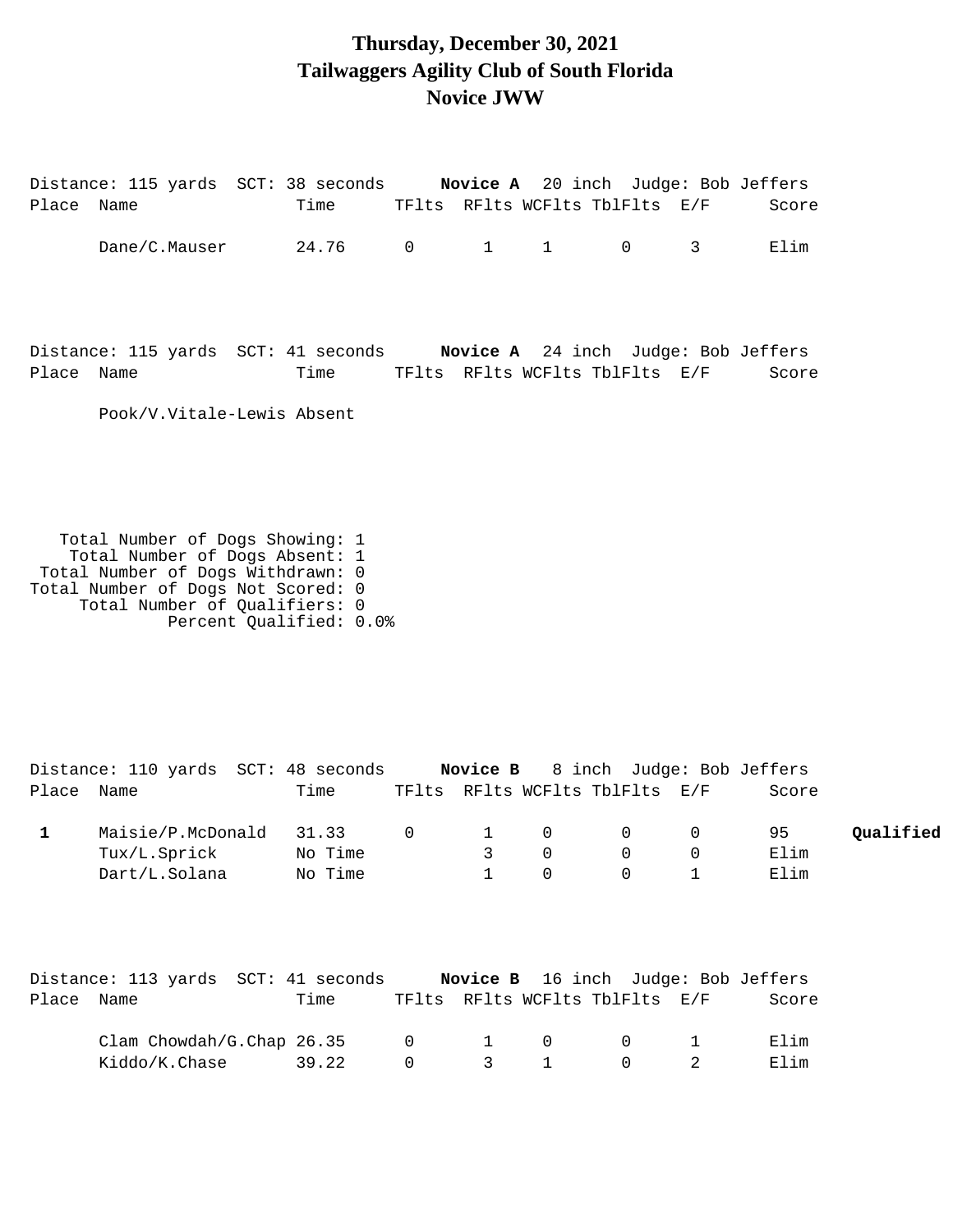|            | Distance: 115 yards SCT: 38 seconds |       |          |                                     |          |                                |                                        | <b>Novice B</b> 20 inch Judge: Bob Jeffers |
|------------|-------------------------------------|-------|----------|-------------------------------------|----------|--------------------------------|----------------------------------------|--------------------------------------------|
| Place Name |                                     | Time  |          |                                     |          | TFlts RFlts WCFlts TblFlts E/F |                                        | Score                                      |
|            | Dare/P.Presser                      | 21.45 |          | $0 \qquad \qquad 2 \qquad \qquad 0$ |          |                                | $\begin{array}{ccc} 0 & 2 \end{array}$ | Elim                                       |
|            | $Lynx/G$ . Chapman                  | 23.15 | $\Omega$ | $\overline{2}$                      | $\Omega$ | $\Omega$                       |                                        | Elim                                       |
|            |                                     |       |          |                                     |          |                                |                                        |                                            |

|       | Distance: 115 yards SCT: 41 seconds |       |          |           |                 | <b>Novice B</b> 24 inch Judge: Bob Jeffers |       |
|-------|-------------------------------------|-------|----------|-----------|-----------------|--------------------------------------------|-------|
| Place | Name                                | Time  |          |           |                 | TFlts RFlts WCFlts TblFlts E/F             | Score |
|       | Kelso/C.MacBroom                    | 24.10 | $\Omega$ | $\bigcap$ | $\sim$ 1 $\sim$ | $^{\circ}$                                 | Elim  |
|       | Flair/S.Ewart                       | 40.46 | $\Omega$ |           |                 | $^{\circ}$                                 | Elim  |
|       | Trudy/P.Liu                         | 51.09 | 1 N      |           |                 |                                            | Elim  |

 Total Number of Dogs Showing: 10 Total Number of Dogs Absent: 0 Total Number of Dogs Withdrawn: 0 Total Number of Dogs Not Scored: 0 Total Number of Qualifiers: 1 Percent Qualified: 10.0%

| Place Name      | Time  |                            |                                     |                             |                         |                  |                                                                  | Score       |                                                                                                                           |
|-----------------|-------|----------------------------|-------------------------------------|-----------------------------|-------------------------|------------------|------------------------------------------------------------------|-------------|---------------------------------------------------------------------------------------------------------------------------|
| Roscoe/R.Kozell | 38.34 | $\overline{0}$<br>$\Omega$ | $\mathbf 0$<br>1                    | $\mathbf 0$<br>$\mathbf{1}$ | $\mathbf 0$<br>$\Omega$ | 0<br>$\mathbf 0$ |                                                                  | 100<br>Elim | Qualified                                                                                                                 |
| Name            | Time  |                            |                                     |                             |                         |                  |                                                                  | Score       |                                                                                                                           |
| Scout/B.Fry     | 31.78 | $\mathbf 0$                | $\overline{0}$                      | 0                           | $\mathsf{O}$            | $\mathbf 0$      |                                                                  | 100         | Qualified                                                                                                                 |
|                 |       |                            |                                     |                             |                         |                  |                                                                  |             |                                                                                                                           |
|                 |       | 42.77<br>Boots/J.Lampert   | Distance: 110 yards SCT: 49 seconds |                             |                         |                  | TFlts RFlts WCFlts TblFlts E/F<br>TFlts RFlts WCFlts TblFlts E/F |             | Distance: 110 yards SCT: 53 seconds Novice Pref 4 inch Judge: Bob Jeffers<br><b>Novice Pref</b> 8 inch Judge: Bob Jeffers |

|            |  |  | Distance: 115 yards SCT: 43 seconds |  | Novice Pref 16 inch Judge: Bob Jeffers |  |       |
|------------|--|--|-------------------------------------|--|----------------------------------------|--|-------|
| Place Name |  |  | Time                                |  | TFlts RFlts WCFlts TblFlts E/F         |  | Score |

| ∼~<br>06<br>Karma/<br>$\cdot$ $\sim$ $\cdot$ $\cdot$ $\cdot$<br>$\sim$<br>.Saviile<br>. ت |  |  | ım |  |  |  |  |  |  |  |  |  |  |  |  |  |  |  |  |  |  |  |  |  |  |  |  |  |  |  |  |  |  |  |  |  |  |  |  |  |  |  |  |  |  |  |  |  |  |  |  |  |  |  |  |  |  |  |  |  |  |  |  |  |  |  |  |  |  |  |  |  |  |  |  |  |  |  |  |  |  |  |  |  |  |  |  |  |  |  |  |  |  |  |  |  |  |  |  |  |  |  |  |  |  |  |  |  |  |  |  |  |  |  |  |  |  |  |  |  |  |  |  |  |  |  |  |  |  |  |  |  |  |  |  |  |  |  |  |  |  |  |  |  |  |  |
|-------------------------------------------------------------------------------------------|--|--|----|--|--|--|--|--|--|--|--|--|--|--|--|--|--|--|--|--|--|--|--|--|--|--|--|--|--|--|--|--|--|--|--|--|--|--|--|--|--|--|--|--|--|--|--|--|--|--|--|--|--|--|--|--|--|--|--|--|--|--|--|--|--|--|--|--|--|--|--|--|--|--|--|--|--|--|--|--|--|--|--|--|--|--|--|--|--|--|--|--|--|--|--|--|--|--|--|--|--|--|--|--|--|--|--|--|--|--|--|--|--|--|--|--|--|--|--|--|--|--|--|--|--|--|--|--|--|--|--|--|--|--|--|--|--|--|--|--|--|--|--|--|--|--|
|-------------------------------------------------------------------------------------------|--|--|----|--|--|--|--|--|--|--|--|--|--|--|--|--|--|--|--|--|--|--|--|--|--|--|--|--|--|--|--|--|--|--|--|--|--|--|--|--|--|--|--|--|--|--|--|--|--|--|--|--|--|--|--|--|--|--|--|--|--|--|--|--|--|--|--|--|--|--|--|--|--|--|--|--|--|--|--|--|--|--|--|--|--|--|--|--|--|--|--|--|--|--|--|--|--|--|--|--|--|--|--|--|--|--|--|--|--|--|--|--|--|--|--|--|--|--|--|--|--|--|--|--|--|--|--|--|--|--|--|--|--|--|--|--|--|--|--|--|--|--|--|--|--|--|

-24-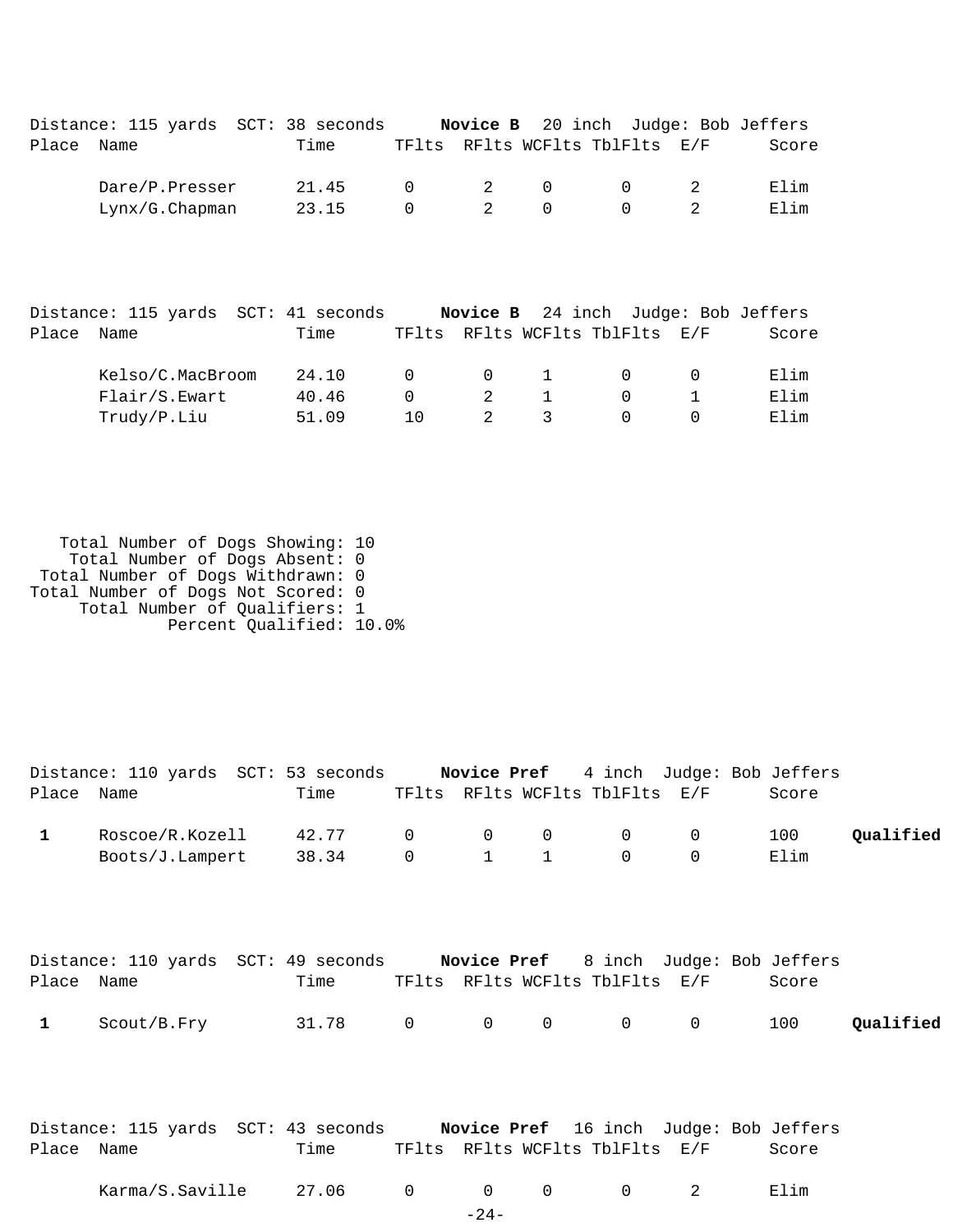Total Number of Dogs Showing: 5 Total Number of Dogs Absent: 0 Total Number of Dogs Withdrawn: 0 Total Number of Dogs Not Scored: 0 Total Number of Qualifiers: 2 Percent Qualified: 40.0%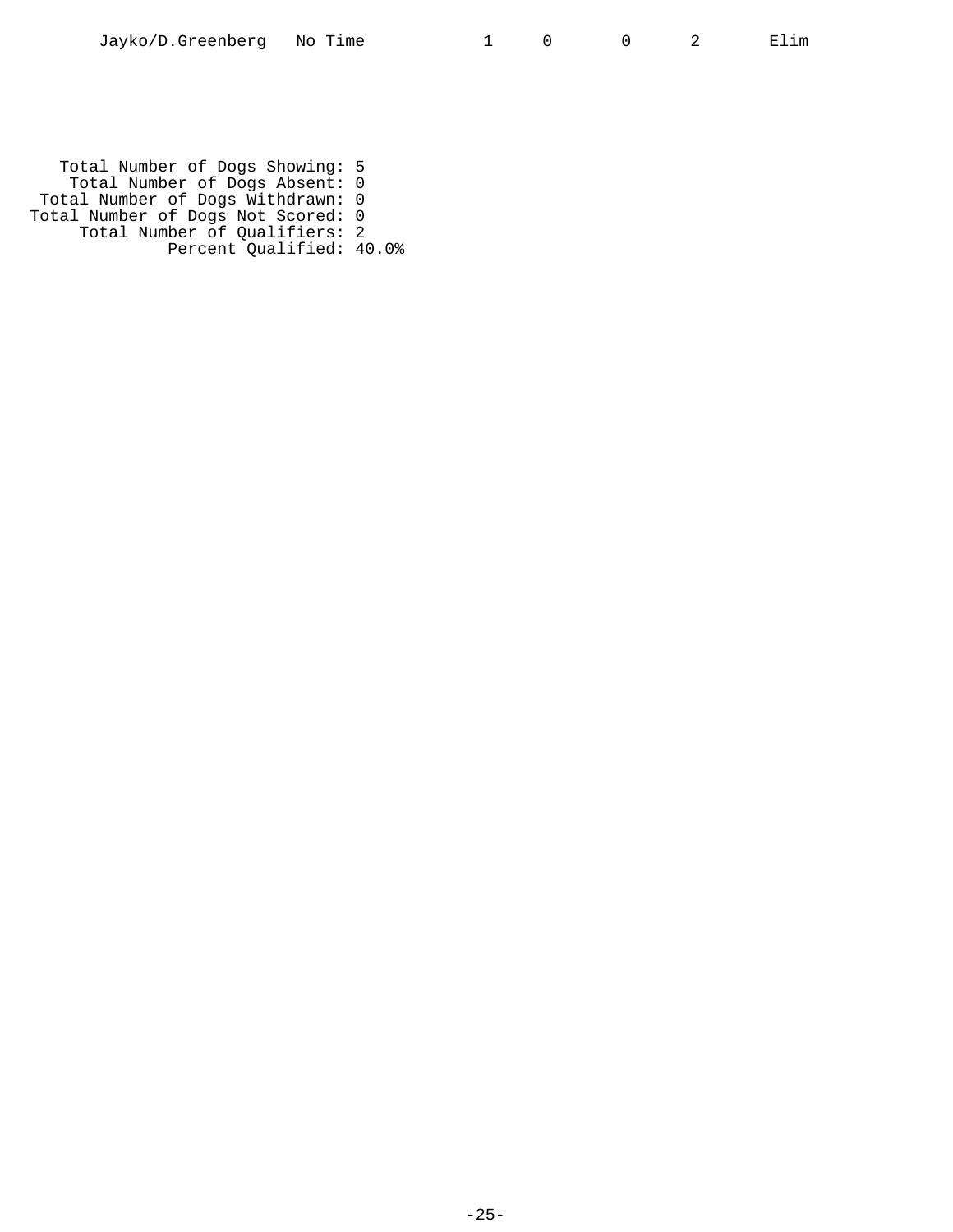#### **Thursday, December 30, 2021 Tailwaggers Agility Club of South Florida Open JWW**

|              | Distance: 137 yards SCT: 46 seconds |         |              | Open           |                | 12 inch Judge: Bob Jeffers      |                |       |           |
|--------------|-------------------------------------|---------|--------------|----------------|----------------|---------------------------------|----------------|-------|-----------|
| Place        | Name                                | Time    |              |                |                | TFlts RFlts WCFlts TblFlts      | E/F            | Score |           |
|              | Jet/D.Aheimer                       | 50.06   | 8            | 1              | 2              | 0                               | 1              | Elim  |           |
|              | Laynie/R.Siebeneck No Time          |         |              | 5              | $\overline{2}$ | $\Omega$                        | 3              | Elim  |           |
|              | Distance: 142 yards SCT: 44 seconds |         |              |                |                | Open 16 inch Judge: Bob Jeffers |                |       |           |
| Place        | Name                                | Time    |              |                |                | TFlts RFlts WCFlts TblFlts E/F  |                | Score |           |
|              | Connor/S.Blackledge No Time         |         |              | 5              | 3              | $\mathbf 0$                     | 3              | Elim  |           |
|              | Josie/C.Laurenzi                    | 52.24   | 16           | 2              | $\Omega$       | $\Omega$                        | $\mathbf 0$    | Elim  |           |
|              | Jewelie/J.Miller                    | No Time |              | 2              | $\mathbf 0$    | $\Omega$                        | 2              | Elim  |           |
|              | Whiskey/S.Richardso 42.42           |         | 0            | $\mathbf{1}$   | $\mathbf 1$    | $\Omega$                        | $\Omega$       | Elim  |           |
|              |                                     |         |              |                |                |                                 |                |       |           |
|              | Distance: 147 yards SCT: 42 seconds |         |              | Open           |                | 20 inch Judge: Bob Jeffers      |                |       |           |
| Place        | Name                                | Time    |              |                |                | TFlts RFlts WCFlts TblFlts E/F  |                | Score |           |
| $\mathbf{1}$ | Blaze/M.Kelly                       | 46.41   | 8            | 1              | 0              | $\mathbf 0$                     | 0              | 87    | Qualified |
|              | Pippa/N.DePetris                    | 44.26   | 4            | $\mathbf{1}$   | $\mathbf{1}$   | $\Omega$                        | 0              | Elim  |           |
|              | Caper/M.Oster                       | 41.25   | $\mathsf{O}$ | 2              | $\mathbf{1}$   | $\mathbf 0$                     | 3              | Elim  |           |
|              | Biscayne/S.Barnett                  | 52.65   | 20           | 4              | $\overline{2}$ | $\mathbf 0$                     | $\overline{a}$ | Elim  |           |
|              | Delia/K.Stevens                     | 23.22   | $\Omega$     | $\Omega$       | $\mathbf 0$    | $\Omega$                        | $\mathbf{1}$   | Elim  |           |
|              | Archie/K.May                        | 30.72   | $\Omega$     | $\overline{a}$ | $\mathbf{1}$   | $\Omega$                        | $\mathbf 0$    | Elim  |           |
|              | Juno/J.Bair                         | 38.83   | $\Omega$     | 2              | $\mathbf{1}$   | $\Omega$                        | 3              | Elim  |           |
|              | Mochi/M.Lees                        | 57.64   | 30           | 0              | 0              | 0                               | $\mathbf 0$    | 70    |           |
|              | Cabernet/P.Lieb                     | No Time |              | $\Omega$       | 0              | 0                               | 3              | Elim  |           |

 Total Number of Dogs Showing: 15 Total Number of Dogs Absent: 0 Total Number of Dogs Withdrawn: 0 Total Number of Dogs Not Scored: 0 Total Number of Qualifiers: 1 Percent Qualified: 6.7%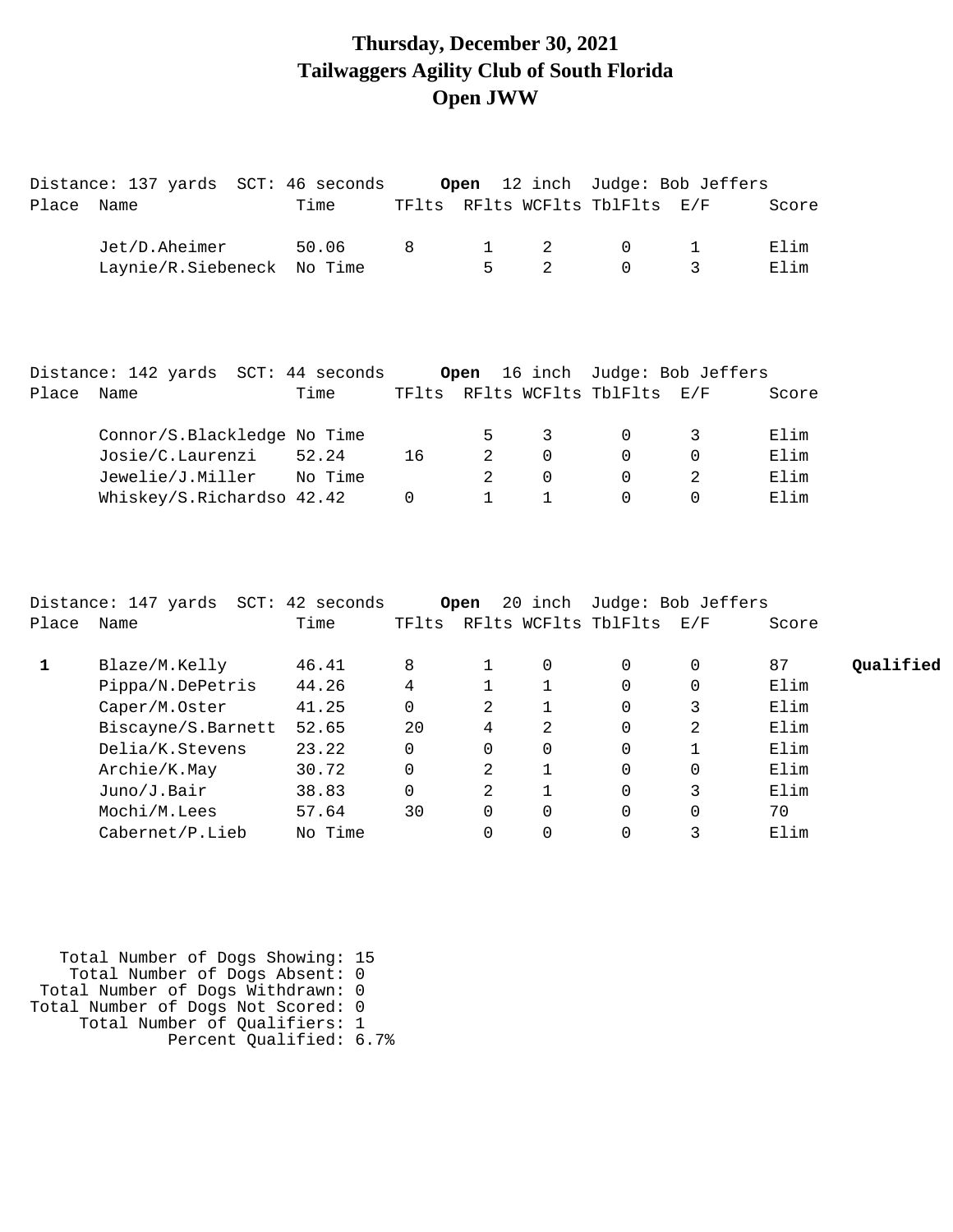|            | Distance: 137 yards SCT: 51 seconds Open Pref 8 inch Judge: Bob Jeffers  |         |                |                   |                 |                                |                     |       |
|------------|--------------------------------------------------------------------------|---------|----------------|-------------------|-----------------|--------------------------------|---------------------|-------|
| Place Name |                                                                          | Time    |                |                   |                 | TFlts RFlts WCFlts TblFlts E/F |                     | Score |
|            | Carter/J.Tice                                                            | No Time |                | $0 \qquad \qquad$ | $\overline{0}$  |                                | $0\qquad 6$         | Elim  |
|            |                                                                          |         |                |                   |                 |                                |                     |       |
|            |                                                                          |         |                |                   |                 |                                |                     |       |
|            | Distance: 147 yards SCT: 47 seconds Open Pref 16 inch Judge: Bob Jeffers |         |                |                   |                 |                                |                     |       |
| Place Name |                                                                          | Time    |                |                   |                 | TFlts RFlts WCFlts TblFlts E/F |                     | Score |
|            | Ruby/S.Saville 43.65                                                     |         | $\overline{0}$ |                   | $0\qquad 0$     |                                | $0 \qquad \qquad 1$ | Elim  |
|            | Pilot/L.Doucet 54.61                                                     |         | 14             | $4 \qquad \qquad$ | $4\overline{ }$ |                                | $0\qquad \qquad 2$  | Elim  |
|            |                                                                          |         |                |                   |                 |                                |                     |       |

|            | Distance: 147 yards SCT: 50 seconds |                 |  |  |                                | Open Pref 20 inch Judge: Bob Jeffers |
|------------|-------------------------------------|-----------------|--|--|--------------------------------|--------------------------------------|
| Place Name |                                     | Time            |  |  | TFlts RFlts WCFlts TblFlts E/F | Score                                |
|            | Mishka/L.Albertz                    | 37.88 0 1 0 0 1 |  |  |                                | Filim                                |

 Total Number of Dogs Showing: 4 Total Number of Dogs Absent: 0 Total Number of Dogs Withdrawn: 0 Total Number of Dogs Not Scored: 0 Total Number of Qualifiers: 0 Percent Qualified: 0.0%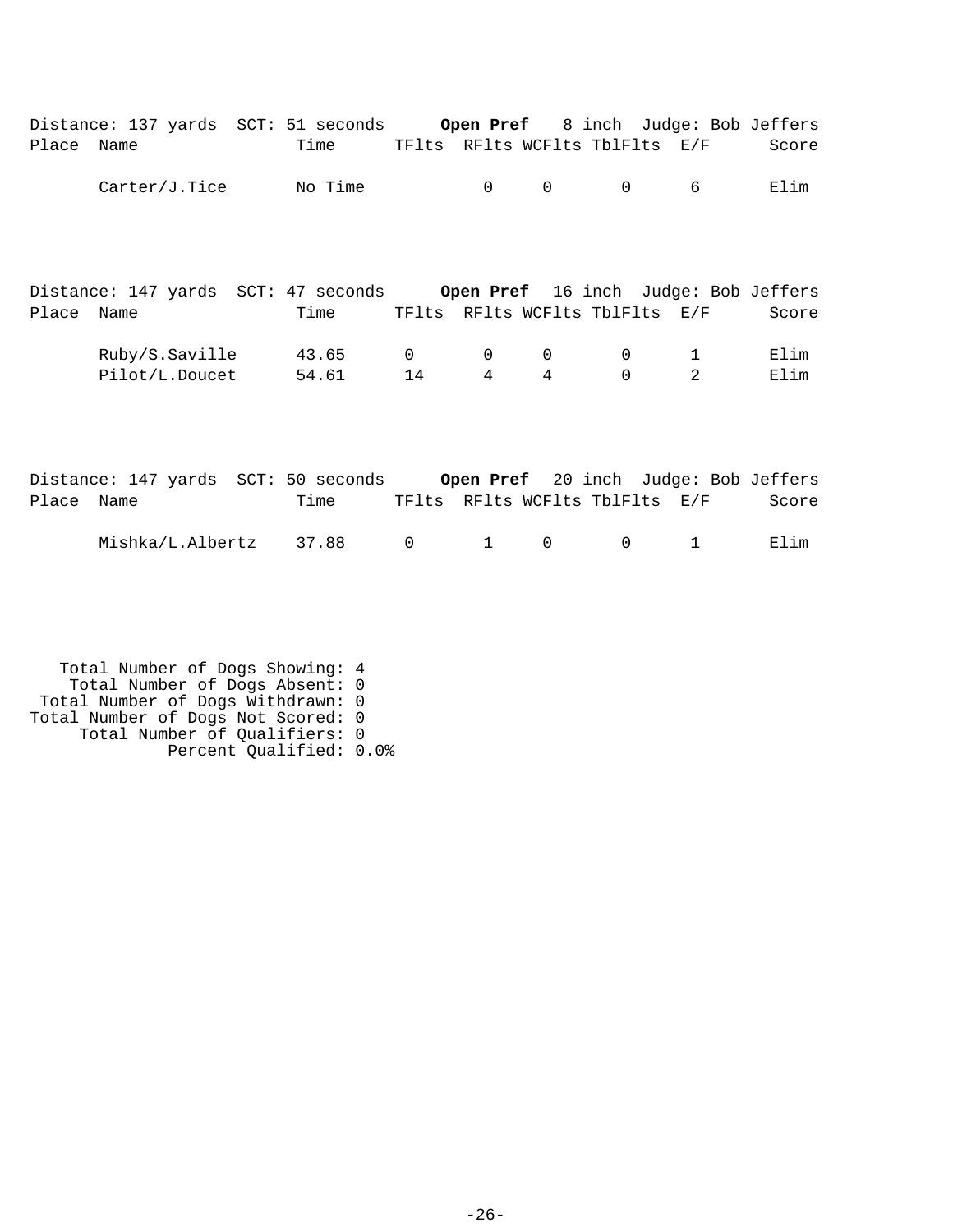### **Thursday, December 30, 2021 Tailwaggers Agility Club of South Florida Master/Excellent JWW**

|              | Distance: 157 yards SCT: 51 seconds                                      |         |                | Excellent    |                     | 8 inch Judge: Bob Jeffers      |                     |       |           |
|--------------|--------------------------------------------------------------------------|---------|----------------|--------------|---------------------|--------------------------------|---------------------|-------|-----------|
| Place Name   |                                                                          | Time    |                |              |                     | TFlts RFlts WCFlts TblFlts E/F |                     | Score |           |
|              | CinnaBun/D.Elmore<br>Presley/J.Philbrook Absent                          | No Time |                | $\mathbf{1}$ | $\mathsf{O}$        | 0                              | $\mathbf 1$         | Elim  |           |
| Place Name   | Distance: 157 yards SCT: 48 seconds Excellent 12 inch Judge: Bob Jeffers | Time    |                |              |                     | TFlts RFlts WCFlts TblFlts E/F |                     | Score |           |
| $\mathbf{1}$ | Blu/N.Olimpo                                                             | 40.05   | 0              | 0            | 0                   | 0                              | 0                   | 100   | Qualified |
|              | Keyz/M.Hiltz                                                             | 34.26   | $\mathsf{O}$   | 0            | $\mathbf{1}$        | $\mathbf 0$                    | 2                   | Elim  |           |
|              | Distance: 163 yards SCT: 47 seconds Excellent 16 inch Judge: Bob Jeffers |         |                |              |                     |                                |                     |       |           |
| Place Name   |                                                                          | Time    |                |              |                     | TFlts RFlts WCFlts TblFlts E/F |                     | Score |           |
| $\mathbf{1}$ | Finnegan/A.Burke                                                         | 30.46   | $\overline{0}$ | $\mathsf{O}$ | $\mathsf{O}\xspace$ | $\mathsf{O}$                   | $\mathsf{O}\xspace$ | 100   | Qualified |
|              | Distance: 168 yards SCT: 45 seconds                                      |         |                | Excellent    |                     | 20 inch Judge: Bob Jeffers     |                     |       |           |
| Place Name   |                                                                          | Time    |                |              |                     | TFlts RFlts WCFlts TblFlts E/F |                     | Score |           |
| $\mathbf{1}$ | Thor/S.Goldberg                                                          | 28.61   | 0              | 0            | 0                   | 0                              | 0                   | 100   | Qualified |
| $\mathbf{2}$ | Gadget/A.Eisenstadt 47.89                                                |         | 6              | 0            | 0                   | 0                              | $\mathsf{O}$        | 94    | Qualified |
|              | Dash/D.Avick                                                             | 29.58   | $\Omega$       | $\mathbf{1}$ | $\mathbf 0$         | 0                              | $\mathbf{1}$        | Elim  |           |
|              | Bess/J.Jaskula                                                           | No Time |                | $\mathbf{1}$ | 0                   | 0                              | $\mathbf 1$         | Elim  |           |
|              | Distance: 168 yards SCT: 47 seconds                                      |         |                | Excellent    |                     | 24 inch Judge: Bob Jeffers     |                     |       |           |
| Place Name   |                                                                          | Time    |                |              |                     | TFlts RFlts WCFlts TblFlts E/F |                     | Score |           |
| 1            | Crush/A.Ray                                                              | 29.55   | 0              | 0            | 0                   | $\mathbf{0}$                   | 0                   | 100   | Qualified |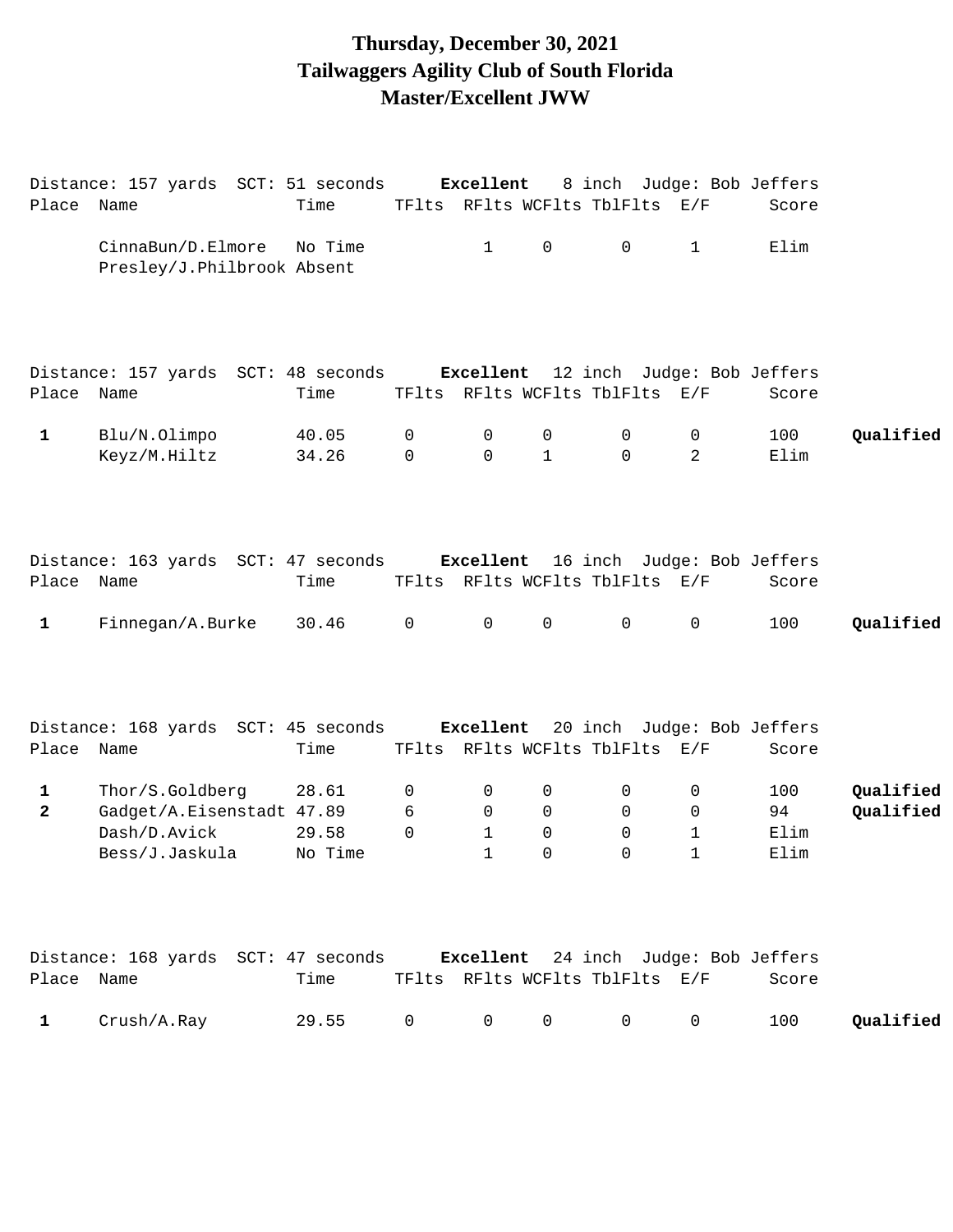Total Number of Dogs Showing: 9 Total Number of Dogs Absent: 1 Total Number of Dogs Withdrawn: 0 Total Number of Dogs Not Scored: 0 Total Number of Qualifiers: 5 Percent Qualified: 55.6%

|       | Distance: 157 yards SCT: 51 seconds |         |          | Master   | 8<br>inch   |                      |          | Judge: Bob Jeffers |           |
|-------|-------------------------------------|---------|----------|----------|-------------|----------------------|----------|--------------------|-----------|
| Place | Name                                | Time    | TFlts    |          |             | RFlts WCFlts TblFlts | E/F      | Score              |           |
| 1     | Mighty Mouse/D.Elmo 25.19           |         | 0        | $\Omega$ | 0           | 0                    | $\Omega$ | 100                | Qualified |
| 2     | Sky Cowboy/D.Elmore 26.71           |         | 0        | $\Omega$ | 0           | 0                    | $\Omega$ | 100                | Qualified |
| 3     | Merlin/C.Disque                     | 33.34   | $\Omega$ | $\Omega$ | $\Omega$    | $\Omega$             | $\Omega$ | 100                | Qualified |
| 4     | Bobby/S.Crechiolo                   | 38.81   | 0        | $\Omega$ | $\Omega$    | 0                    | $\Omega$ | 100                | Qualified |
|       | Honey Badger/D.Elmo 31.39           |         | $\Omega$ | 1        | 0           | 0                    | 0        | Elim               |           |
|       | Cody/S.Crechiolo                    | 69.58   | 54       | 0        | 0           | 0                    | $\Omega$ | 46                 |           |
|       | Zap/J.Taugher                       | 34.80   | 0        | 1        | 0           | 0                    | $\Omega$ | Elim               |           |
|       | Macchiato/D.Elmore                  | 48.05   | $\Omega$ | 3        | 1           | 0                    | 2        | Elim               |           |
|       | Ace/L.Sprick                        | 42.19   | 0        | 1        | 0           | 0                    | $\Omega$ | Elim               |           |
|       | Desmond/B.Kennedy                   | 40.67   | $\Omega$ | 3        | 1           | 0                    | 1        | Elim               |           |
|       | Mr. Ping/J.Bell                     | 56.08   | 15       | 0        | $\Omega$    | $\Omega$             |          | Elim               |           |
|       | Idgie/M.Hiltz                       | 43.56   | $\Omega$ | 0        | 0           | 0                    |          | Elim               |           |
|       | Jive/K.Wlodarski                    | No Time |          |          | 0           | 0                    |          | Elim               |           |
|       | Jackie/M.Valentine                  | 50.51   | 0        | 1        | $\Omega$    | 0                    | 1        | Elim               |           |
|       | Tesla/S.Wagner                      | 46.29   | 0        | 1        | 1           | 0                    | $\Omega$ | Elim               |           |
|       | Dash/G.Reed                         | 54.79   | 9        | 0        | 0           | 0                    | $\Omega$ | 91                 |           |
|       | Disco/K.Wlodarski                   | 43.49   | $\Omega$ | $\Omega$ | 0           | $\Omega$             | $\Omega$ | 100                | Qualified |
|       | Dodger/M.Valentine                  | 51.13   | 0        | $\Omega$ | 0           | 0                    | $\Omega$ | 100                | Qualified |
|       | Ming/J.Parker                       | 39.39   | 0        | $\Omega$ | $\mathbf 0$ | 0                    | $\Omega$ | 100                | Qualified |
|       | ABU/R.Keenan                        | 41.63   | 0        | 0        | 0           | 0                    | 0        | 100                | Qualified |
|       |                                     |         |          |          |             |                      |          |                    |           |

|              | Distance: 157 yards        | SCT: 48 seconds |       | Master   | 12 inch  |                      | Judge: Bob Jeffers |       |           |
|--------------|----------------------------|-----------------|-------|----------|----------|----------------------|--------------------|-------|-----------|
| Place        | Name                       | Time            | TFlts |          |          | RFlts WCFlts TblFlts | E/F                | Score |           |
|              |                            |                 |       |          |          |                      |                    |       |           |
|              | Logan/R.Naqel              | 26.25           |       | $\Omega$ | $\Omega$ | $\Omega$             | 0                  | 100   | Qualified |
| $\mathbf{2}$ | Krissi/K.Villars           | 26.58           |       | $\Omega$ | 0        | 0                    | 0                  | 100   | Qualified |
| 3            | Jolene Rose/M.Liebh 26.88  |                 |       | $\Omega$ | 0        | 0                    | 0                  | 100   | Oualified |
| 4            | Dream/J.Turzio             | 28.60           |       | $\Omega$ | $\Omega$ | $\Omega$             | 0                  | 100   | Qualified |
|              | Sushi/J.Plamondon          | 30.79           |       |          | $\Omega$ | $\Omega$             | $\Omega$           | Elim  |           |
|              | Shelby Rae/M.Liebha 28.76  |                 |       |          | 0        | 0                    | $\mathbf 0$        | Elim  |           |
|              | Madeleine/P.Vojtas         | 28.60           |       |          |          | $\Omega$             | $\Omega$           | Elim  |           |
|              | Flynn Rider/B. Pruet 21.37 |                 |       | $\Omega$ |          | $\Omega$             |                    | Elim  |           |
|              | Bryce/P.Kvarnberg          | 33.59           |       |          | 0        | 0                    | $\Omega$           | Elim  |           |
|              | Pi/B.Becker                | No Time         |       | $\Omega$ | $\Omega$ | 0                    |                    | Elim  |           |
|              | Dixee/K.Levee              | 39.84           |       |          |          | 0                    |                    | Elim  |           |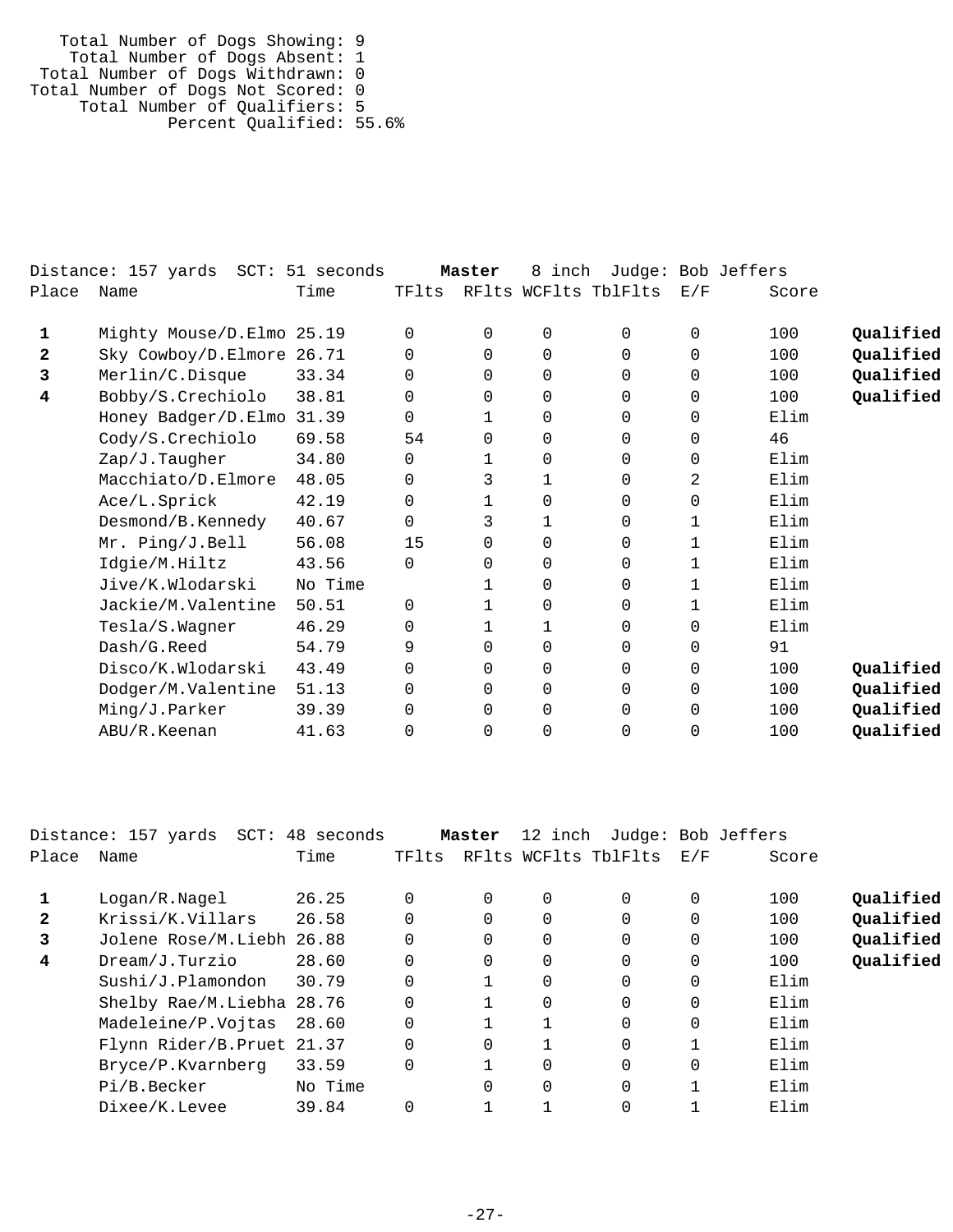| TKake/D.Shumate   | 25.53   | $\Omega$    | $\Omega$ |                | $\Omega$       | $\Omega$ | Elim |           |
|-------------------|---------|-------------|----------|----------------|----------------|----------|------|-----------|
| Q/C.Halprin       | 48.49   | $\mathbf 0$ | 4        | 0              | 0              | 0        | Elim |           |
| Casey/J.Brav      | No Time |             | 3        |                | $\Omega$       | 2        | Elim |           |
| Levi/J.Turzio     | 60.04   | 36          | 5        |                | $\Omega$       | $\Omega$ | Elim |           |
| Saucy/T.Boutwell  | No Time |             |          | 0              | 0              |          | Elim |           |
| Riley/S.Walsh     | 24.06   | $\Omega$    | $\Omega$ | 0              | $\Omega$       |          | Elim |           |
| Star/C.Pena       | 33.44   | $\Omega$    | $\Omega$ |                | 0              |          | Elim |           |
| Sweetie/J.Turzio  | 45.86   | 0           | 2        | $\overline{2}$ | $\overline{0}$ | 0        | Elim |           |
| Kelli/T.Poirier   | 33.18   | $\Omega$    | $\Omega$ | 0              | $\Omega$       | $\Omega$ | 100  | Qualified |
| Brave/B.Becker    | 40.10   | $\Omega$    | $\Omega$ | 0              | $\Omega$       | 0        | 100  | Qualified |
| Beetle/G. Chapman | 29.48   | 0           | $\Omega$ | 0              | $\overline{0}$ | 0        | 100  | Qualified |
| Beyda/J.Shelley   | 31.62   | $\mathbf 0$ | $\Omega$ | 0              | 0              | 0        | 100  | Qualified |
| Riley/R.Kozell    | 34.95   | $\Omega$    | $\Omega$ | 0              | $\Omega$       | $\Omega$ | 100  | Qualified |
| Bella/E.Bradley   | 29.48   | 0           | $\Omega$ | 0              | $\Omega$       | 0        | 100  | Qualified |
| Julie/T.Poirier   | 31.45   | $\Omega$    | $\Omega$ | 0              | $\overline{0}$ | 0        | 100  | Qualified |
| Lexie/C.Campbell  | 30.52   | $\Omega$    | $\Omega$ | 0              | $\mathbf 0$    | 0        | 100  | Qualified |
|                   |         |             |          |                |                |          |      |           |

|                | Distance: 163 yards | SCT: 47 seconds |          | Master      | 16 inch |                      |     | Judge: Bob Jeffers |           |
|----------------|---------------------|-----------------|----------|-------------|---------|----------------------|-----|--------------------|-----------|
| Place          | Name                | Time            | TFlts    |             |         | RFlts WCFlts TblFlts | E/F | Score              |           |
| 1              | Ernie/D.Shumate     | 22.89           | 0        | $\mathbf 0$ | 0       | 0                    | 0   | 100                | Qualified |
| $\mathbf{2}$   | Cynna/C.Fischer     | 25.79           | $\Omega$ | $\Omega$    | 0       | $\Omega$             | 0   | 100                | Qualified |
| 3              | Twister/C.Knapik    | 26.27           | $\Omega$ | $\Omega$    | 0       | 0                    | 0   | 100                | Qualified |
| $\overline{4}$ | Genevieve/P.Vojtas  | 26.44           | 0        | $\Omega$    | 0       | 0                    | 0   | 100                | Qualified |
|                | Jaxon/J.Davis       | 32.47           | $\Omega$ | $\Omega$    | 1       | 0                    | 1   | Elim               |           |
|                | Scoot/R.Abell       | 37.87           | 0        | $\mathbf 1$ | 0       | 0                    | 2   | Elim               |           |
|                | Nala/S.Richardson   | 42.92           | 0        | $\Omega$    | 0       | $\Omega$             | 1   | Elim               |           |
|                | Skittles/C.Graham   | 43.70           | 0        | $\mathbf 1$ | 1       | 0                    | 3   | Elim               |           |
|                | Goose/S.Smith       | No Time         |          | $\Omega$    | 1       | 0                    | 1   | Elim               |           |
|                | Nautique/S.Barnett  | 34.19           | $\Omega$ | $\Omega$    | 1       | 0                    | 1   | Elim               |           |
|                | Patch/A.Okrasinski  | 31.41           | 0        | 2           | 1       | 0                    | 1   | Elim               |           |
|                | Chip/S.Walsh        | 30.93           | $\Omega$ | $\mathbf 1$ | 0       | 0                    | 0   | Elim               |           |
|                | Liberty/R.Coates    | 38.50           | $\Omega$ | $\Omega$    | 0       | 0                    | 1   | Elim               |           |
|                | Wing Man/D.Elmore   | 26.54           | $\Omega$ | $\Omega$    | 1       | $\Omega$             | 0   | Elim               |           |
|                | Choc/K.Chase        | 31.57           | $\Omega$ | $\Omega$    | 0       | $\Omega$             | 0   | 100                | Qualified |
|                | Charlie Bear/M.Hans | 28.70           | $\Omega$ | $\mathbf 0$ | 0       | 0                    | 0   | 100                | Qualified |
|                | Dillon/S.Bass       | 29.57           | $\Omega$ | $\Omega$    | 0       | $\Omega$             | 0   | 100                | Qualified |
|                | Whimsy/B.Pruett     | 27.93           | 0        | $\Omega$    | 0       | 0                    | 0   | 100                | Qualified |
|                | Rider/P.Kvarnberg   | 29.98           | $\Omega$ | $\Omega$    | 0       | $\Omega$             | 0   | 100                | Qualified |
|                | Ruff/M.Bennett      | 27.83           | $\Omega$ | $\Omega$    | 0       | 0                    | 0   | 100                | Qualified |
|                | Teal/C.Wold         | 28.36           | $\Omega$ | $\Omega$    | 0       | $\Omega$             | 0   | 100                | Qualified |
|                | Virgil/B.Dumbaugh   | 29.23           | 0        | $\Omega$    | 0       | 0                    | 0   | 100                | Qualified |

|              | Distance: 168 yards SCT: 45 seconds |                 |  | Master 20 inch Judge: Bob Jeffers |       |           |
|--------------|-------------------------------------|-----------------|--|-----------------------------------|-------|-----------|
| Place Name   |                                     | Time            |  | TFlts RFlts WCFlts TblFlts E/F    | Score |           |
| $\mathbf{1}$ | Shoofly/B.Hill                      | 22.66 0 0 0 0 0 |  |                                   | 100   | Qualified |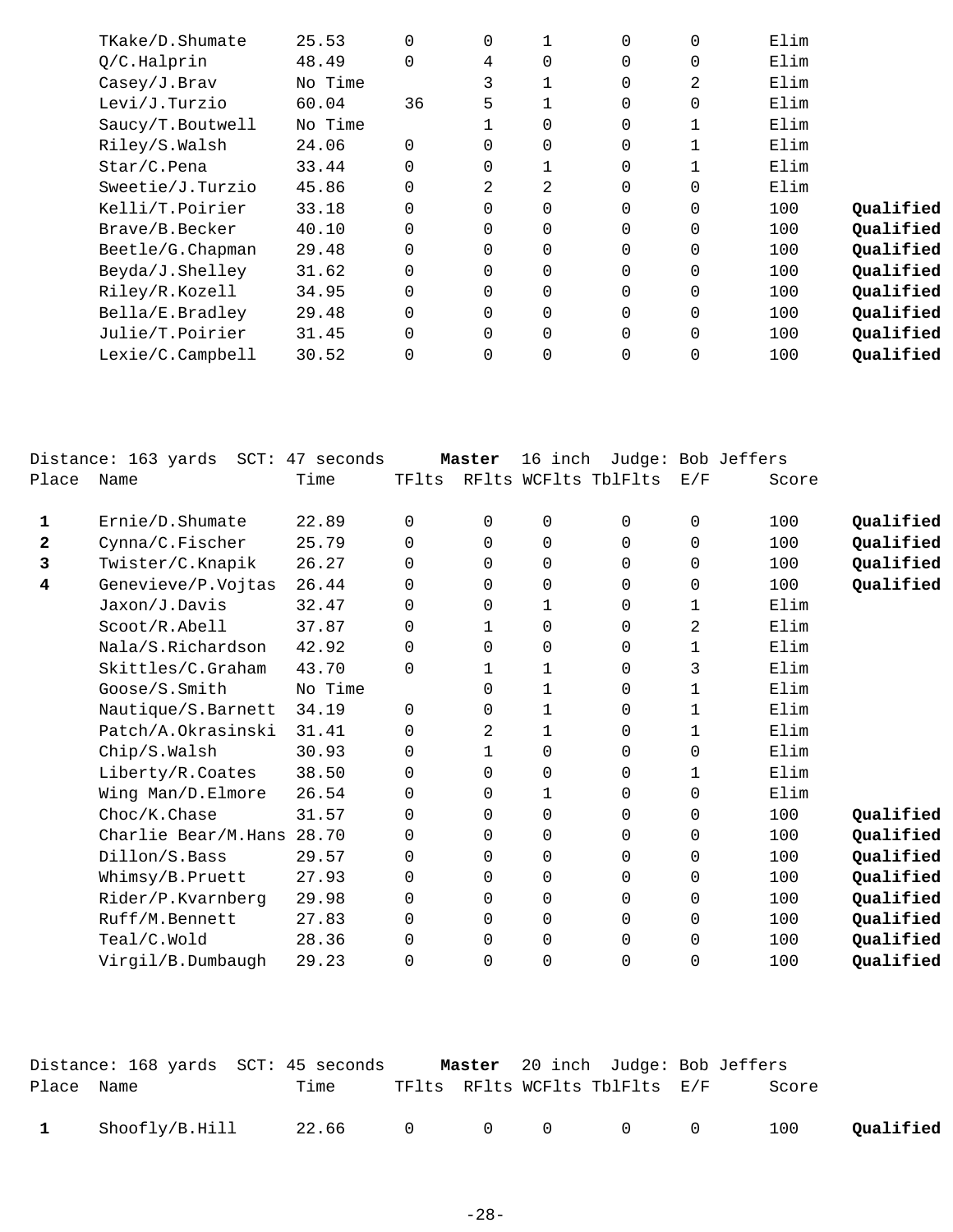| 2                       | Stealth/R.Abell           | 22.66  | 0           | 0              | 0                   | 0                   | $\mathsf 0$         | 100  | Qualified |
|-------------------------|---------------------------|--------|-------------|----------------|---------------------|---------------------|---------------------|------|-----------|
| 3                       | Cass/P.Demetrion          | 23.17  | 0           | 0              | $\overline{0}$      | 0                   | $\mathbf 0$         | 100  | Qualified |
| $\overline{\mathbf{4}}$ | Sam/T.Eifert              | 23.90  | 0           | 0              | 0                   | 0                   | $\mathbf 0$         | 100  | Qualified |
|                         | Red/M.Yenter              | 23.40  | 0           | 0              | $\mathsf{O}\xspace$ | 0                   | $1\,$               | Elim |           |
|                         | Maddie/R.Sharpe           | 30.53  | 0           | 0              | $\mathsf{O}\xspace$ | 0                   | $\mathbf 1$         | Elim |           |
|                         | Ripley/K.Hix              | 24.43  | 0           | 0              | $\mathbf 1$         | 0                   | $\mathsf{O}\xspace$ | Elim |           |
|                         | Rosa/D.Puckett            | 25.92  | 0           | 1              | $\mathsf{O}\xspace$ | 0                   | $\mathbf 1$         | Elim |           |
|                         | Peak/L.Hill               | 32.47  | 0           | $\mathbf 0$    | $\mathbf 1$         | 0                   | $\mathbf{1}$        | Elim |           |
|                         | Chili Pepper/D.Bate 55.04 |        | 30          | 2              | 0                   | 0                   | 0                   | Elim |           |
|                         | Kenai/B.Klingler          | 56.16  | 33          | $\overline{0}$ | 0                   | 0                   | $\mathsf 0$         | 67   |           |
|                         | Ziva/W.Yu                 | 22.09  | 0           | 0              | $\mathbf 0$         | $\Omega$            | $\overline{2}$      | Elim |           |
|                         | Tressa/D.Broadrick        | 39.81  | $\Omega$    | 0              | $\mathbf 1$         | $\Omega$            | 0                   | Elim |           |
|                         | Keavy/K.Stevens           | 25.70  | $\Omega$    | 0              | $\mathbf 1$         | $\Omega$            | $\mathbf 1$         | Elim |           |
|                         | Zinger/A.Gooch            | 24.92  | $\Omega$    | 0              | $\mathsf{O}\xspace$ | $\Omega$            | $1\,$               | Elim |           |
|                         | Bebop/G.Storm             | 42.30  | 0           | 0              | $\mathbf{1}$        | 0                   | $\mathbf 1$         | Elim |           |
|                         | Goldie/M.Yenter           | 32.15  | $\mathbf 0$ | 0              | $\mathbf 1$         | 0                   | 0                   | Elim |           |
|                         | Melba/S.Cerron            | 43.92  | 0           | 2              | $\mathbf 1$         | 0                   | 0                   | Elim |           |
|                         | Thunder/D.Russell         | 28.68  | $\mathbf 0$ | $\mathbf 1$    | $\mathbf 1$         | 0                   | $\overline{a}$      | Elim |           |
|                         | Peaches/N.DePetris        | 39.40  | $\mathbf 0$ | 0              | 0                   | 0                   | 0                   | 100  | Qualified |
|                         | Echo/F.Jones              | 30.91  | $\Omega$    | 0              | 0                   | 0                   | 0                   | 100  | Qualified |
|                         | Vesta/K.Emge              | 29.51  | $\Omega$    | 0              | 0                   | 0                   | $\mathbf 0$         | 100  | Qualified |
|                         | Kelso/A.Benner            | 24.52  | 0           | 0              | 0                   | $\Omega$            | $\mathbf 0$         | 100  | Qualified |
|                         | Aspen/N.Young             | 29.58  | 0           | 0              | 0                   | 0                   | 0                   | 100  | Qualified |
|                         | Raptor!/D.Nagengast 24.63 |        | 0           | 0              | $\mathsf{O}\xspace$ | 0                   | $\mathsf 0$         | 100  | Qualified |
|                         | Puma/B.Barker             | Absent |             |                |                     |                     |                     |      |           |
|                         | Chase/L.McKenzie          | 37.42  | 0           | 0              | $\mathsf{O}\xspace$ | $\mathsf{O}\xspace$ | $\mathsf 0$         | 100  | Qualified |
|                         | Favor/L.Boyce             | 26.25  | 0           | 0              | $\mathsf{O}\xspace$ | $\mathsf{O}\xspace$ | $\mathsf 0$         | 100  | Qualified |
|                         | Twyst/C.Conklin           | 31.10  | 0           | 0              | $\mathbf 0$         | 0                   | 0                   | 100  | Qualified |
|                         | Keegan/D.Russell          | 29.38  | 0           | 0              | 0                   | $\mathbf 0$         | 0                   | 100  | Qualified |
|                         | Kopper/K.Kalwa            | 29.39  | $\Omega$    | 0              | 0                   | $\Omega$            | $\mathbf 0$         | 100  | Qualified |
|                         | Aspen/A.Fluty             | 33.21  | $\Omega$    | 0              | 0                   | $\Omega$            | $\mathbf 0$         | 100  | Qualified |
|                         | Wilson/L.Gray             | 32.99  | $\Omega$    | 0              | $\mathsf 0$         | $\Omega$            | 0                   | 100  | Qualified |
|                         | Shine/A.Hartnoll          | Absent |             |                |                     |                     |                     |      |           |
|                         | Roo/B.Skilling            | 35.20  | 0           | 0              | $\mathsf 0$         | 0                   | $\mathsf 0$         | 100  | Qualified |
|                         | Ravyn/F.Jones             | 27.93  | $\Omega$    | 0              | $\mathsf 0$         | 0                   | 0                   | 100  | Qualified |
|                         | Nate/P.Presser            | 25.40  | 0           | 0              | 0                   | $\Omega$            | $\mathbf 0$         | 100  | Qualified |
|                         |                           |        |             |                |                     |                     |                     |      |           |

| Name             | Time   | TFlts                               |          |          |         | Score                    |                    |
|------------------|--------|-------------------------------------|----------|----------|---------|--------------------------|--------------------|
| Rainey/K.Staub   | 29.34  |                                     | $\Omega$ | 0        | 0       | 100                      | Qualified          |
| Malek/J.Wetzel   | 36.28  | 0                                   | $\Omega$ | 0        | 0       | 100                      | Qualified          |
| Tazz/M.Valentine | 38.73  | 0                                   | $\Omega$ |          | 2       | Elim                     |                    |
| Reve/R.Becker    | 44.88  |                                     |          | $\Omega$ | 0       | Elim                     |                    |
| Titan/P.Lieb     | 28.94  |                                     | $\Omega$ | 0        |         | Elim                     |                    |
| Toby/A.Hartnoll  | Absent |                                     |          |          |         |                          |                    |
|                  |        | Distance: 168 yards SCT: 47 seconds |          | Master   | 24 inch | RFlts WCFlts TblFlts E/F | Judge: Bob Jeffers |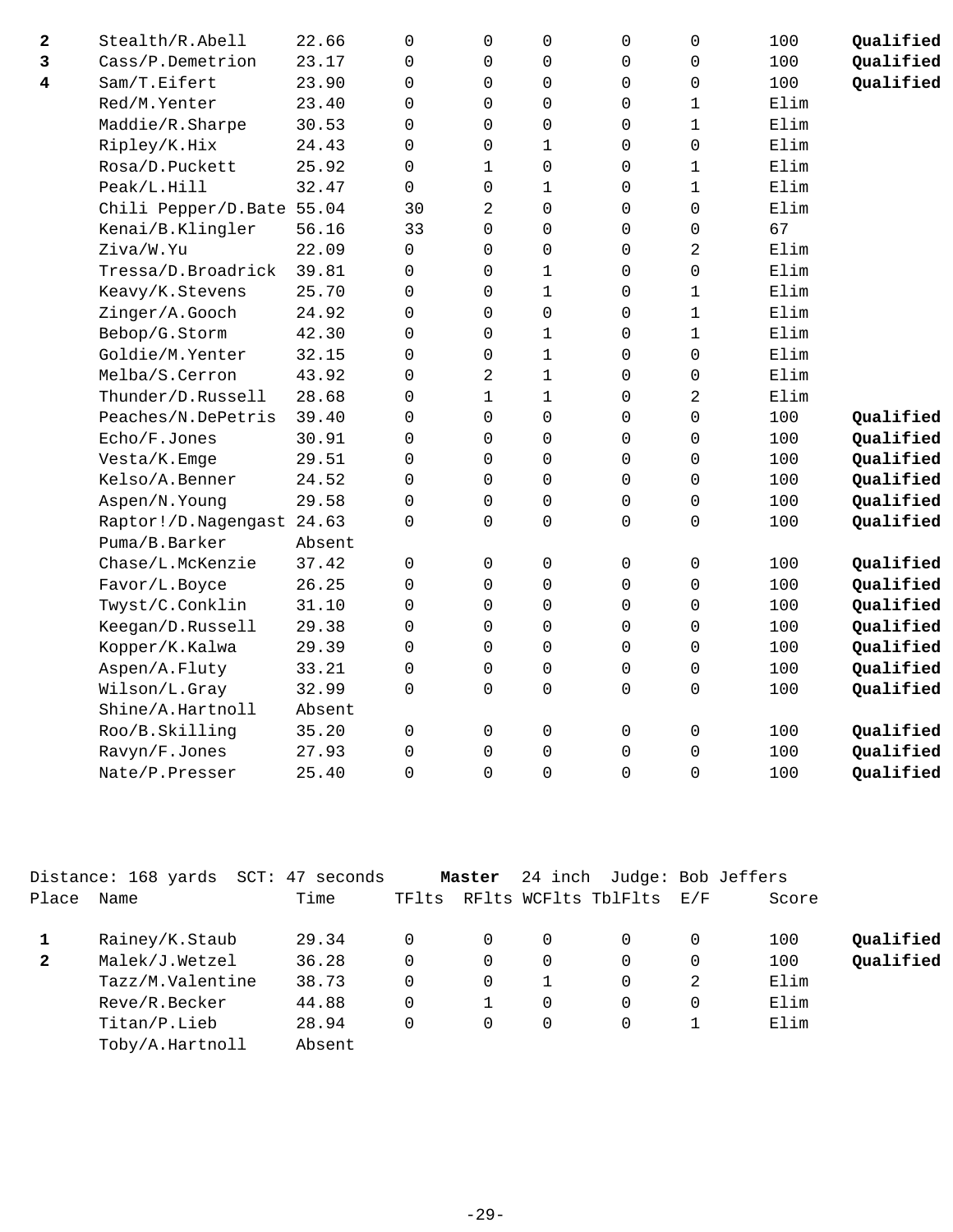|            | Distance: 168 yards SCT: 45 seconds |       |          |                                     |                                             | Master 24 inch Choice Judge: Bob Jeffers |
|------------|-------------------------------------|-------|----------|-------------------------------------|---------------------------------------------|------------------------------------------|
| Place Name |                                     | Time  |          |                                     | TFlts RFlts WCFlts TblFlts E/F              | Score                                    |
|            | Nolan/B.Kennedy                     | 29.56 | $\Omega$ |                                     | $\begin{matrix} 0 & 0 & 0 & 2 \end{matrix}$ | Elim                                     |
|            | Veni/D.Hill                         | 23.90 | $\Omega$ | $\begin{matrix} 0 & 0 \end{matrix}$ |                                             | Elim                                     |

 Total Number of Dogs Showing: 111 Total Number of Dogs Absent: 3 Total Number of Dogs Withdrawn: 0 Total Number of Dogs Not Scored: 0 Total Number of Qualifiers: 54 Percent Qualified: 48.6%

|            | Distance: 157 yards SCT: 56 seconds <b>Excellent Pref</b> 4 inch Judge: Bob Jeffers |       |                |                |              |                                |   |       |           |
|------------|-------------------------------------------------------------------------------------|-------|----------------|----------------|--------------|--------------------------------|---|-------|-----------|
| Place Name |                                                                                     | Time  |                |                |              | TFlts RFlts WCFlts TblFlts E/F |   | Score |           |
| 1          | Max/J.Brav                                                                          | 36.85 | $\overline{0}$ | $\overline{0}$ | 0            | $\mathsf{O}$                   | 0 | 100   | Qualified |
| Place Name | Distance: 163 yards SCT: 52 seconds Excellent Pref 12 inch Judge: Bob Jeffers       | Time  |                |                |              | TFlts RFlts WCFlts TblFlts E/F |   | Score |           |
| 1          | Enzo/W.Rice                                                                         | 39.54 | $\overline{0}$ | $\overline{0}$ | $\mathsf{O}$ | $\mathsf{O}$                   | 0 | 100   | Qualified |
|            |                                                                                     |       |                |                |              |                                |   |       |           |

|       | Distance: 168 yards SCT: 50 seconds |       |          |                |          |                          | <b>Excellent Pref</b> 16 inch Judge: Bob Jeffers |           |
|-------|-------------------------------------|-------|----------|----------------|----------|--------------------------|--------------------------------------------------|-----------|
| Place | Name                                | Time  | TFlts    |                |          | RFlts WCFlts TblFlts E/F | Score                                            |           |
|       | Zoey/K.Batignani                    | 37.74 | $\Omega$ | $\overline{0}$ | $\Omega$ | $\Omega$                 | 100                                              | Qualified |
|       | Bella/S.Lundy                       | 40.17 | $\Omega$ |                | $\Omega$ | $\Omega$                 | Elim                                             |           |
|       | Ella/C.Katzman                      | 25.81 | $\Omega$ | $\Omega$       |          |                          | Elim                                             |           |
|       | Piper/K.Batignani                   | 42.41 | $\Omega$ | $\Omega$       |          | $\Omega$                 | Elim                                             |           |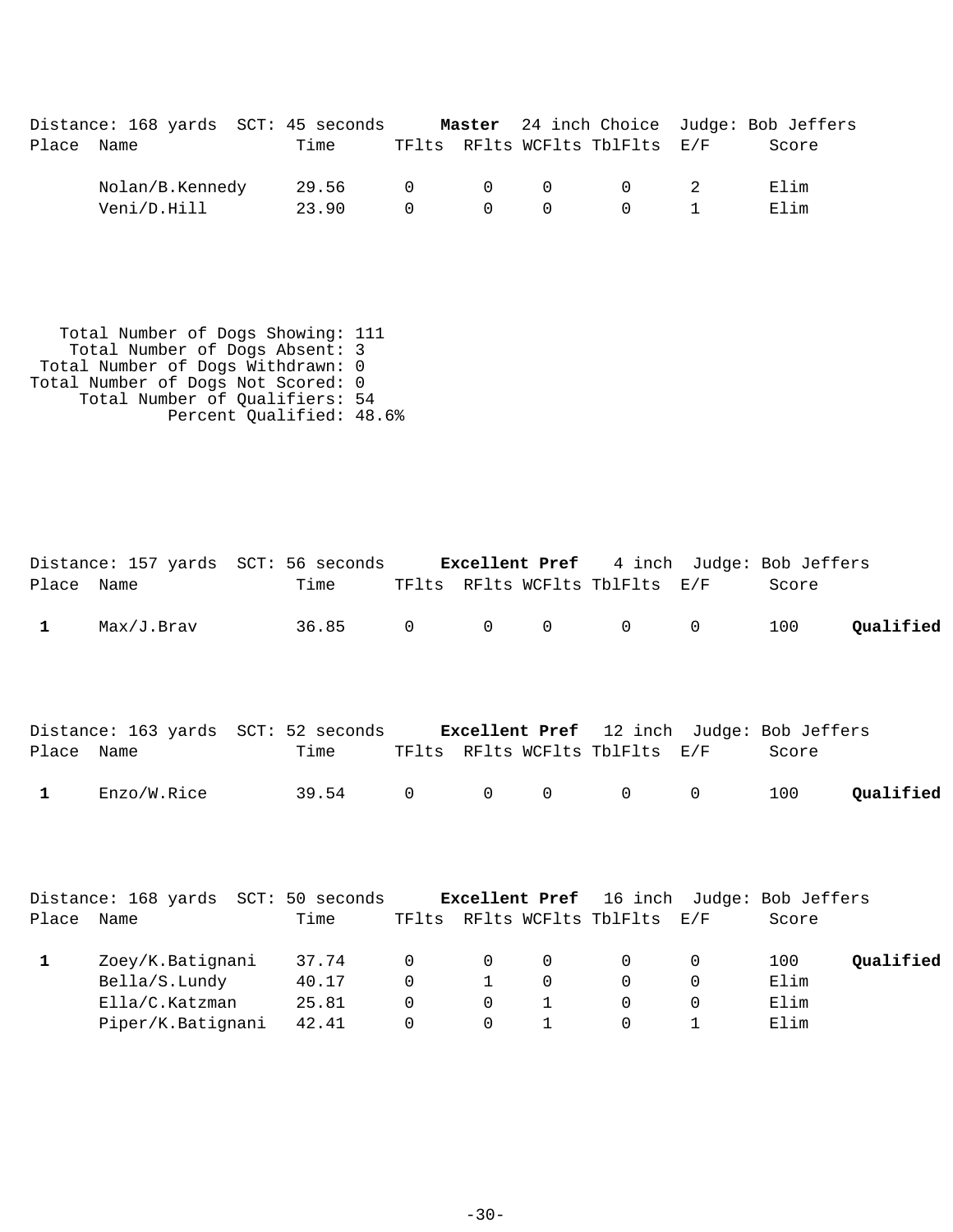Total Number of Dogs Showing: 6 Total Number of Dogs Absent: 0 Total Number of Dogs Withdrawn: 0 Total Number of Dogs Not Scored: 0 Total Number of Qualifiers: 3 Percent Qualified: 50.0%

|              | Distance: 157 yards<br>SCT: | 56 seconds |       | Master Pref |                | 4 inch               |     | Judge: Bob Jeffers |           |
|--------------|-----------------------------|------------|-------|-------------|----------------|----------------------|-----|--------------------|-----------|
| Place        | Name                        | Time       | TFlts |             |                | RFlts WCFlts TblFlts | E/F | Score              |           |
|              | Junjie/J.Bell               | 35.26      | 0     | 0           | $\Omega$       |                      |     | 100                | Qualified |
| $\mathbf{2}$ | Willow/C.Disque             | 36.67      | 0     | 0           | 0              |                      |     | 100                | Qualified |
| 3            | Mini Cooper`/N.Atki 42.06   |            | 0     | 0           | $\Omega$       |                      |     | 100                | Qualified |
| 4            | Willow/C.Ponzo              | 45.21      | 0     | 0           | $\Omega$       |                      |     | 100                | Qualified |
|              | Sparkle/S.Wagner            | 35.53      | 0     | 0           | $\Omega$       |                      | 2   | Elim               |           |
|              | Taxi/G.Reed                 | 56.30      | 0     | 2           |                |                      |     | Elim               |           |
|              | Fate/B.Gansky               | 50.87      | 0     |             | $\mathfrak{D}$ |                      |     | Elim               |           |

|       | Distance: 157 yards SCT: 53 seconds |       |              | Master Pref    |                      |             | 8 inch Judge: Bob Jeffers |
|-------|-------------------------------------|-------|--------------|----------------|----------------------|-------------|---------------------------|
| Place | Name                                | Time  | TFlts        |                | RFlts WCFlts TblFlts | <b>E</b> /F | Score                     |
|       |                                     |       |              |                |                      |             |                           |
|       | Banner/D.Aheimer                    | 39.03 |              | $\overline{0}$ | $\Omega$             |             | Elim                      |
|       | Borgoe/A.Boon                       | 52.21 | $\Omega$     |                |                      |             | Elim                      |
|       | Kevin/S.Crechiolo                   | 42.28 | <sup>n</sup> | $\Omega$       |                      |             | Elim                      |
|       | Ditty/D.McFarlane                   | 39.02 | $\Omega$     |                | 0                    |             | Elim                      |

|              | Distance: 163 yards SCT: 52 seconds |        |          | Master Pref |   | 12 inch                  | Judge: Bob Jeffers |           |
|--------------|-------------------------------------|--------|----------|-------------|---|--------------------------|--------------------|-----------|
| Place        | Name                                | Time   | TFlts    |             |   | RFlts WCFlts TblFlts E/F | Score              |           |
|              | Genuine Risk/A.Benn 23.60           |        |          |             | 0 | 0                        | 100                | Qualified |
| $\mathbf{2}$ | Henna/J.Baiocco                     | 31.20  | $\Omega$ | 0           | 0 | 0                        | 100                | Qualified |
| 3            | Frankie/M.Hansen                    | 31.52  |          |             | 0 | 0                        | 100                | Qualified |
|              | Sting/B.Dumbaugh                    | 29.35  | $\Omega$ |             |   | 0                        | Elim               |           |
|              | Cullen/J.Plamondon                  | 25.55  | 0        |             |   | 0                        | Elim               |           |
|              | Inca/T.Aull                         | 43.53  |          | 2           | 0 | 0                        | Elim               |           |
|              | Wilson/C.Call                       | Absent |          |             |   |                          |                    |           |

|              |                | Distance: 168 yards SCT: 50 seconds |  |                                |  | <b>Master Pref</b> 16 inch Judge: Bob Jeffers |           |
|--------------|----------------|-------------------------------------|--|--------------------------------|--|-----------------------------------------------|-----------|
| Place Name   |                | Time                                |  | TFlts RFlts WCFlts TblFlts E/F |  | Score                                         |           |
| $\mathbf{1}$ | Toad/G.Chapman | 25.57 0 0 0 0 0                     |  |                                |  | 100                                           | Qualified |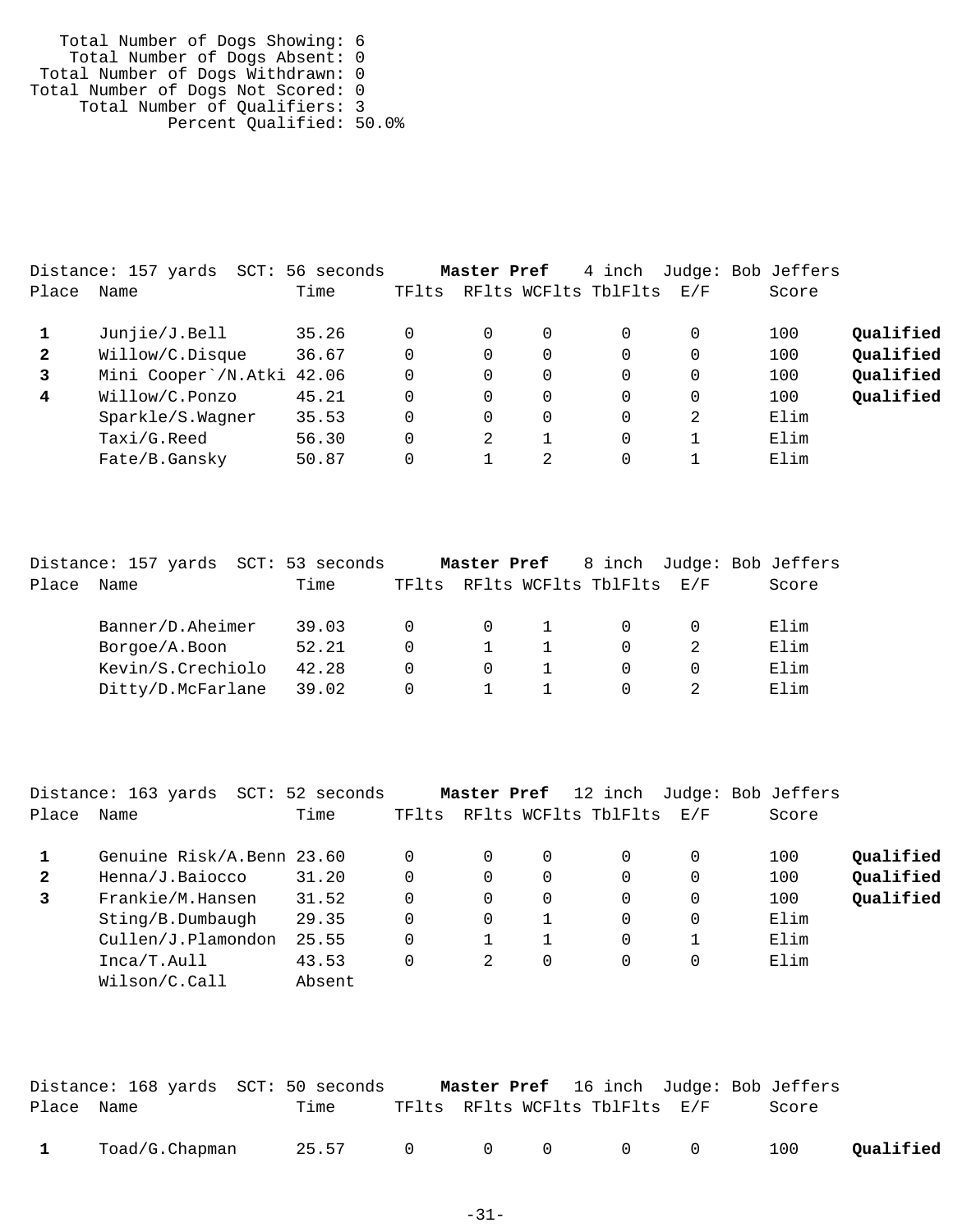| 2 | Aurora/C.Katzman          | 26.33   | 0        | $\Omega$ | $\Omega$    | $\Omega$ | 0            | 100  | Qualified |
|---|---------------------------|---------|----------|----------|-------------|----------|--------------|------|-----------|
| 3 | Pepper/R.Geller-Car 26.36 |         | 0        | 0        | 0           | 0        | 0            | 100  | Qualified |
| 4 | Riot/L.Hill               | 26.86   | 0        | $\Omega$ | $\Omega$    | 0        | $\Omega$     | 100  | Qualified |
|   | Alli/R.Clark              | 28.48   | 0        | $\Omega$ | 1           | 0        | $\mathbf 0$  | Elim |           |
|   | Freedom/S.Markell         | 34.84   | 0        | 1        | 1           | 0        | $\mathbf 0$  | Elim |           |
|   | Trudy/B.Pruett            | 31.07   | 0        | $\Omega$ | $\Omega$    | 0        | 1            | Elim |           |
|   | Taze/N.Young              | 29.55   | 0        | 0        | $\Omega$    | 0        | 1            | Elim |           |
|   | Abby/L.Doucet             | 31.62   | 0        | 0        | 0           | 0        | 1            | Elim |           |
|   | Blondie/D.Bates           | No Time |          | $\Omega$ | 0           | 0        | $\mathbf{1}$ | Elim |           |
|   | Bird/D.Shumate            | 22.85   | 0        | 1        | 1           | 0        | 1            | Elim |           |
|   | Promise/M.Touchston       | 31.29   | 0        |          |             | 0        | $\Omega$     | Elim |           |
|   | Pretzel/T.Aull            | 45.92   | 0        |          |             | 0        | 2            | Elim |           |
|   | Packer/R.Clark            | 31.50   | 0        | 1        | 0           | 0        | $\mathbf 0$  | Elim |           |
|   | Smoky/M.Vaughan           | 37.17   | $\Omega$ | 1        | $\Omega$    | 0        | $\Omega$     | Elim |           |
|   | Breeze/S.Papciak          | 29.07   | 0        | $\Omega$ | 0           | 0        | $\mathbf 0$  | 100  | Qualified |
|   | Sookie/M.Vaughan          | 35.64   | 0        | 0        | 0           | 0        | 0            | 100  | Qualified |
|   | Gusto/B.Hamilton          | 33.56   | $\Omega$ | $\Omega$ | $\Omega$    | 0        | $\Omega$     | 100  | Qualified |
|   | Shooter/L.Gardner         | 28.04   | 0        | $\Omega$ | $\Omega$    | 0        | $\mathbf 0$  | 100  | Qualified |
|   | Heli/A.Dunkle             | 34.30   | 0        | $\Omega$ | 0           | 0        | 0            | 100  | Qualified |
|   | Evie/P.Liu                | 27.32   | $\Omega$ | $\Omega$ | 0           | 0        | $\Omega$     | 100  | Qualified |
|   | Molly/J.Becker            | Absent  |          |          |             |          |              |      |           |
|   | Zyn/S.Papciak             | 33.73   | 0        | $\Omega$ | $\mathbf 0$ | 0        | $\Omega$     | 100  | Qualified |
|   |                           |         |          |          |             |          |              |      |           |

|              | Distance: 168 yards SCT: | 52 seconds |          | Master Pref |   | 20 inch              |     | Judge: Bob Jeffers |           |
|--------------|--------------------------|------------|----------|-------------|---|----------------------|-----|--------------------|-----------|
| Place        | Name                     | Time       | TFlts    |             |   | RFlts WCFlts TblFlts | E/F | Score              |           |
|              | Blazer/C.MacBroom        | 32.56      | 0        | $\Omega$    | 0 | $\Omega$             | 0   | 100                | Qualified |
| $\mathbf{2}$ | Myles/P.Lieb             | 33.89      | 0        | $\Omega$    | 0 | 0                    | 0   | 100                | Qualified |
|              | BOSS429/M.Timken         | 35.74      | 0        |             |   | 0                    |     | Elim               |           |
|              | Albe/S.Cerron            | 28.33      | 0        | $\Omega$    |   | 0                    | 2   | Elim               |           |
|              | Colt/J.Bruner            | 39.64      | $\Omega$ |             | 0 | 0                    | 0   | Elim               |           |
|              | Julep/C.Gill             | 36.99      | 0        | 0           | 2 | 0                    | 0   | Elim               |           |
|              | Lexi/M.Timken            | 28.38      | 0        | $\Omega$    | 0 | 0                    | 2   | Elim               |           |
|              | Tempe/W.Yu               | 35.44      |          | 0           | 0 |                      |     | Elim               |           |
|              |                          |            |          |             |   |                      |     |                    |           |

 Total Number of Dogs Showing: 47 Total Number of Dogs Absent: 2 Total Number of Dogs Withdrawn: 0 Total Number of Dogs Not Scored: 0 Total Number of Qualifiers: 20 Percent Qualified: 42.6%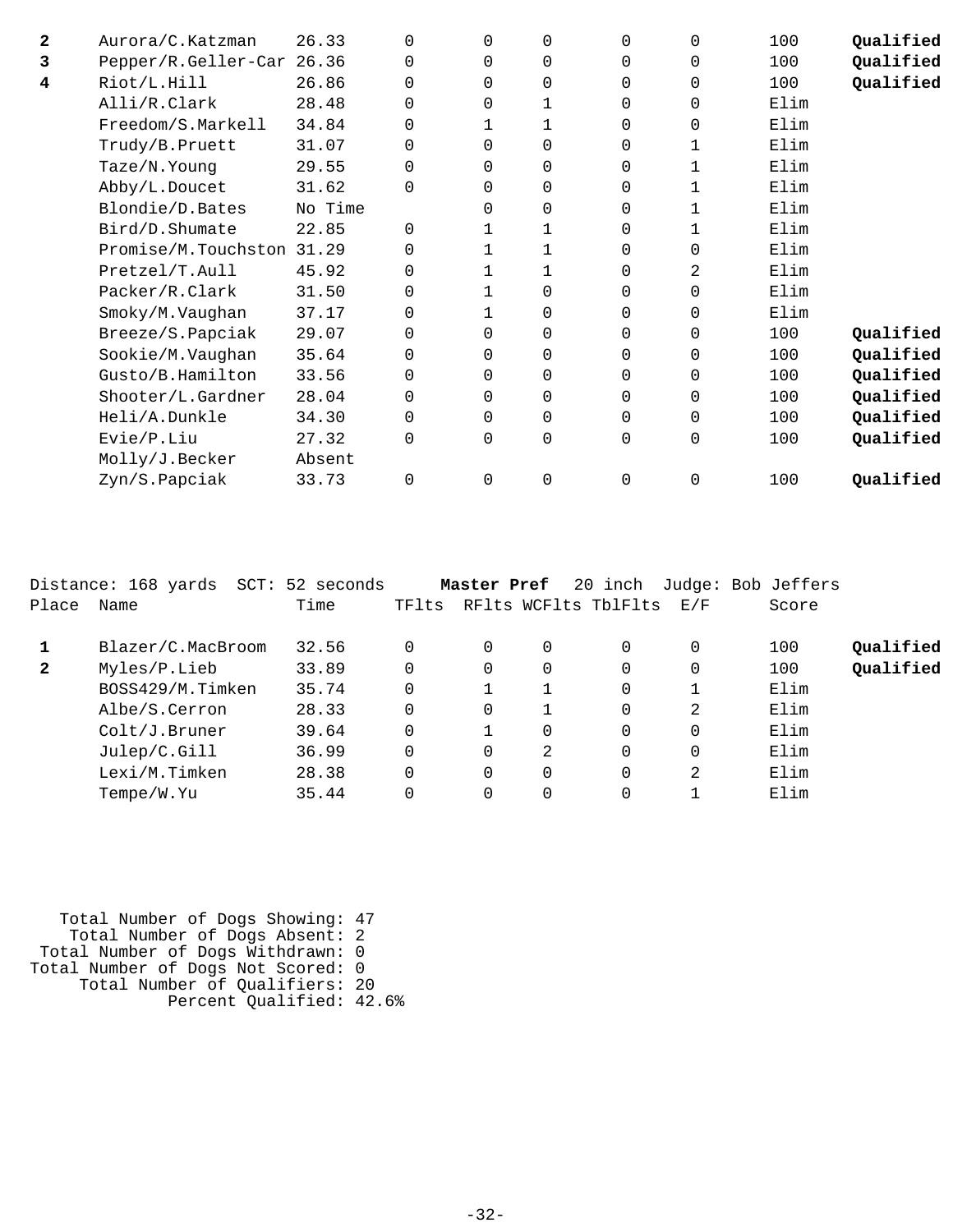# **Thursday, December 30, 2021 Tailwaggers Agility Club of South Florida Premier JWW**

|       | MCT: 50 seconds   | Premier JWW | 8 inch Judge: Bob Jeffers |                  |             |     |           |
|-------|-------------------|-------------|---------------------------|------------------|-------------|-----|-----------|
| Place | Name              | Time        |                           | RFlts WCFlts E/F | Score Top25 |     |           |
|       | Zap/J.Taugher     | 40.20       | $^{\circ}$                | $\Omega$         | 100         | Yes | Oualified |
|       | Disco/K.Wlodarski | No Time     |                           | $\Omega$         | Elim        |     |           |
|       | ABU/R.Keenan      | Absent      |                           |                  |             |     |           |

|       | MCT: 48 seconds            | Premier JWW |         | 12 inch Judge: Bob Jeffers |            |       |       |
|-------|----------------------------|-------------|---------|----------------------------|------------|-------|-------|
| Place | Name                       |             | Time    | RFlts                      | WCFlts E/F | Score | Top25 |
|       | TKake/D.Shumate            |             | 30.35   |                            |            | Elim  |       |
|       | Krissi/K.Villars           |             | No Time | 0                          | $\Omega$   | Elim  |       |
|       | Sushi/J.Plamondon          |             | No Time | 0                          | $\Omega$   | Elim  |       |
|       | Logan/R.Naqel              |             | Absent  |                            |            |       |       |
|       | Flynn Rider/B.Pruet Absent |             |         |                            |            |       |       |

|            | MCT: 45 seconds          | Premier JWW 16 inch Judge: Bob Jeffers |          |                  |                                     |             |     |           |
|------------|--------------------------|----------------------------------------|----------|------------------|-------------------------------------|-------------|-----|-----------|
| Place Name |                          | Time                                   |          | RFlts WCFlts E/F |                                     | Score Top25 |     |           |
|            | Ruff/M.Bennett           | 37.92                                  | $\Omega$ |                  | $\begin{matrix} 0 & 0 \end{matrix}$ | 100         | Yes | Qualified |
|            | Patch/A.Okrasinski 45.04 |                                        |          | $\cap$           |                                     | Elim        |     |           |
|            | Teal/C.Wold              | 38.88                                  |          |                  |                                     | Elim        |     |           |

| $MCT$ :      | Premier JWW<br>42 seconds | 20 inch |       | Judge: Bob Jeffers |          |       |       |           |
|--------------|---------------------------|---------|-------|--------------------|----------|-------|-------|-----------|
| Place        | Name                      | Time    | RFlts | WCFlts             | E/F      | Score | Top25 |           |
| 1            | Shoofly/B.Hill            | 28.48   | 0     | $\Omega$           | $\Omega$ | 100   | Yes   | Oualified |
| $\mathbf{2}$ | Keavy/K.Stevens           | 29.67   | 0     | $\Omega$           | $\Omega$ | 100   | Yes   | Qualified |
| 3            | Zinger/A.Gooch            | 31.57   | 0     | $\Omega$           | $\Omega$ | 100   |       | Qualified |
| 4            | Vesta/K.Emge              | 36.16   | 0     | $\Omega$           | $\Omega$ | 100   |       | Qualified |
|              | Ripley/K.Hix              | No Time | 0     |                    |          | Elim  |       |           |
|              | Kelso/A.Benner            | 31.56   | 0     | $\Omega$           |          | Elim  |       |           |
|              | Kopper/K.Kalwa            | 41.76   | 0     |                    | 0        | Elim  |       |           |
|              | Wilson/L.Gray             | 44.18   | 0     |                    | 0        | Elim  |       |           |
|              | Shine/A.Hartnoll          | Absent  |       |                    |          |       |       |           |
|              | Sam/T.Eifert              | Absent  |       |                    |          |       |       |           |
|              |                           |         |       |                    |          |       |       |           |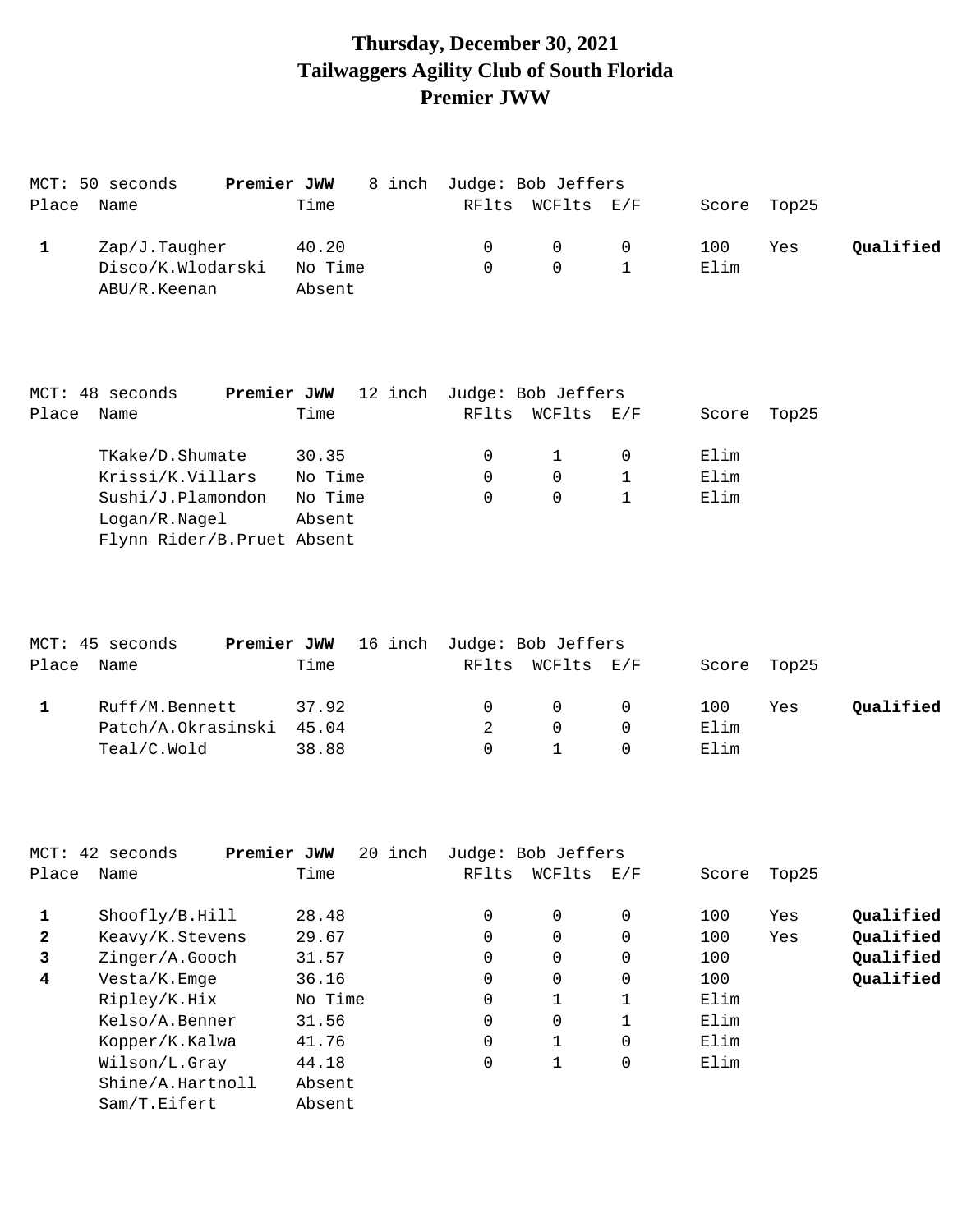| Rosa/D.Puckett   | Absent |            |     |           |
|------------------|--------|------------|-----|-----------|
| Cass/P.Demetrion | Absent |            |     |           |
| Aspen/N.Young    | Absent |            |     |           |
| Twyst/C.Conklin  | 38.78  | $^{\circ}$ | 100 | Qualified |
| Dash/D.Avick     | Absent |            |     |           |

| MCT: 46 seconds |      | <b>Premier JWW</b> 24 inch Judge: Bob Jeffers |             |
|-----------------|------|-----------------------------------------------|-------------|
| Place Name      | Time | RFlts WCFlts E/F                              | Score Top25 |

Toby/A.Hartnoll Absent

|            | MCT: 42 seconds | <b>Premier JWW</b> 24 inch Choice Judge: Bob Jeffers |  |                                                                                                                                                                                                                                                                                                                                                                                                                                                                                  |                  |             |  |
|------------|-----------------|------------------------------------------------------|--|----------------------------------------------------------------------------------------------------------------------------------------------------------------------------------------------------------------------------------------------------------------------------------------------------------------------------------------------------------------------------------------------------------------------------------------------------------------------------------|------------------|-------------|--|
| Place Name |                 | Time                                                 |  |                                                                                                                                                                                                                                                                                                                                                                                                                                                                                  | RFlts WCFlts E/F | Score Top25 |  |
|            | Veni/D.Hill     | 29.11                                                |  | $\begin{array}{ccc} & & & \text{if} & \\ & & \text{if} & \\ & & & \text{if} & \\ & & & \text{if} & \\ & & & & \text{if} & \\ & & & & \text{if} & \\ & & & & & \text{if} & \\ & & & & & \text{if} & \\ & & & & & \text{if} & \\ & & & & & \text{if} & \\ & & & & & \text{if} & \\ & & & & & & \text{if} & \\ & & & & & & \text{if} & \\ & & & & & & \text{if} & \\ & & & & & & & \text{if} & \\ & & & & & & & \text{if} & \\ & & & & & & & \text{if} & \\ & & & & & & & \text{if$ |                  | Elim        |  |

 Total Number of Dogs Showing: 18 Total Number of Dogs Absent: 10 Total Number of Dogs Withdrawn: 0 Total Number of Dogs Not Scored: 0 Total Number of Qualifiers: 7 Percent Qualified: 38.9%

|            | MCT: 53 seconds           | <b>Premier JWW Pref</b> 8 inch Judge: Bob Jeffers |        |                  |                               |             |  |
|------------|---------------------------|---------------------------------------------------|--------|------------------|-------------------------------|-------------|--|
| Place Name |                           | Time                                              |        | RFlts WCFlts E/F |                               | Score Top25 |  |
|            | Tiger/S.Berckmans No Time |                                                   | $\cap$ | $\cap$           | $\mathbf{I}$ and $\mathbf{I}$ | Elim        |  |
|            | Ditty/D.McFarlane No Time |                                                   |        |                  |                               | Elim        |  |

|              | MCT: 50 seconds           | <b>Premier JWW Pref</b> 12 inch Judge: Bob Jeffers |          |                  |     |             |           |
|--------------|---------------------------|----------------------------------------------------|----------|------------------|-----|-------------|-----------|
| Place Name   |                           | Time                                               |          | RFlts WCFlts E/F |     | Score Top25 |           |
|              | Genuine Risk/A.Benn 28.98 |                                                    | $\Omega$ | $\Omega$         | 100 | Yes         | Qualified |
| $\mathbf{2}$ | Squid/G.Chapman           | 35.43                                              | $\cap$   | $\cap$           | 100 |             | Qualified |
|              | Frankie/M.Hansen          | 40.69                                              |          | $\Omega$         | 100 |             | Qualified |